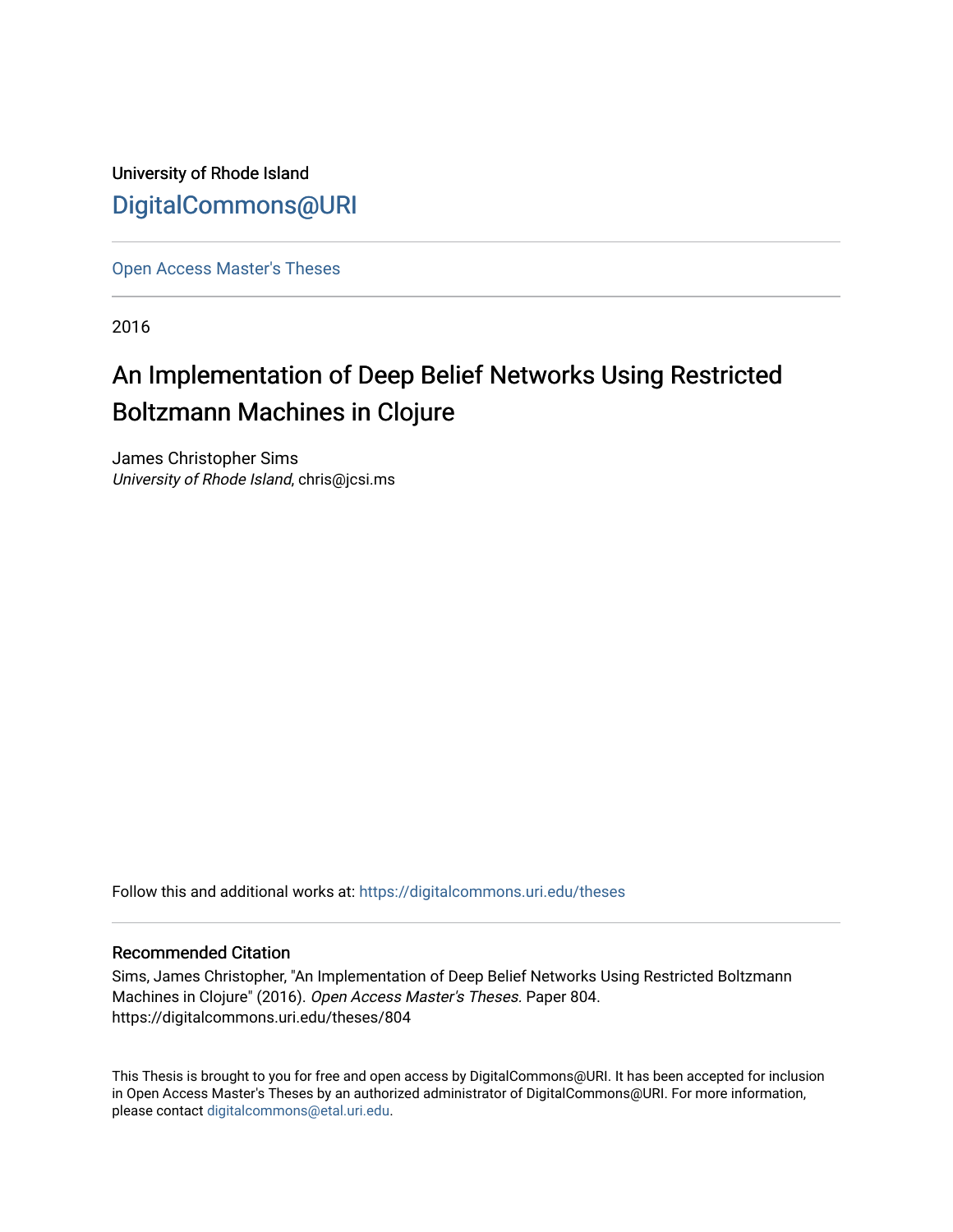# <span id="page-1-0"></span>AN IMPLEMENTATION OF DEEP BELIEF NETWORKS USING RESTRICTED BOLTZMANN MACHINES IN CLOJURE BY JAMES CHRISTOPHER SIMS

# A THESIS SUBMITTED IN PARTIAL FULFILLMENT OF THE REQUIREMENTS FOR THE DEGREE OF MASTER OF SCIENCE IN

COMPUTER SCIENCE

UNIVERSITY OF RHODE ISLAND

2016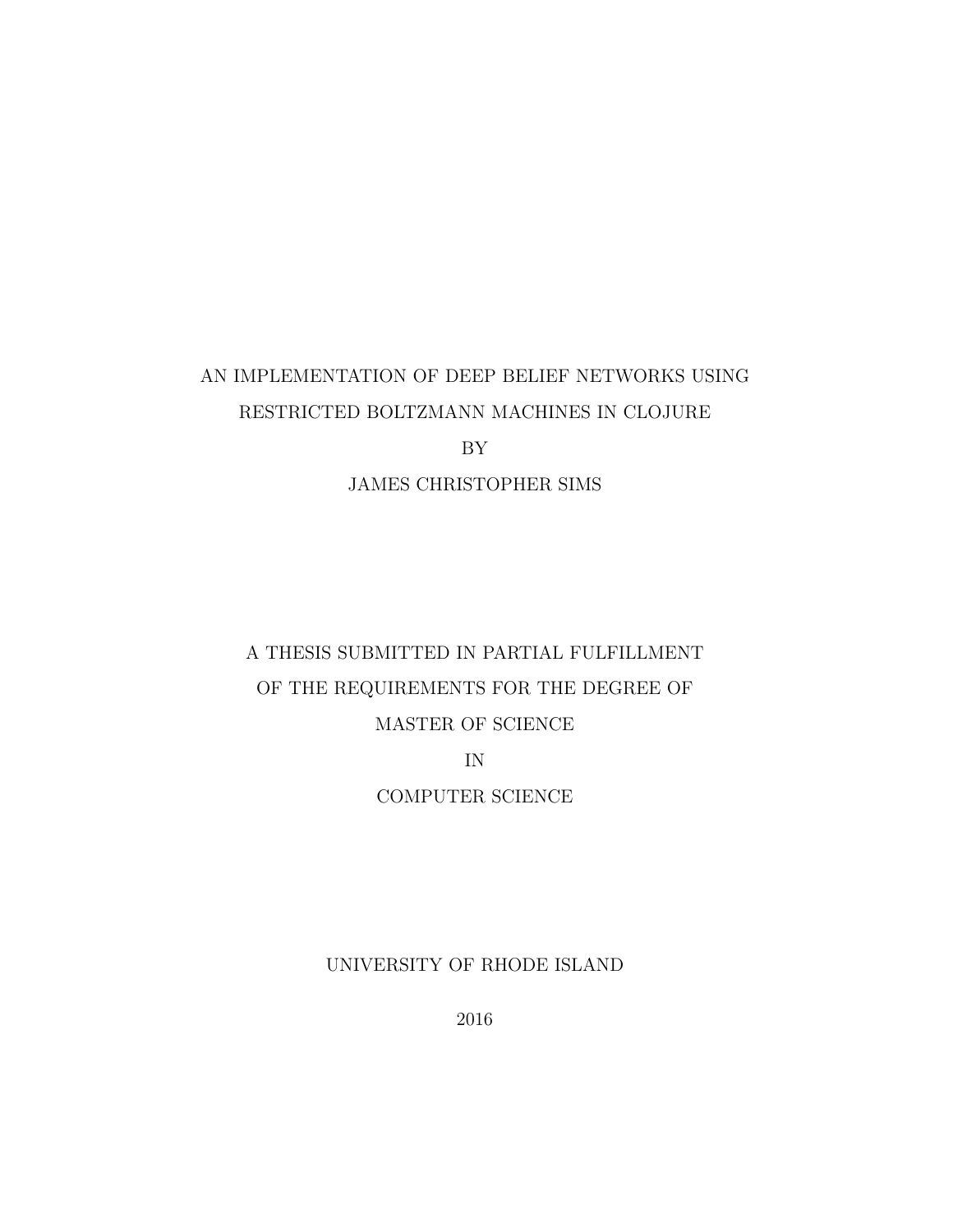# MASTER OF SCIENCE THESIS OF JAMES CHRISTOPHER SIMS

## APPROVED:

Thesis Committee:

Major Professor Lutz Hamel

Gavino Puggioni

Resit Sendag

Nasser H. Zawia

DEAN OF THE GRADUATE SCHOOL

## UNIVERSITY OF RHODE ISLAND

2016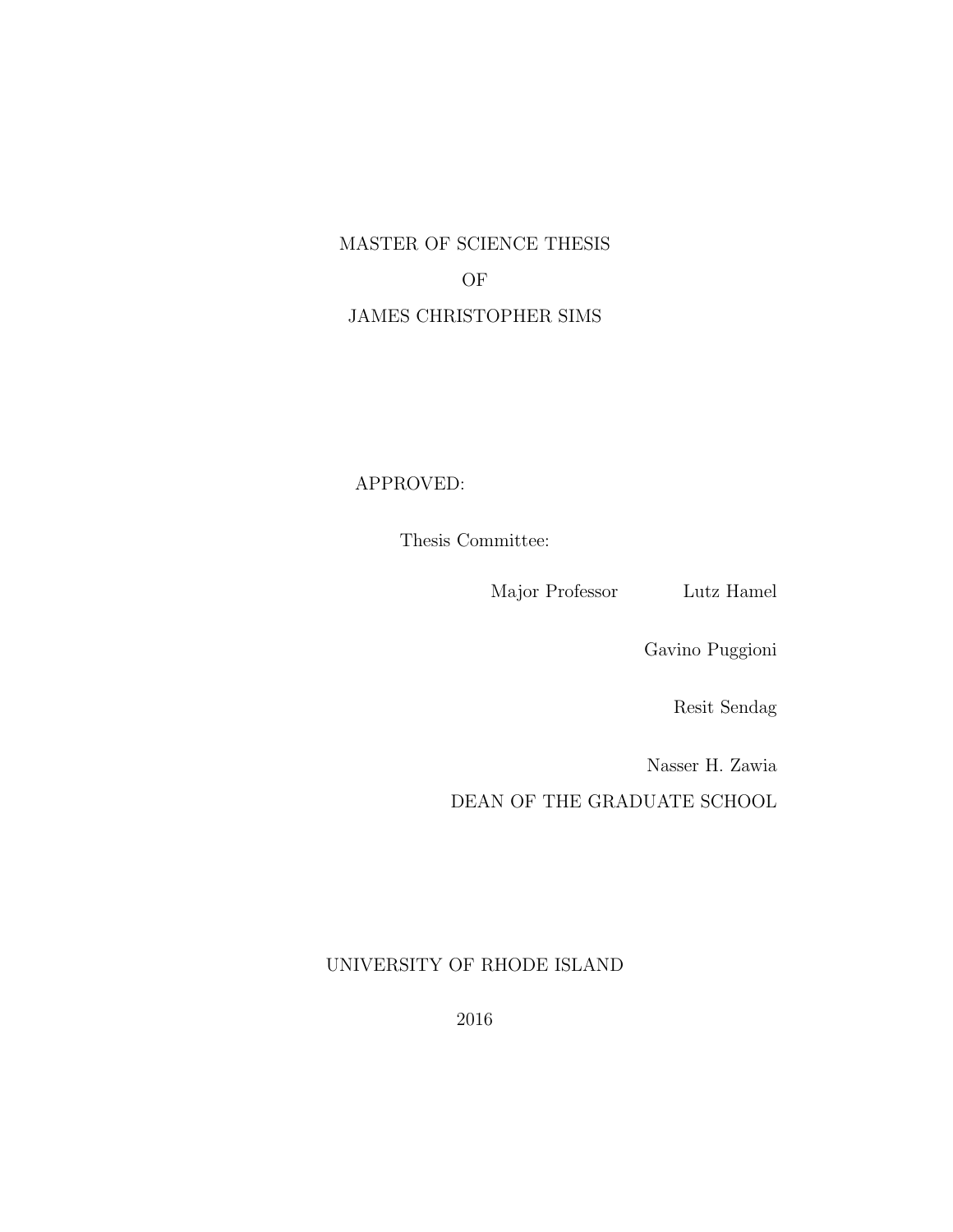## ABSTRACT

In a work that ultimately heralded a resurgence of deep learning as a viable and successful machine learning model, Dr. Geoffrey Hinton described a fast learning algorithm for Deep Belief Networks [\[1\]](#page-60-0). This study explores that result and the underlying models and assumptions that power it.

The result of the study is the completion of a Clojure library (deebn) implementing Deep Belief Networks, Deep Neural Networks, and Restricted Boltzmann Machines. deebn is capable of generating a predictive or classification model based on varying input parameters and dataset, and is available to a wide audience of Clojure users via  $\text{Clojars}^1$  $\text{Clojars}^1$ , the community repository for Clojure libraries. These capabilities were not present in a native Clojure library at the outset of this study.

deebn performs quite well on the reference MNIST dataset with no dataset modification or hyperparameter tuning, giving a best performance in early tests of a 2.00% error rate.

<span id="page-3-0"></span><sup>1</sup><https://clojars.org/deebn>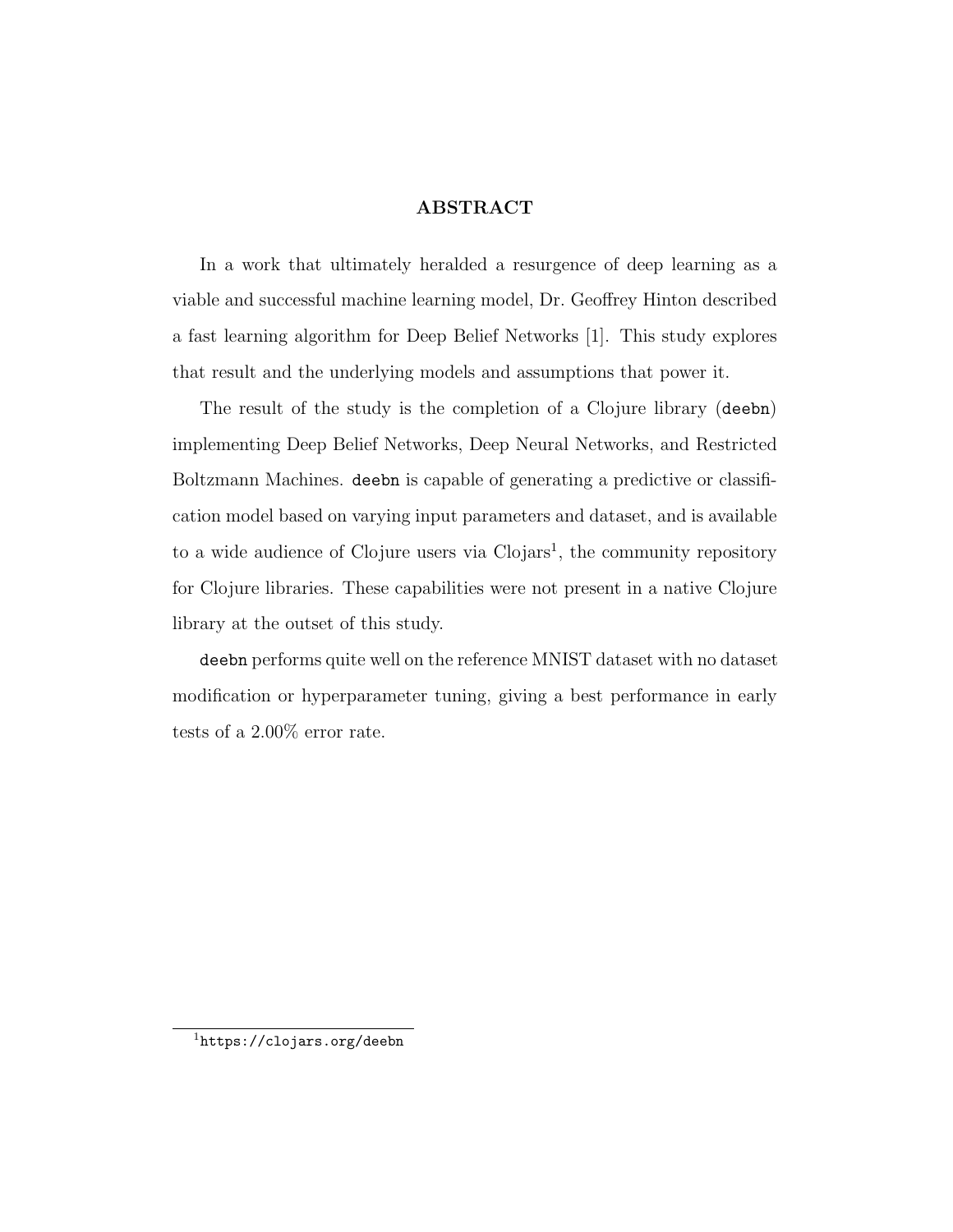### ACKNOWLEDGMENTS

I'd like to first thank Dr. Lutz Hamel for his tremendous help and support of this work, and his patience during my many questions. His guidance from topic selection and refinement to technical feedback was invaluable and made this study possible.

I'd like to thank my committee members Dr. Gavino Puggioni and Dr. Haibo He for their help in technical review of this study, and Dr. Resit Sendag for agreeing to serve as a committee member on such short notice!. I'd also like to thank Dr. Cheryl Foster for serving as Chair of my thesis committee.

I'd also like to thank Lorraine Berube, who helped me in a myriad of different ways throughout my time as a student at the University of Rhode Island. She was always available with a helpful smile, and I am grateful for it.

I'd like to finally thank my loving wife Kasey, who was a constant and unending source of support and determination. She was there every day to keep me on track with patience and encouragement.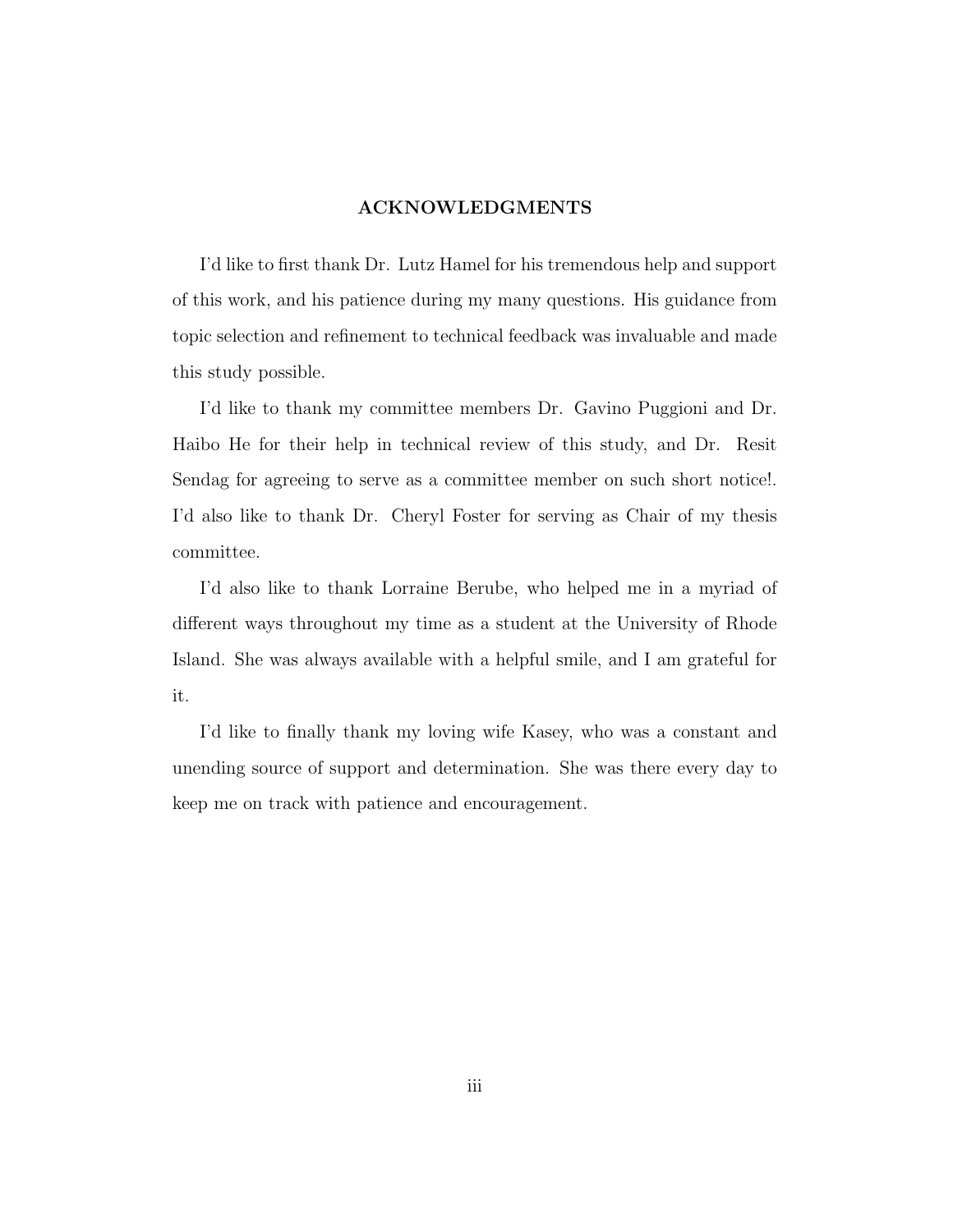## Table of Contents

|                |     |              | ii                                                                      |  |
|----------------|-----|--------------|-------------------------------------------------------------------------|--|
|                |     |              | iii                                                                     |  |
|                |     |              | iv                                                                      |  |
| $\mathbf 1$    |     | Introduction | $\mathbf{1}$                                                            |  |
|                | 1.1 |              | $\overline{2}$<br>Summary of Remaining Chapters                         |  |
| $\overline{2}$ |     |              | <b>Review of Literature</b><br>$\overline{\mathbf{4}}$                  |  |
|                | 2.1 |              | $\overline{4}$                                                          |  |
|                |     | 2.1.1        | Leading to a Deep Belief Network<br>$\overline{4}$                      |  |
|                | 2.2 |              | Probabilistic Graphical Models<br>$\overline{5}$                        |  |
|                |     | 2.2.1        | $\overline{5}$<br>Conditional Independence                              |  |
|                |     | 2.2.2        | $\overline{5}$                                                          |  |
|                |     | 2.2.3        | Markov Random Fields<br>6                                               |  |
|                | 2.3 |              | 8                                                                       |  |
|                |     | 2.3.1        | 8<br>Learning a Markov Random Field                                     |  |
|                |     | 2.3.2        | 9                                                                       |  |
|                | 2.4 |              | 9                                                                       |  |
|                |     | 2.4.1        | The Perceptron $\ldots \ldots \ldots \ldots \ldots \ldots \ldots$<br>11 |  |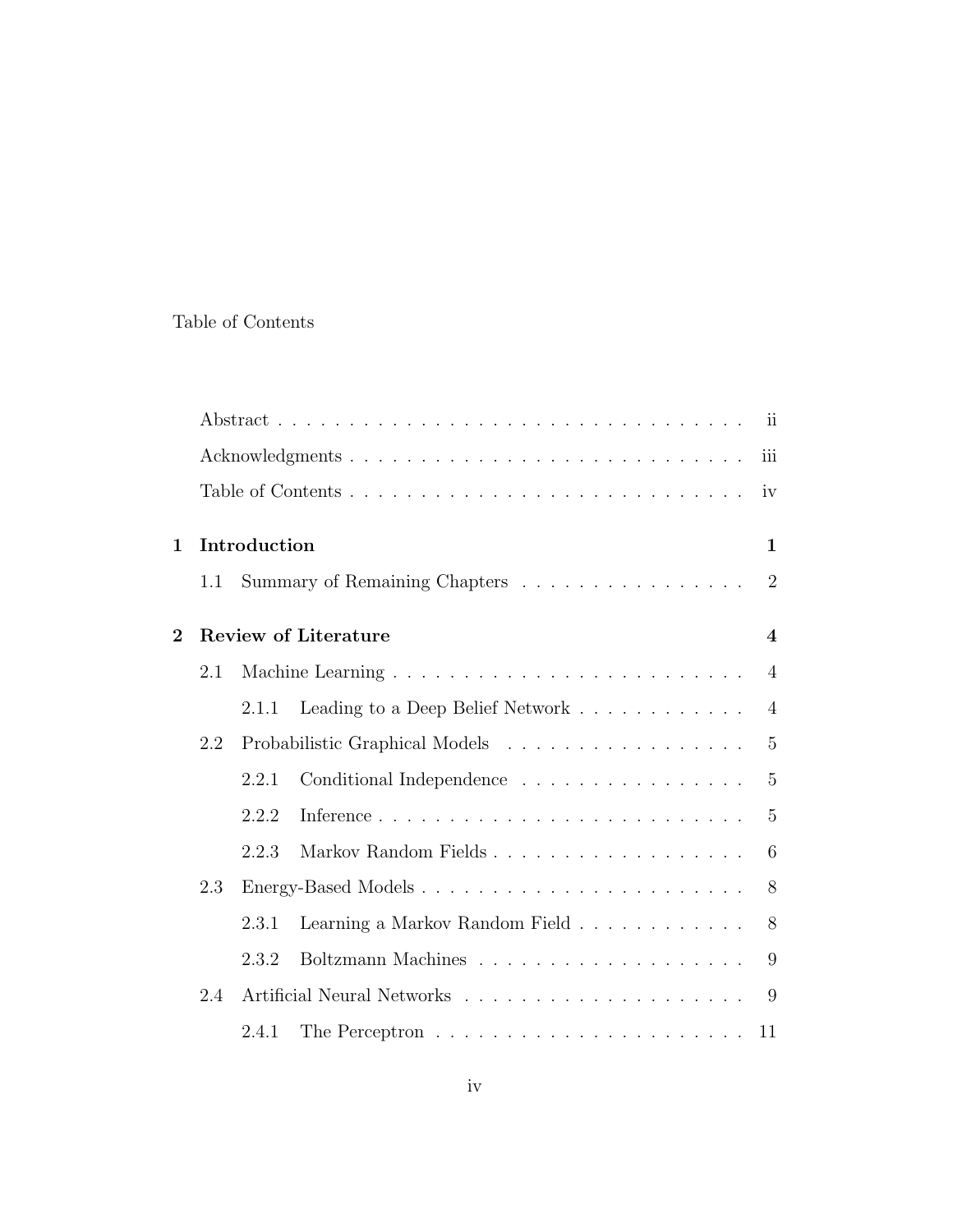|   |     | 2.4.2          |                                                                | 11        |
|---|-----|----------------|----------------------------------------------------------------|-----------|
|   |     | 2.4.3          |                                                                | 13        |
|   |     | 2.4.4          |                                                                | 14        |
|   | 2.5 |                |                                                                | 15        |
| 3 |     |                | Deep Learning Models                                           | 16        |
|   | 3.1 |                | Restricted Boltzmann Machines                                  | 17        |
|   |     | 3.1.1          | Training a Restricted Boltzmann Machine                        | 17        |
|   |     | 3.1.2          |                                                                | 19        |
|   | 3.2 |                |                                                                | <b>20</b> |
|   |     | 3.2.1          | Greedy By-Layer Pre-Training                                   | 20        |
|   | 3.3 |                |                                                                | 24        |
|   | 3.4 |                | Training a Better Restricted Boltzmann Machine $\ldots \ldots$ | 24        |
|   |     | 3.4.1          |                                                                | 25        |
|   |     | 3.4.2          |                                                                | 25        |
|   |     | 3.4.3          | Monitoring the Energy Gap for an Early Stop $\dots$ .          | 26        |
|   | 3.5 |                |                                                                | 26        |
|   |     | 3.5.1          |                                                                | 27        |
|   |     | 3.5.2          |                                                                | 27        |
|   | 3.6 |                |                                                                | 28        |
|   |     | 3.6.1          | Deep Boltzmann Machines                                        | 28        |
|   |     | 3.6.2          |                                                                | 28        |
| 4 |     | Implementation |                                                                | 30        |
|   | 4.1 |                |                                                                | 30        |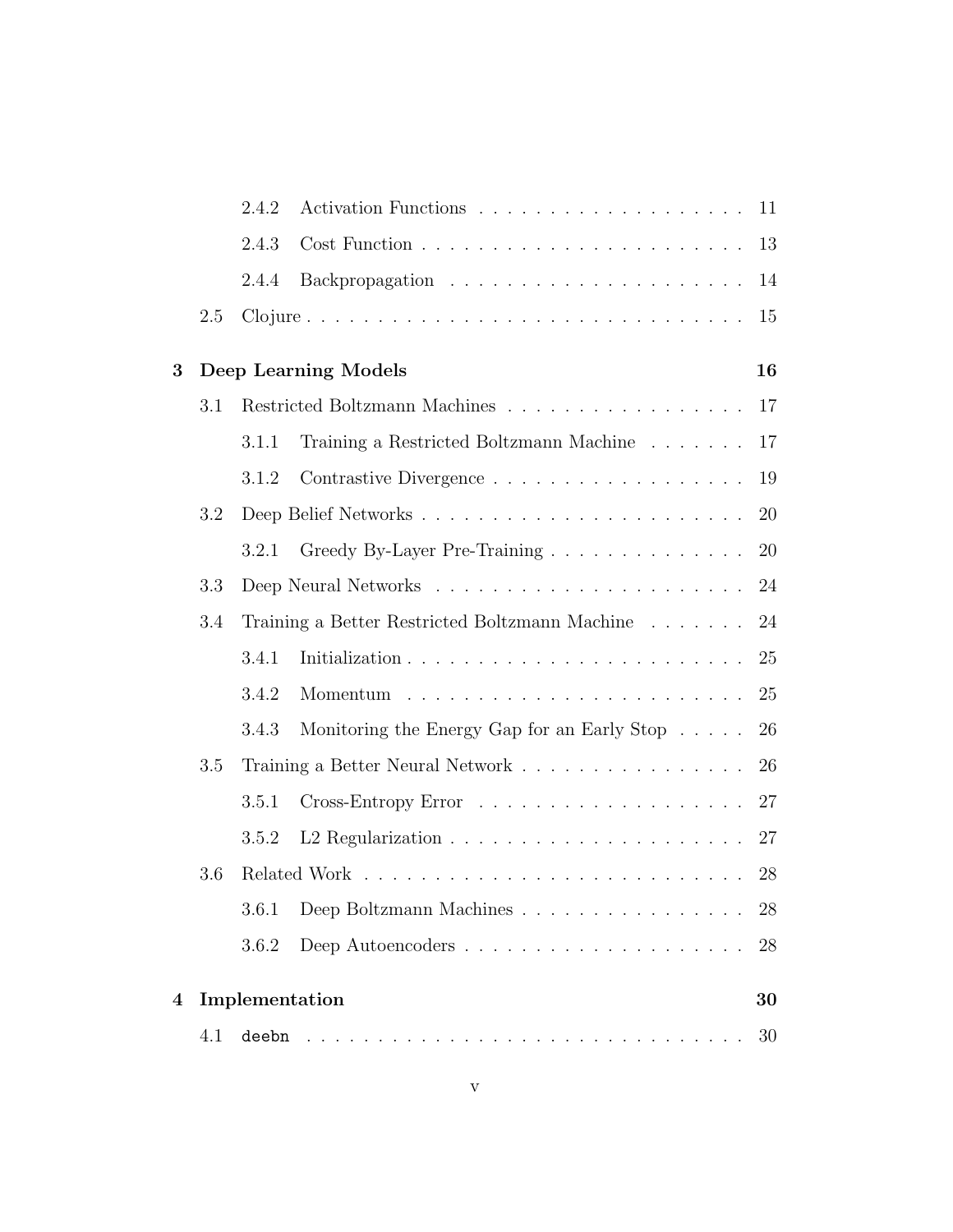|   | 4.2 |             | An Abundance of Matrix Operations<br>31                                                                                                |
|---|-----|-------------|----------------------------------------------------------------------------------------------------------------------------------------|
|   |     | 4.2.1       | 31                                                                                                                                     |
|   |     | 4.2.2       | 31                                                                                                                                     |
|   |     | 4.2.3       | Clojure Records<br>32                                                                                                                  |
|   | 4.3 |             | Restricted Boltzmann Machines<br>32                                                                                                    |
|   |     | 4.3.1       | 32<br>Creating a Restricted Boltzmann Machine                                                                                          |
|   |     | 4.3.2       | Learning a Restricted Boltzmann Machine<br>33                                                                                          |
|   | 4.4 |             | 34                                                                                                                                     |
|   |     | 4.4.1       | Creating a Deep Belief Network<br>34                                                                                                   |
|   |     | 4.4.2       | Learning a Deep Belief Network<br>35                                                                                                   |
|   | 4.5 |             | 35                                                                                                                                     |
|   |     | 4.5.1       | Creating a Deep Neural Network<br>36                                                                                                   |
|   |     | 4.5.2       | Learning a Deep Neural Network<br>36                                                                                                   |
|   | 4.6 |             | 37                                                                                                                                     |
| 5 |     | Performance | 39                                                                                                                                     |
|   | 5.1 |             | 39                                                                                                                                     |
|   | 5.2 |             | 40                                                                                                                                     |
| 6 |     | Conclusion  | 42                                                                                                                                     |
|   | 6.1 |             | 42                                                                                                                                     |
|   |     |             |                                                                                                                                        |
|   |     | 6.1.1       | 42                                                                                                                                     |
|   |     | 6.1.2       | 43<br>Visualization<br>and a series of the contract of the contract of the contract of the contract of the contract of the contract of |
|   |     | 6.1.3       | 43                                                                                                                                     |
|   |     | 6.1.4       | Persistent Contrastive Divergence<br>44                                                                                                |
|   |     |             |                                                                                                                                        |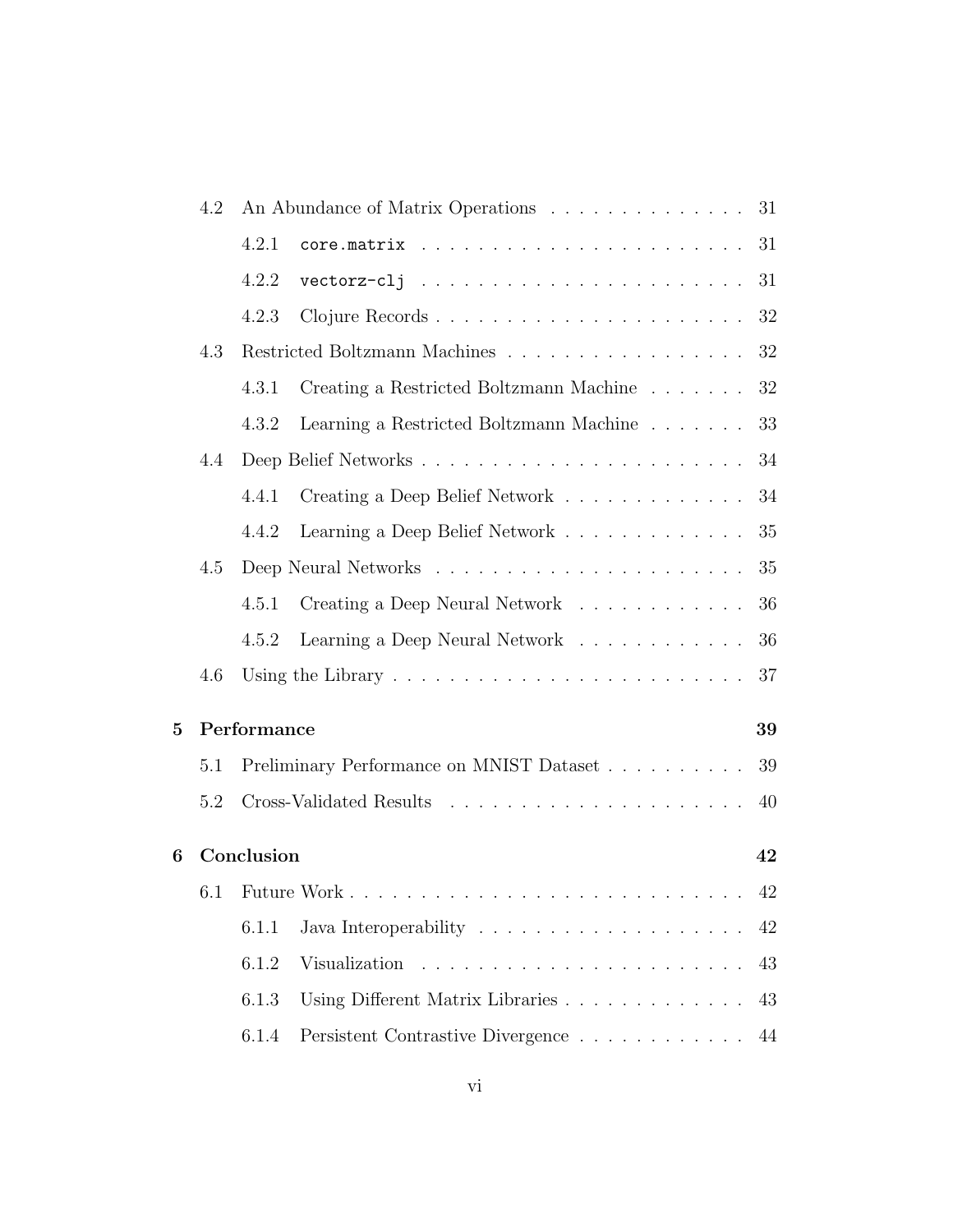|  | A Algorithms                                 | 46 |
|--|----------------------------------------------|----|
|  | A.1 Deep Belief Network Learning 46          |    |
|  | A.2 Restricted Boltzmann Machine Learning 47 |    |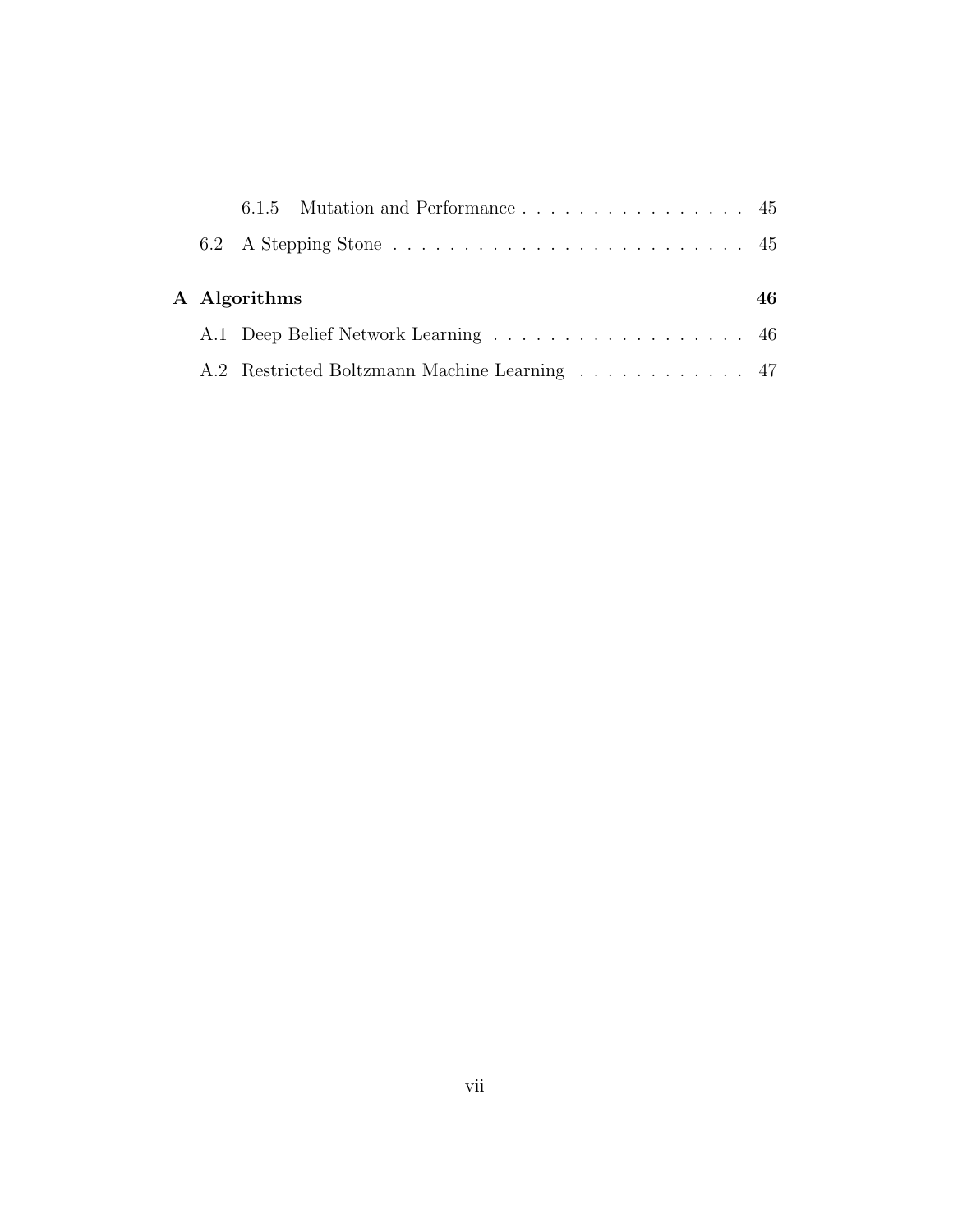## List of Figures

|     | 2.2 Artificial Neural Network with one hidden layer 10                                        |  |
|-----|-----------------------------------------------------------------------------------------------|--|
| 2.3 |                                                                                               |  |
|     | 2.4 The logistic function $\ldots \ldots \ldots \ldots \ldots \ldots \ldots \ldots \ldots$ 13 |  |
|     | 2.5 The hypertangent function $\ldots \ldots \ldots \ldots \ldots \ldots \ldots \ldots$ 13    |  |
|     |                                                                                               |  |
| 3.1 | Restricted Boltzmann Machine 17                                                               |  |
| 3.2 |                                                                                               |  |
|     | 3.3 An infinite logistic belief net with tied weights $[1]$ 22                                |  |
|     | 3.4 Pre-training and fine-tuning a deep autoencoder $[9]$ 29                                  |  |
| 6.1 | Exact log likelihood with 25 hidden units on MNIST dataset [42] 44                            |  |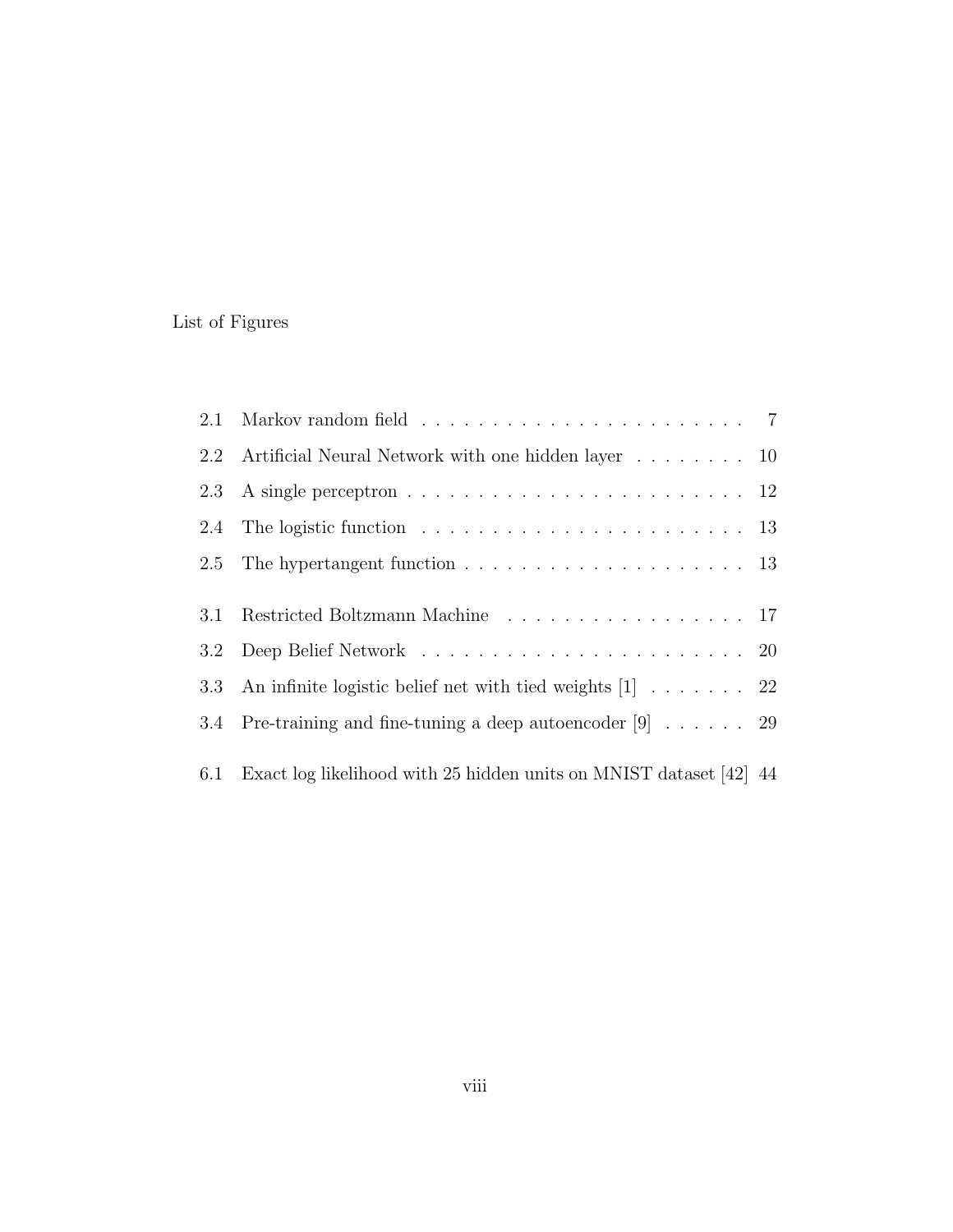## List of Tables

| 4.1 Default RBM hyperparameters 34                       |  |
|----------------------------------------------------------|--|
|                                                          |  |
|                                                          |  |
|                                                          |  |
| 5.1 Preliminary Results on MNIST dataset 41              |  |
| 5.2 10-Fold Cross-Validated Results on MNIST dataset  41 |  |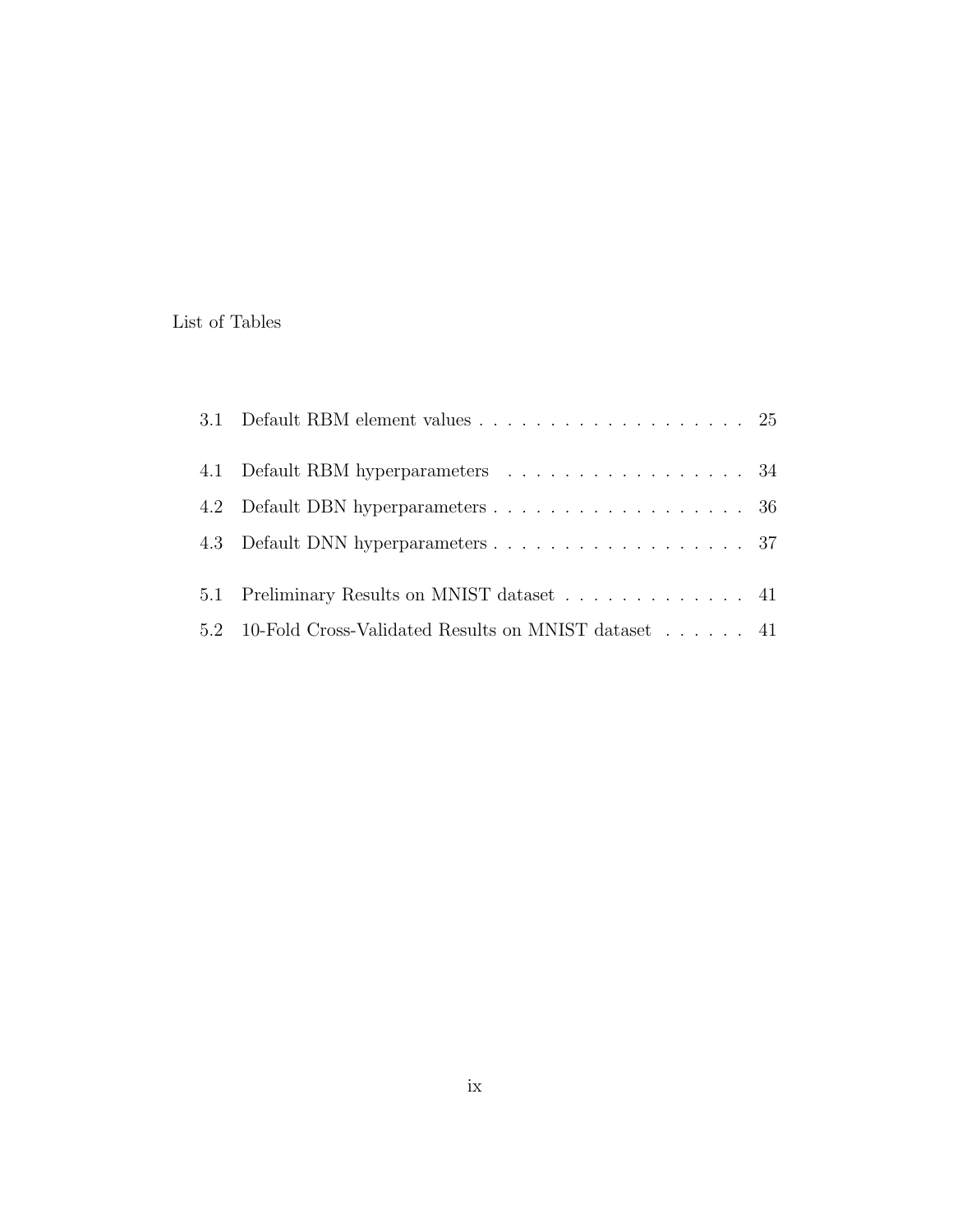#### <span id="page-11-0"></span>Chapter 1

## Introduction

Machine Learning is an extensive field of research, and this study delves into one corner of it, especially pertaining to research conducted by Dr. Geoffrey Hinton.

Hinton has contributed a number of important advances to the field of machine learning, including his work with Boltzmann machines [\[2\]](#page-60-1)–[\[5\]](#page-60-2), bringing attention to the backpropagation training algorithm [\[6\]](#page-60-3), describing the "wake-sleep" algorithm [\[7\]](#page-60-4), introducing "contrastive divergence" [\[8\]](#page-61-1), and most relevant to this study, his work with Restricted Boltzmann Machines (RBMs) and Deep Belief Networks (DBNs) [\[1\]](#page-60-0), [\[9\]](#page-61-0)–[\[12\]](#page-61-2).

His most recent work with Deep Belief Networks, and the work by other luminaries like Yoshua Bengio, Yann LeCun, and Andrew Ng have helped to usher in a new era of renewed interest in deep networks.

In light of the initial Deep Belief Network introduced in Hinton, Osindero, and Teh [\[1\]](#page-60-0), and Hinton and Salakhutdinov [\[9\]](#page-61-0), pioneering work has been completed using these models to produce winning models for various machine learning competitions, problems and datasets [\[13\]](#page-61-3), [\[14\]](#page-61-4).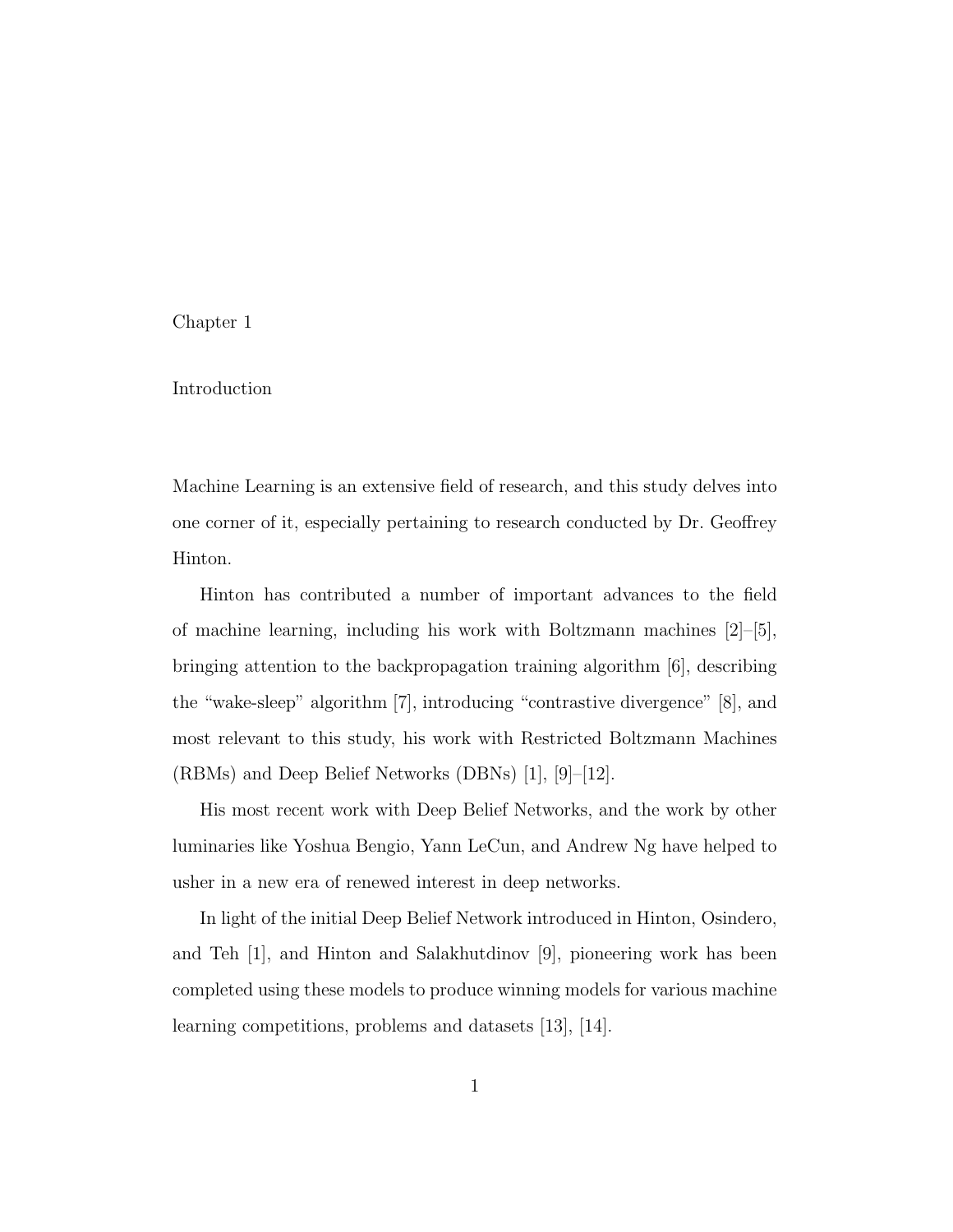To capitalize on the breakthroughs that these models represent, it's vital to use these ideas and reference implementations to create a library that industry practitioners can leverage in different settings. This study will outline and document the implementation of Restricted Boltzmann Machine, Deep Belief Network, and Deep Neural Network machine learning models in the Clojure programming language. In addition to the base models as outlined by Hinton, et al., additional model features developed by others have been integrated to increase model performance.

- <span id="page-12-0"></span>1.1 Summary of Remaining Chapters
- Chapter [2:](#page-14-0) Literature Review This chapter presents an overview of the work and research necessary to understand the concepts behind the Restricted Boltzmann Machine, the Deep Belief Network, and the Deep Neural Network. We also describe our language of choice, Clojure, and the benefits it offers in this application.
- Chapter [3:](#page-26-0) Deep Learning Models Given the theory covered in [chap](#page-14-0)[ter 2,](#page-14-0) we now outline the baseline model and algorithm described in Hinton and Salakhutdinov [\[9\]](#page-61-0) and Hinton, Osindero, and Teh [\[1\]](#page-60-0) along with improvements described in Hinton [\[10\]](#page-61-5) for RBMs and improvements in Nielsen [\[15\]](#page-61-6) for neural networks.
- Chapter [4:](#page-40-0) Implementation This chapter describes deebn, the library released as a result of the work described in this thesis. We cover the data structures and algorithms in detail used to train RBMs, DBNs,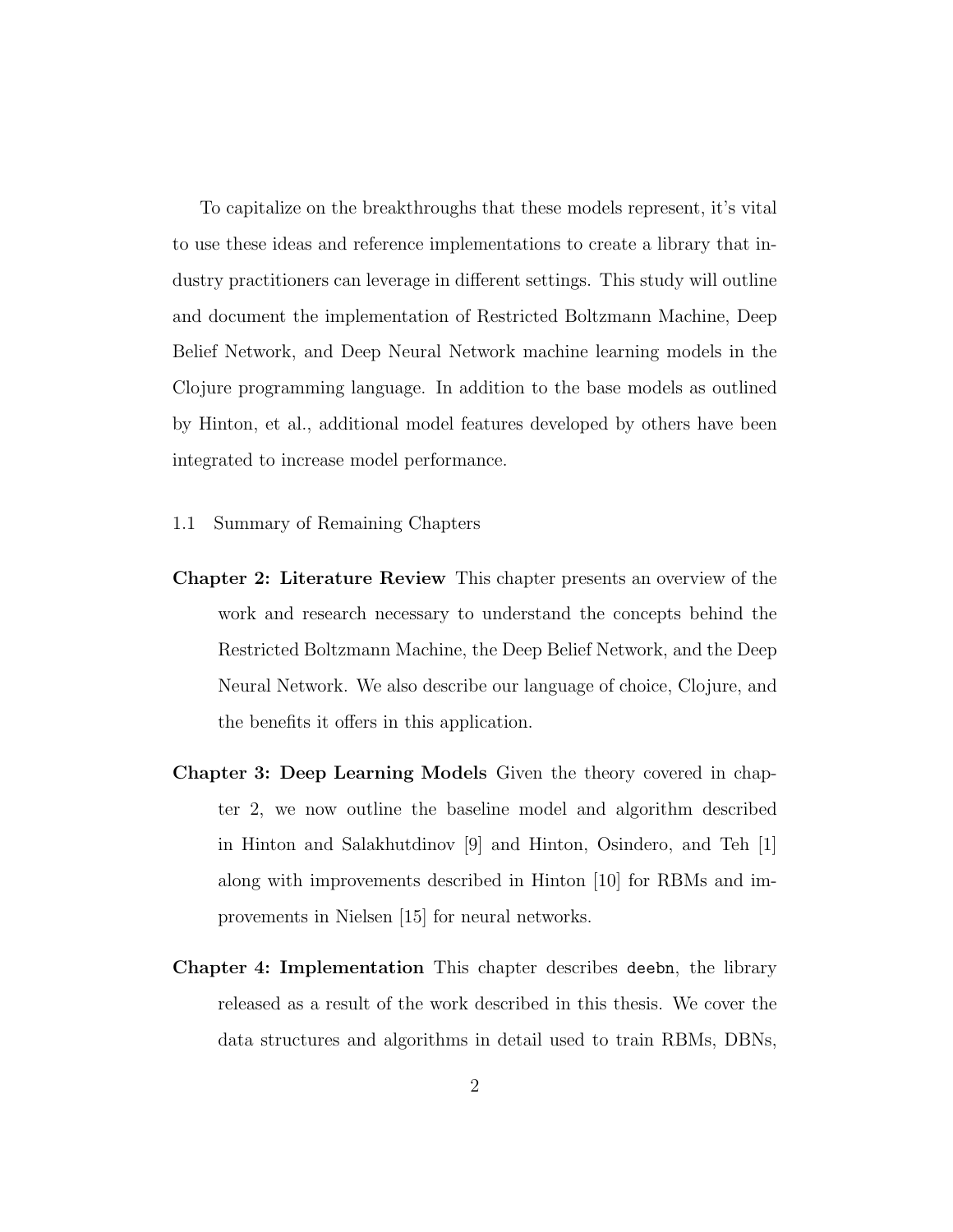and Deep Neural Networks (DNNs). Finally, instructions on using the library are included.

- Chapter [5:](#page-49-0) Performance As a simple test case to ensure the fitness of the library, we compare its performance on a reference data set compared to other classification machine learning models.
- Chapter [6:](#page-52-0) Conclusion To conclude the thesis, we outline future work that could be completed related to the deebn library.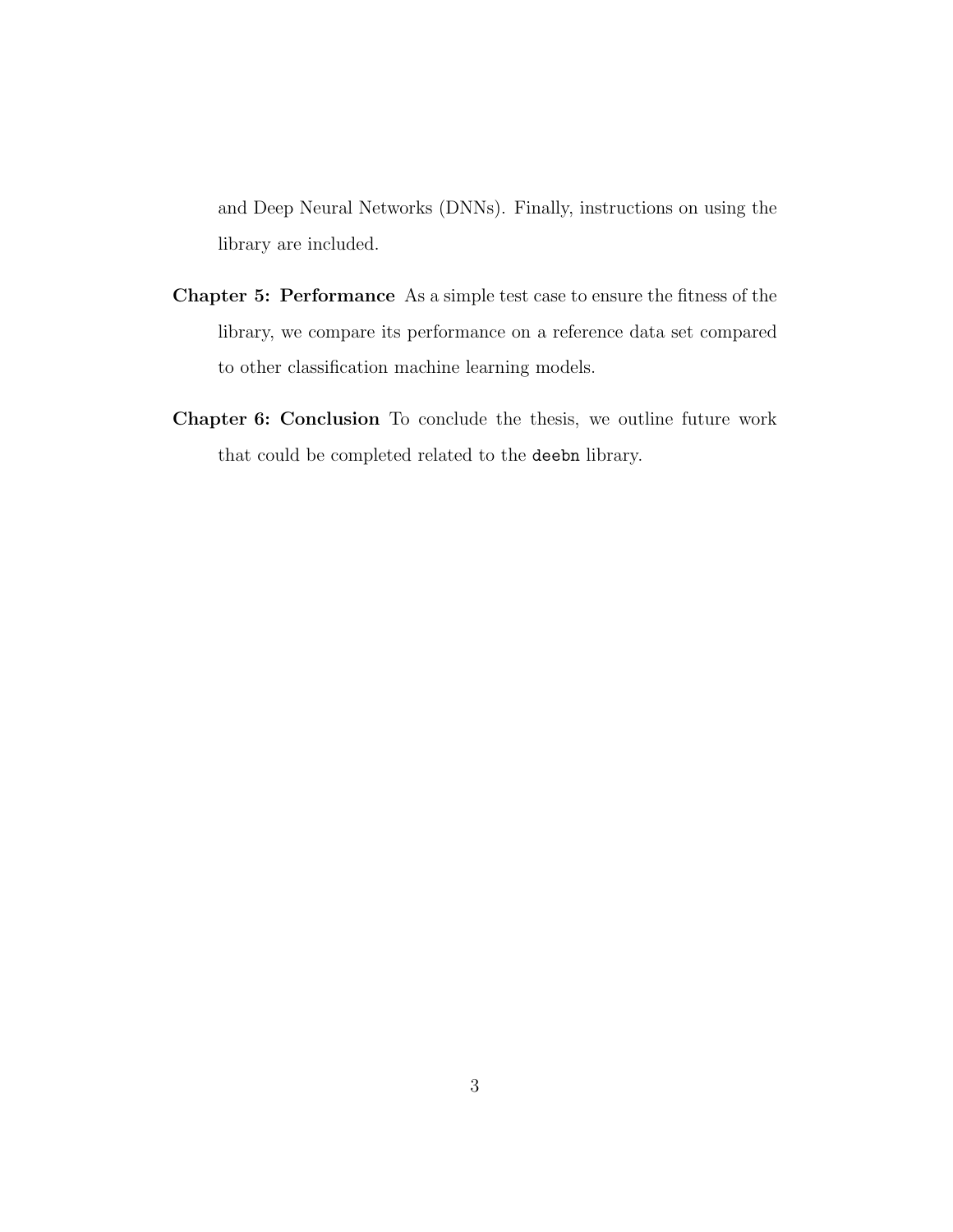<span id="page-14-0"></span>Chapter 2

Review of Literature

## <span id="page-14-1"></span>2.1 Machine Learning

A computer program is said to learn from experience E with respect to some class of tasks  $T$  and performance measure  $P$ , if its performance at tasks in  $T$ , as measured by  $P$  improves with experience  $E.$ [\[16\]](#page-61-7)

Machine learning describes this basic task with which humans are innately familiar. Scholars and scientists have come from many different fields of thought in an attempt to find the best approach to building effective machine learning models.

#### <span id="page-14-2"></span>2.1.1 Leading to a Deep Belief Network

Restricted Boltzmann Machines [\(section 3.1\)](#page-27-0), Deep Belief Networks [\(sec](#page-30-0)[tion 3.2\)](#page-30-0), and Deep Neural Networks [\(section 3.3\)](#page-34-0) pre-initialized from a Deep Belief Network can trace origins from a few disparate fields of research: probabilistic graphical models [\(section 2.2\)](#page-15-0), energy-based models [\(section 2.3\)](#page-18-0),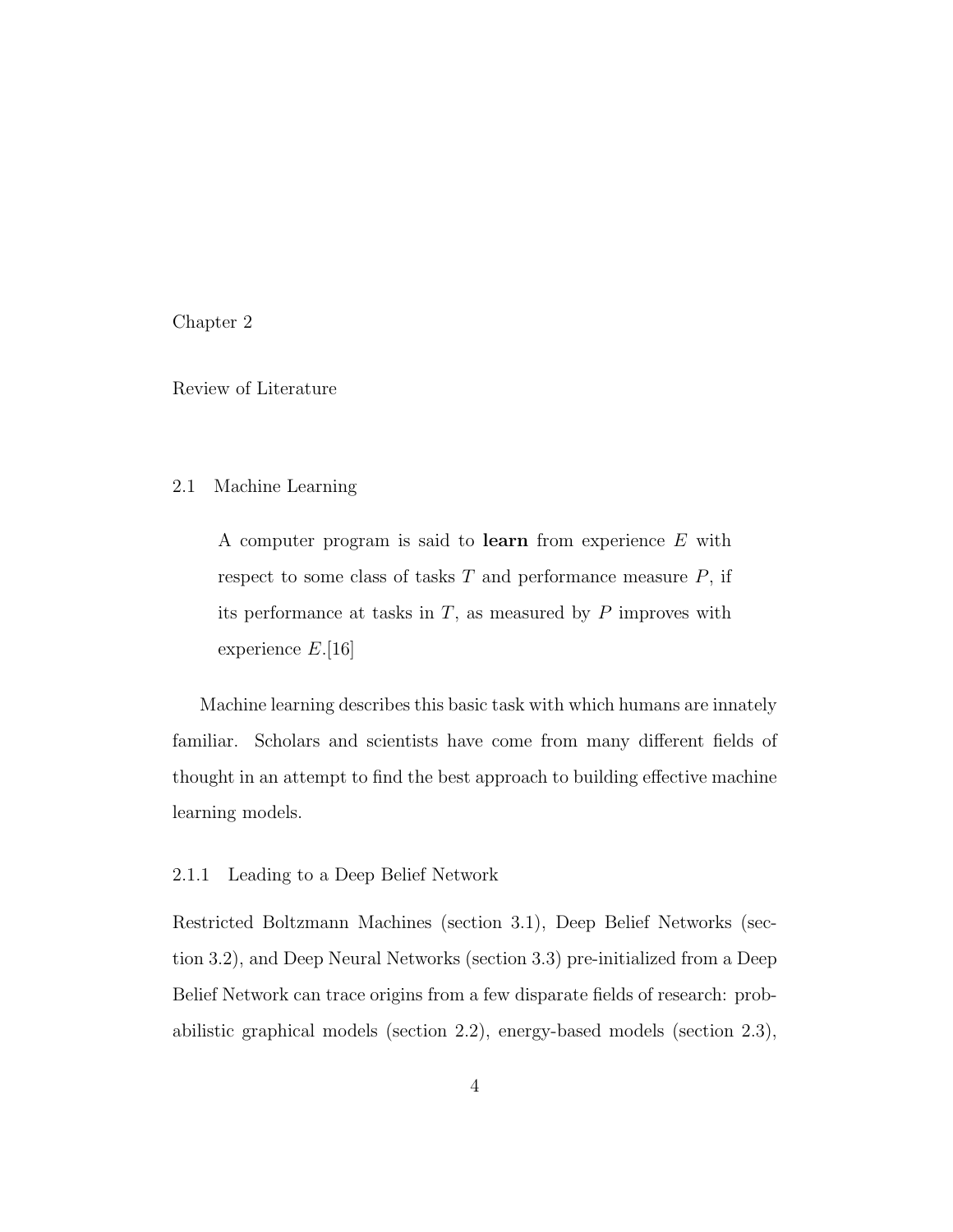and neural networks [\(section 2.4\)](#page-19-1).

#### <span id="page-15-0"></span>2.2 Probabilistic Graphical Models

Probabilistic graphical models provide a concise and information-dense method to communicate different properties of a joint probability distribution, as well as efficient methods for inference and sampling. The layout of a graphical model efficiently and explicitly codifies independence between random variables and allows for powerful inference in large joint distributions.

#### <span id="page-15-1"></span>2.2.1 Conditional Independence

Two distributions are conditionally independent if and only if the conditional joint distribution is equal to the product of each of the marginal conditional distributions. In other terms, where  $X, Y, Z$  are probability distributions:

$$
X \perp Y \mid Z \iff p(X, Y \mid Z) = p(X \mid Z)p(Y \mid Z)
$$

This facilitates factorization over large joint distributions, and is essential to making operations on these large distributions tractable.

The graphical model codifies random variables as nodes in the graph, and conditional independence as a lack of edge between two nodes.

## <span id="page-15-2"></span>2.2.2 Inference

One of the primary uses of probabilistic graphical models (and the primary use in this study) is in probabilistic inference. In the general case, there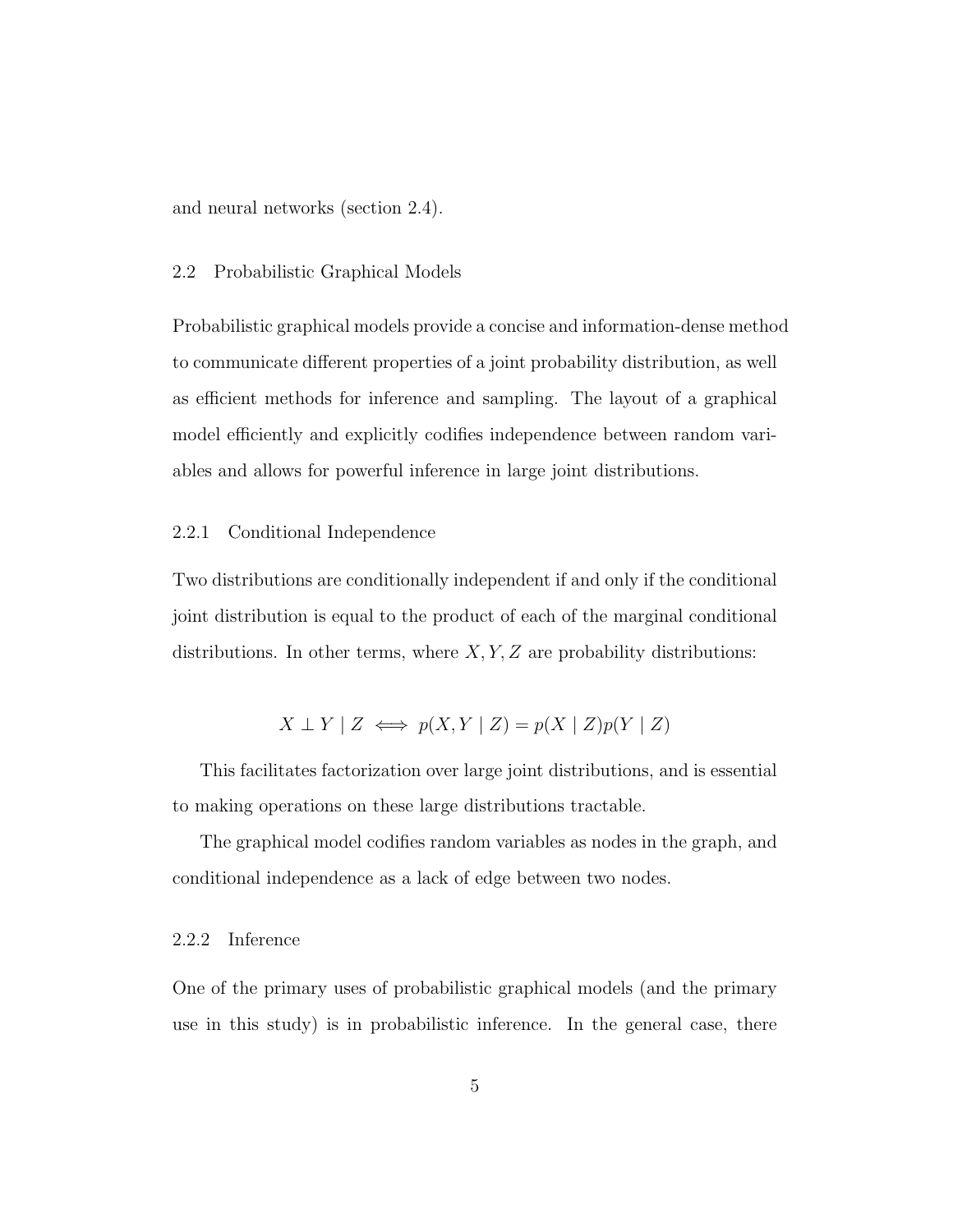are nodes whose state is known, called "visible" nodes, and there are nodes whose state is sought, known as "hidden" nodes. Given a joint distribution  $p(x_{1:v} | \theta)$ , where the random variables are split into the visible set  $x_v$  and the hidden set  $x_h$ , then to infer the state of the hidden variables, given the visible variables[\[17\]](#page-61-8):

$$
p(x_h | x_v, \theta) = \frac{p(x_h, x_v | \theta)}{p(x_v | \theta)}
$$

#### <span id="page-16-0"></span>2.2.3 Markov Random Fields

Markov Random Fields (MRF), or undirected graphical models, form a model of conditional independence that may be more appropriate for modeling problems that inhabit a spatial or relational domain.

To model conditional independence in an MRF, the concept of graph separation is used: for sets of nodes  $A, B, C, B$  separates A and C iff there is no longer a path from  $A$  to  $C$  after  $B$  has been removed from the graph. This maps directly to conditional independence in the nodes. If nodes  $A, B$ , and C represent joint distributions, A is said to be conditionally independent of C given B. This is known as the global Markov property:  $A \perp_G C \mid B \implies$  $A \perp C \mid B$ . Two examples of nodes that separate two joint distributions in the graph are shown in [2.1.](#page-17-0)

A Markov blanket is the smallest set of nodes that renders a node conditionally independent of the rest of the graph. In an MRF, the Markov blanket for a node is its neighbors, and this is known as the local Markov property. As an extension of the local Markov property, it's simple to dis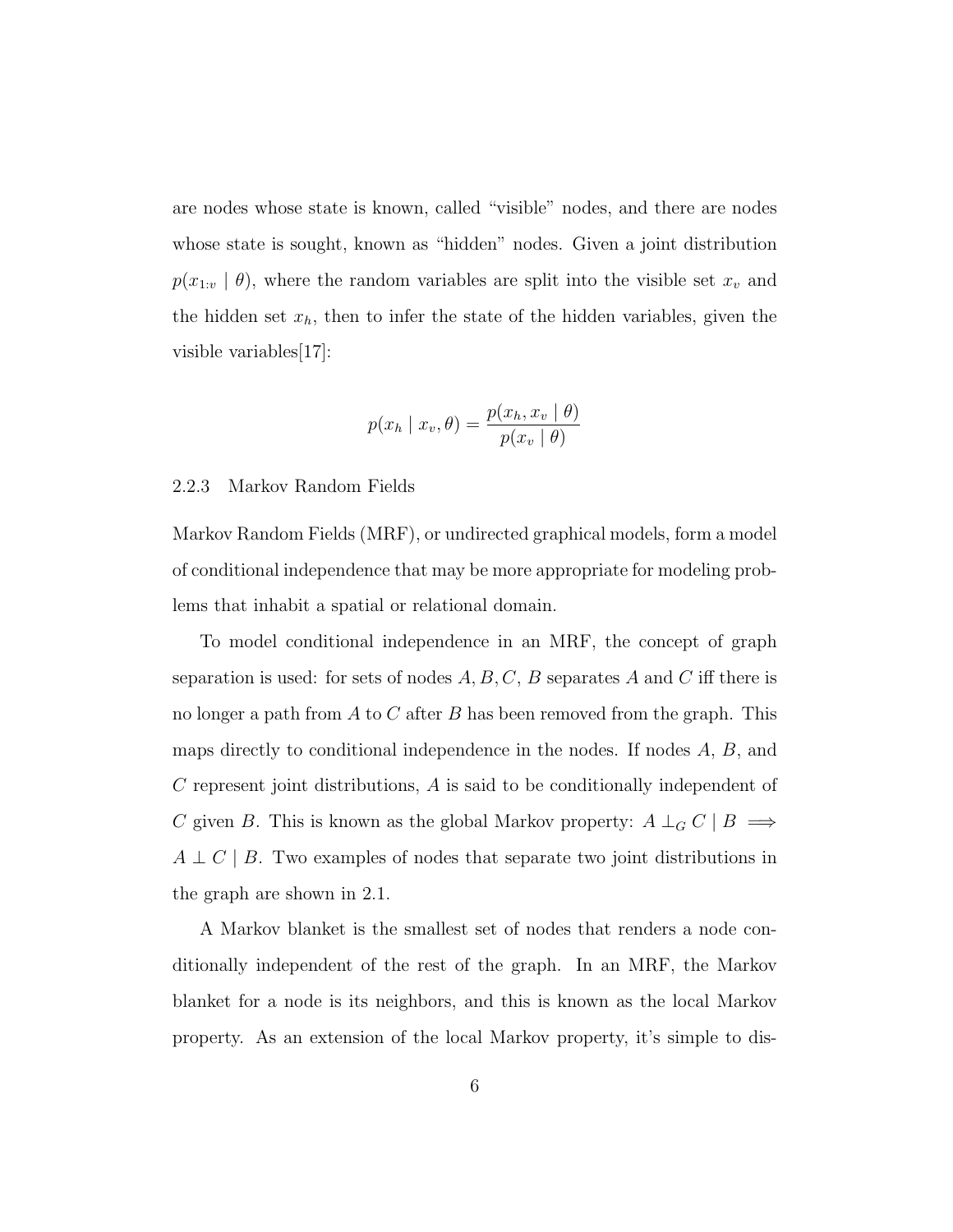cern that any two nodes that are not connected in the graph structure are conditionally independent given the rest of the graph. This is known as the pairwise Markov property.



Figure 2.1: Markov random field

<span id="page-17-0"></span>Either of the nodes c or e separate any of the nodes  $a, b, d$  from  $f, g$ .

#### Hammersley-Clifford Theorem

The Hammersley-Clifford theorem [\[17\]](#page-61-8) provides a general factorization of a joint distribution modeled with an MRF. This defines non-negative potential functions or factors for each maximal clique in the graph:  $\psi_c$  for each maximal clique  $c$  in the set of all cliques  $C$ . Then, the joint distribution can be found by:

$$
p(x) = \frac{1}{Z} \prod_{c \in C} \psi_c(x),
$$

where Z is the partition function, given by  $Z = \sum_{x} \prod_{c \in C} \psi_c(x)$ , and acts as a normalization constant to ensure the resulting distribution sums to 1.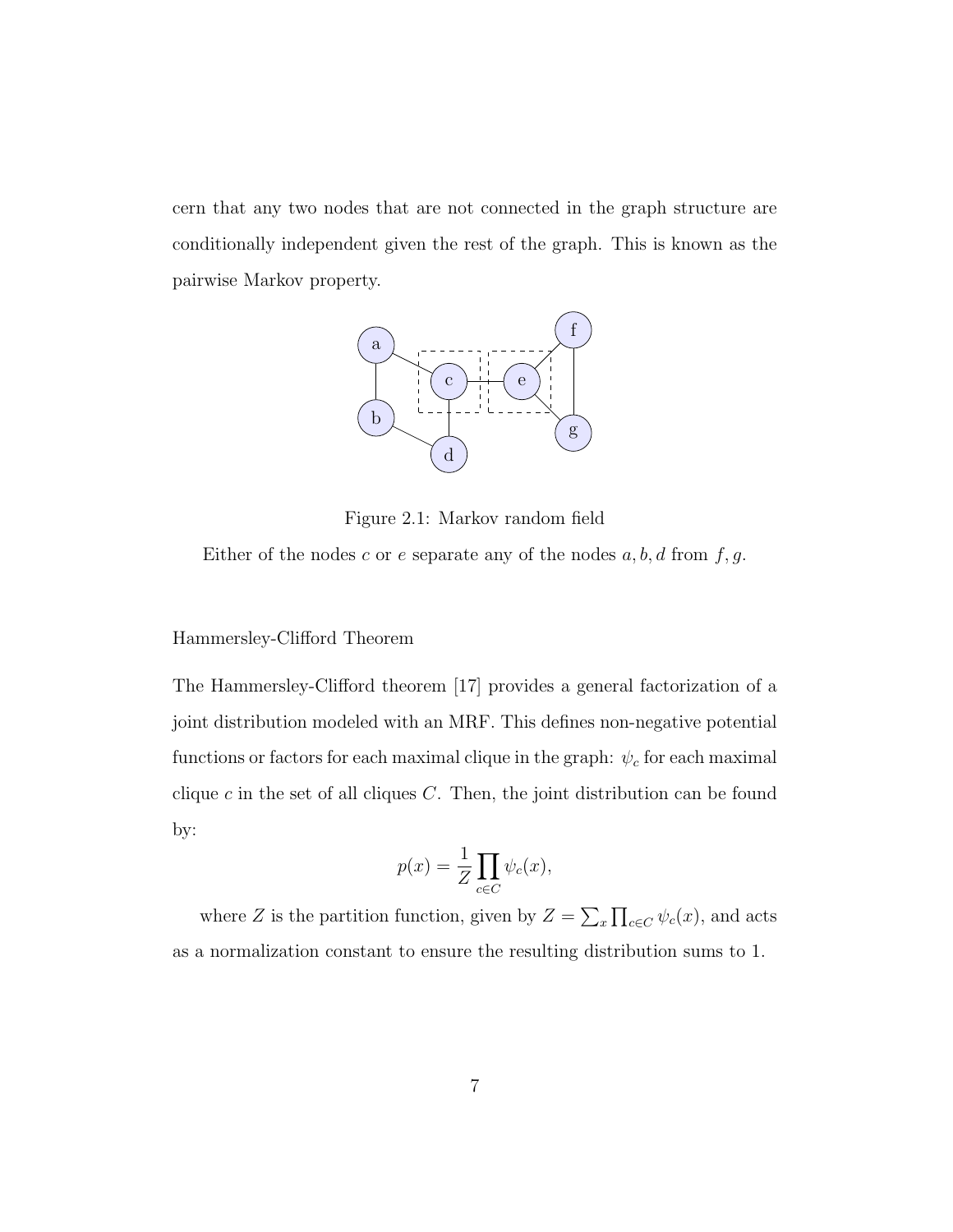#### <span id="page-18-0"></span>2.3 Energy-Based Models

Energy-based models are different from the models reviewed so far in that they associate each permutation of the parameters being trained with a scalar energy level.

Borrowing from statistical physics, there are many ways to define a potential function — the only limitation is that potential functions must be non-negative. There is a particular distribution used in statistical physics that is used to build a training algorithm for Boltzmann machines — the Gibbs distribution.

The Gibbs distribution takes the form [\[18\]](#page-61-9):

$$
p(x) = \frac{1}{Z}e^{-E(x)},
$$

where  $E = \sum_{c \in C} \ln \psi_c(x_c)$  is referred to as the energy function, and  $\psi_c$ represents the potential function for a particular maximal clique c.

#### <span id="page-18-1"></span>2.3.1 Learning a Markov Random Field

It's typically not possible to find the optimal parameters for an MRF directly using something like maximum likelihood estimation (due to the partition function), so approximation methods like gradient ascent/descent are used instead. An equivalent method to maximizing the likelihood of the model distribution is minimizing the distance between the data distribution and the model distribution in terms of the Kullback-Leibler (KL) divergence [\[8\]](#page-61-1). The KL divergence equivalency will become important during the discussion of learning rules for Restricted Boltzmann Machines.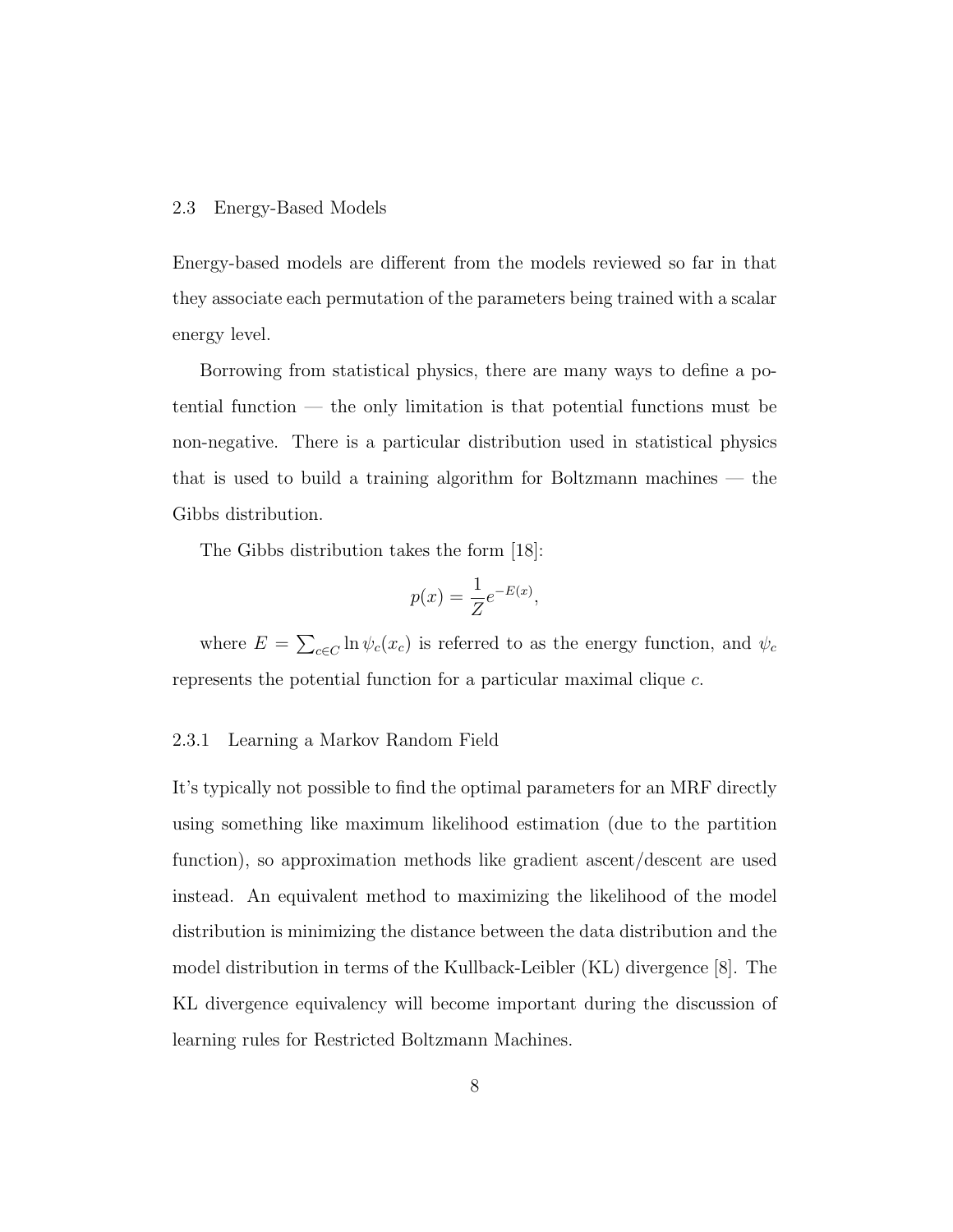#### <span id="page-19-0"></span>2.3.2 Boltzmann Machines

A Boltzmann machine builds off an MRF by specifying that some nodes in the graph are latent or hidden variables — variables that are not directly observed but contribute to the joint distribution of the model. The nodes of the graph are then split into the "visible" and the "hidden" variables. The visible nodes are typically the only nodes we're interested in (because it's not possible to directly model the hidden nodes and the dependencies that they represent), and the easiest way to find the value of the visible nodes is by finding the marginal over the hidden nodes. Using the Gibbs distribution, this is found by:

$$
p(v) = \sum_{h} p(v, h) = \frac{1}{Z} \sum_{h} e^{-E(v, h)}
$$

However, it's still intractable to sample over a Boltzmann machine that allows arbitrary connections between any nodes in the graph, including between nodes that are both hidden or both visible. A key advance to making this a tractable problem was to restrict the connectivity between nodes in the same set of visible or hidden nodes. This leads to Restricted Boltzmann Machines, discussed in [section 3.1.](#page-27-0)

#### <span id="page-19-1"></span>2.4 Artificial Neural Networks

The field of artificial neural network research grew from pursuing an understanding of the brain and its learning process. This started with approximations of a single neuron, and progressed to deep neural networks that are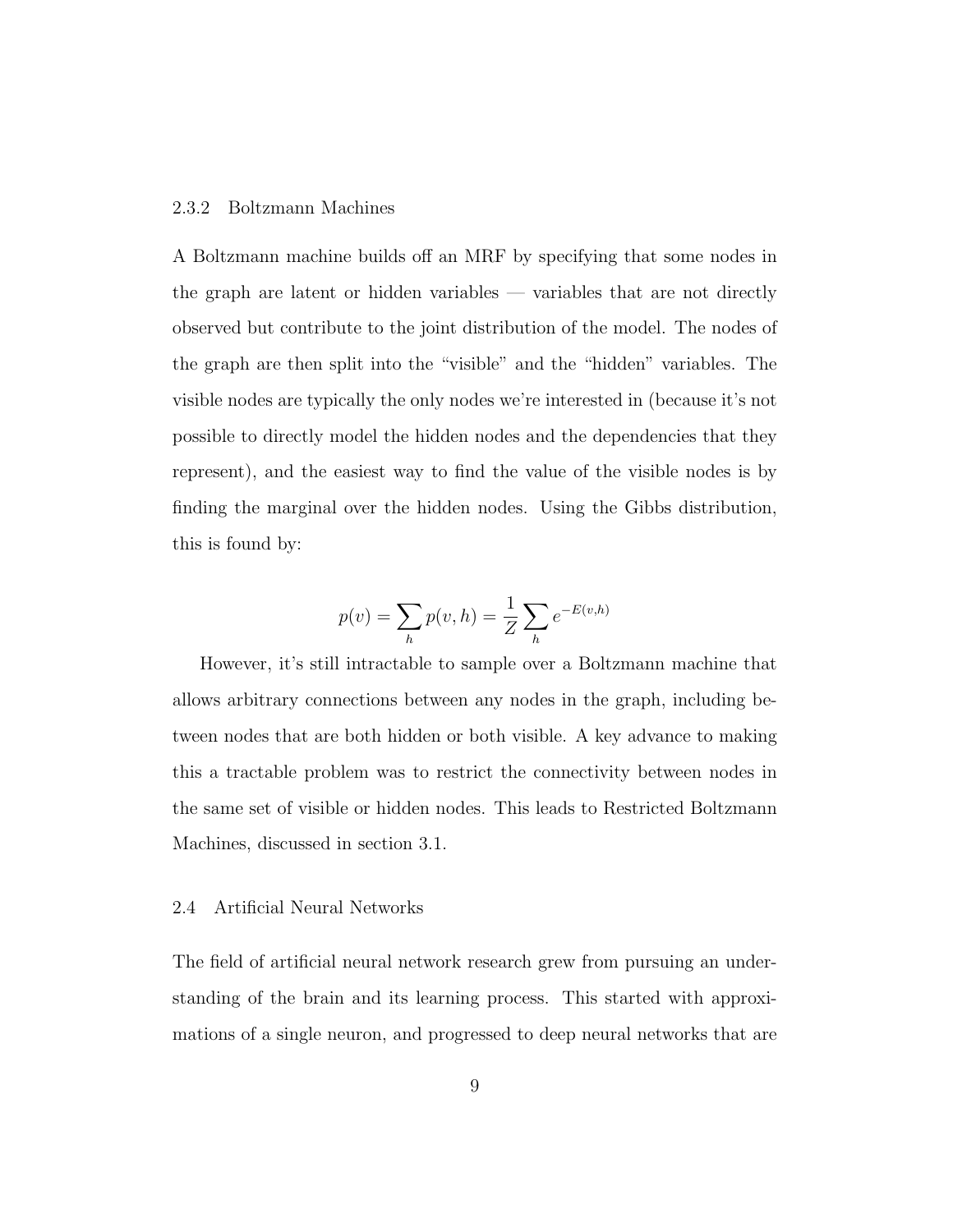winning modern machine learning competitions.

[Figure 2.2](#page-20-0) illustrates a simple artificial neural network with a single input neuron, a single hidden layer with 10 hidden nodes and a single bias node, and a single output node with its own bias node. This trivial network has learned to produce the square root of an input number.

There are a few key building blocks to reach this point: the nodes themselves, how they relate to neurons in the human brain (and why they lend their names to artificial neural networks), the structure of the network graph, and a method to train the network.



<span id="page-20-0"></span>Figure 2.2: Artificial Neural Network with one hidden layer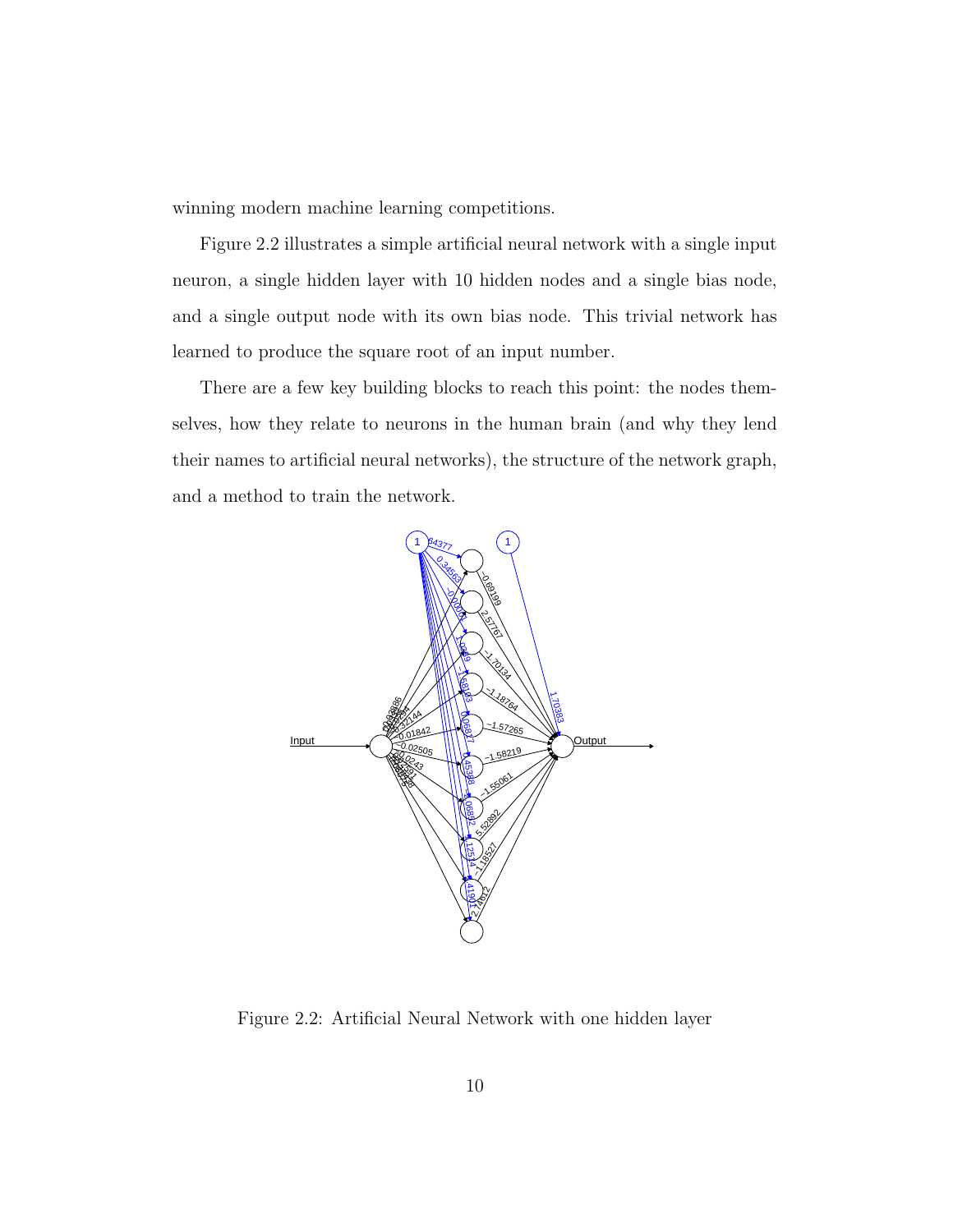#### <span id="page-21-0"></span>2.4.1 The Perceptron

McCulloch and Pitts were the first to model the human neuron in a form that modern-day practitioners will recognize [\[23\]](#page-62-0). They postulated that the output of a neuron could be computed as a function of its inputs, multiplied by weights, and subjected to some form of a threshold function:  $y = \mathbb{I}(\sum_i w_i x_i > \theta)$ , where  $\theta$  is some threshold, and I is the indicator function. This gives a model with a binary output, which could be used as a simple binary classifier.

Frank Rosenblatt's perceptron algorithm[\[24\]](#page-62-1) was an initial attempt at training the model that McCulloch and Pitts postulated. The result was a type of linear classifier that could model simple relationships, but a problem like modeling an exclusive OR gate was beyond the reach of a perceptron[\[25\]](#page-62-2).

#### <span id="page-21-1"></span>2.4.2 Activation Functions

The original model proposed in [\[23\]](#page-62-0) and [\[24\]](#page-62-1) used a step activation function, with the resulting binary output. However in order to model more complex functions, a non-linear activation function needs to be used [\[15\]](#page-61-6). There are two functions that are commonly used as activation functions — the logistic activation function and the hypertangent activation function. Both of these functions have two important qualities needed for the backpropagation algorithm described in [subsection 2.4.4:](#page-24-0) they are both sigmoid functions (an "S" shape, clamped between some maximum and minimum value), and are continuously differentiable for all real values.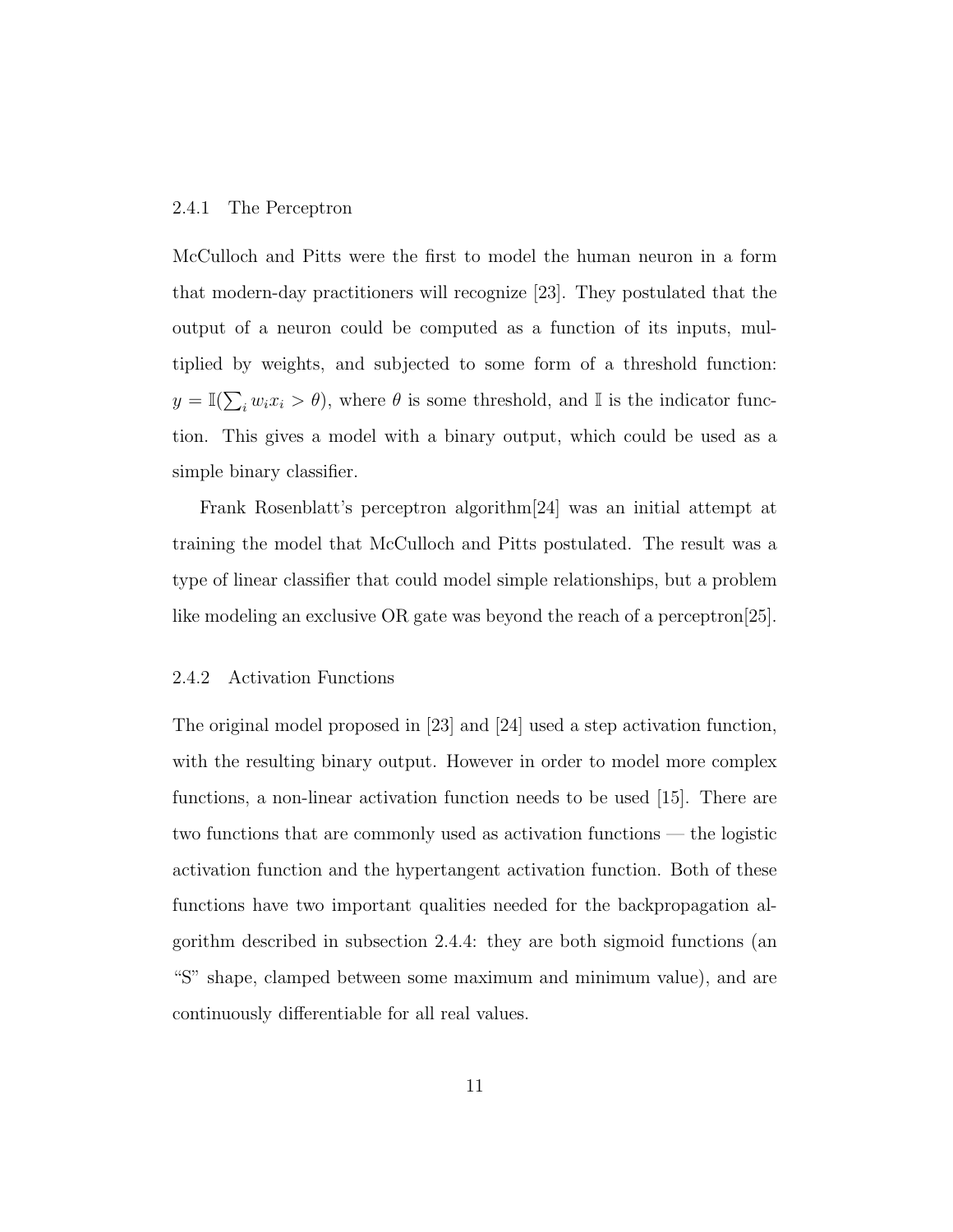

<span id="page-22-0"></span>In this model, there are inputs (nominally from some form of input vector, or sampled from a data distribution in probability terms), weights to influence the effect that any particular input has on the output of the model, a bias, and the threshold function to determine the model's output.

Figure 2.3: A single perceptron

#### Logistic Activation Function

The logistic function has the form:  $\sigma(x) = \left(\frac{1}{1+e^{-x}}\right)^{x}$  $\frac{1}{1+e^{-x}}$  and produces a clean sigmoidal output between 0 and 1, as seen in Figure [2.4.](#page-23-1) Its first derivative is  $\frac{d}{dx}\sigma(x) = \sigma(x)(1 - \sigma(x)).$ 

## Hypertangent Activation Function

The hyperbolic tangent function is defined as  $\tanh x = \frac{\sinh x}{\cosh x} = \frac{1-e^{-2x}}{1+e^{-2x}}$ , and produces a sigmoidal output between -1 and 1, as seen in Figure [2.5.](#page-23-2) Its first derivative is  $\frac{d}{dx} \tanh x = 1 - \tanh^2 x$ .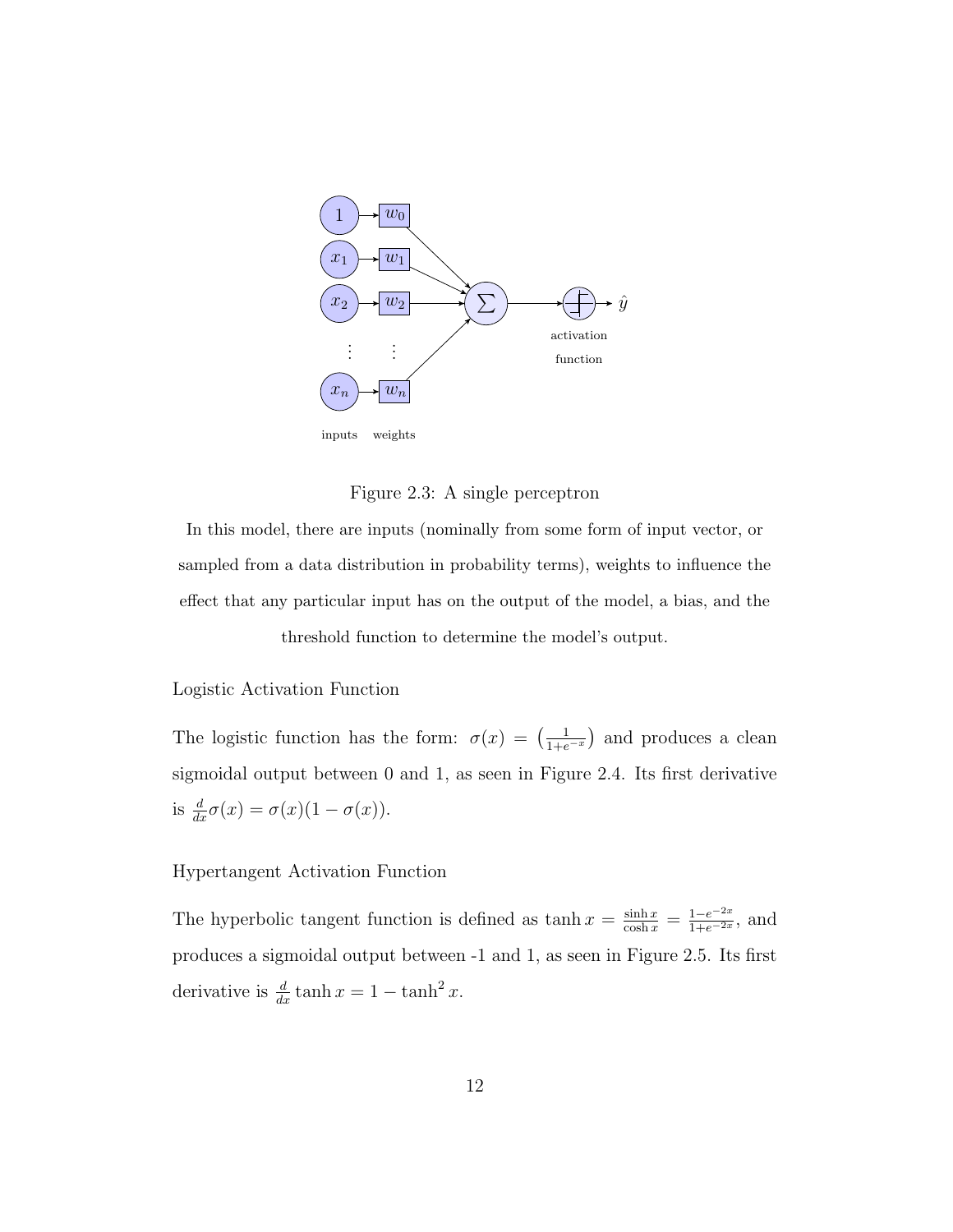

Figure 2.4: The logistic function

<span id="page-23-1"></span>

Figure 2.5: The hypertangent function

## <span id="page-23-2"></span><span id="page-23-0"></span>2.4.3 Cost Function

To cast the learning process as an optimization problem, it's necessary to use some sort of cost or loss function to easily determine how well the model is performing for a given data vector[\[15\]](#page-61-6).

## <span id="page-23-3"></span>Quadratic Error

The quadratic or mean squared error cost function is likely the simplest way to measure error: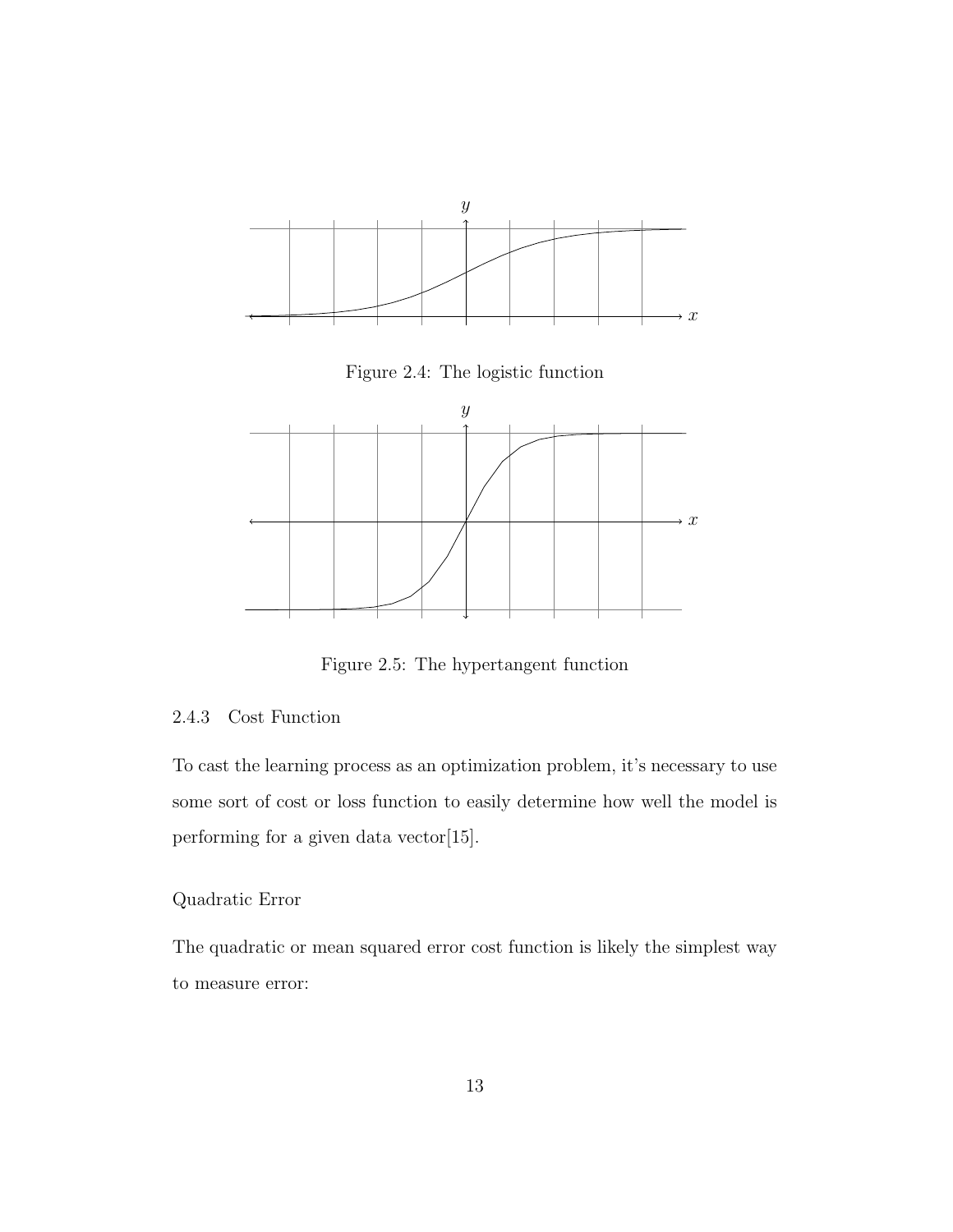$$
C(\theta) = \frac{1}{2n} \sum_{x} (\hat{y} - y)^2
$$

where *n* is the number of observations in the batch, and  $\hat{y}$  is the model's prediction. This provides a measure of error that is always positive, and increases as the model's prediction is "more wrong": the greater the difference between the prediction and the expected value, the greater the cost.

#### <span id="page-24-0"></span>2.4.4 Backpropagation

With a non-linear activation function and a cost function, the remaining piece to build a learning model is an algorithm to modify the free parameters of the model.

Rosenblatt's perceptron was limited to classifying datasets that were linearly separable. In order to get over this hurdle, multiple layers of perceptrons were proposed, and it was later found that with minor assumptions about the activation function, a multi-layer perceptron with at least one hidden layer was a universal approximator[\[26\]](#page-62-3), [\[27\]](#page-62-4).

Multi-layer perceptrons were powerful models, but until the backpropagation algorithm gained attention in [\[6\]](#page-60-3) there was no feasible method to train them. The backpropagation algorithm provided a novel method to propagate the errors present in the output neurons to the preceding layers, as well as provide a method to adjust the weights of the network towards a more accurate output.

Backpropagation is still a limited algorithm in the sense that it only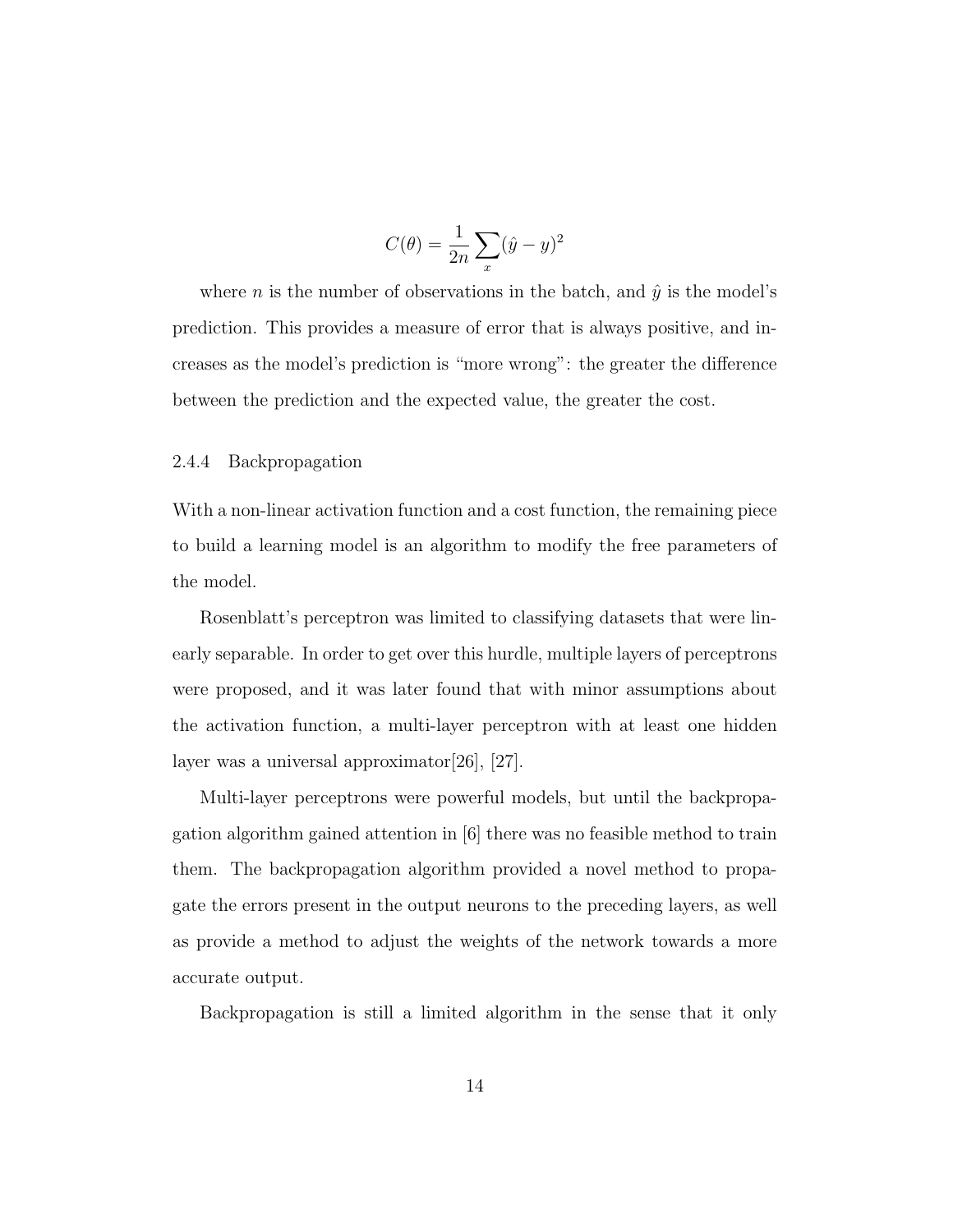adjusts parameters based on knowledge of the input and output nodes, and not based on any state for hidden nodes. In a traditional neural network, the hidden nodes are truly hidden in the sense that it's not possible to know what their output values should be.

## <span id="page-25-0"></span>2.5 Clojure

Clojure<sup>[1](#page-25-1)</sup> is a dynamic functional language that originally targeted the Java Virtual Machine (JVM), and is a dialect of Lisp.

Clojure was chosen for this study because of its support for matrix operations through the core.matrix library, it's excellent support for memory management and execution speed from running on the JVM, and the author's familiarity with the language.

<span id="page-25-1"></span><sup>1</sup><http://clojure.org>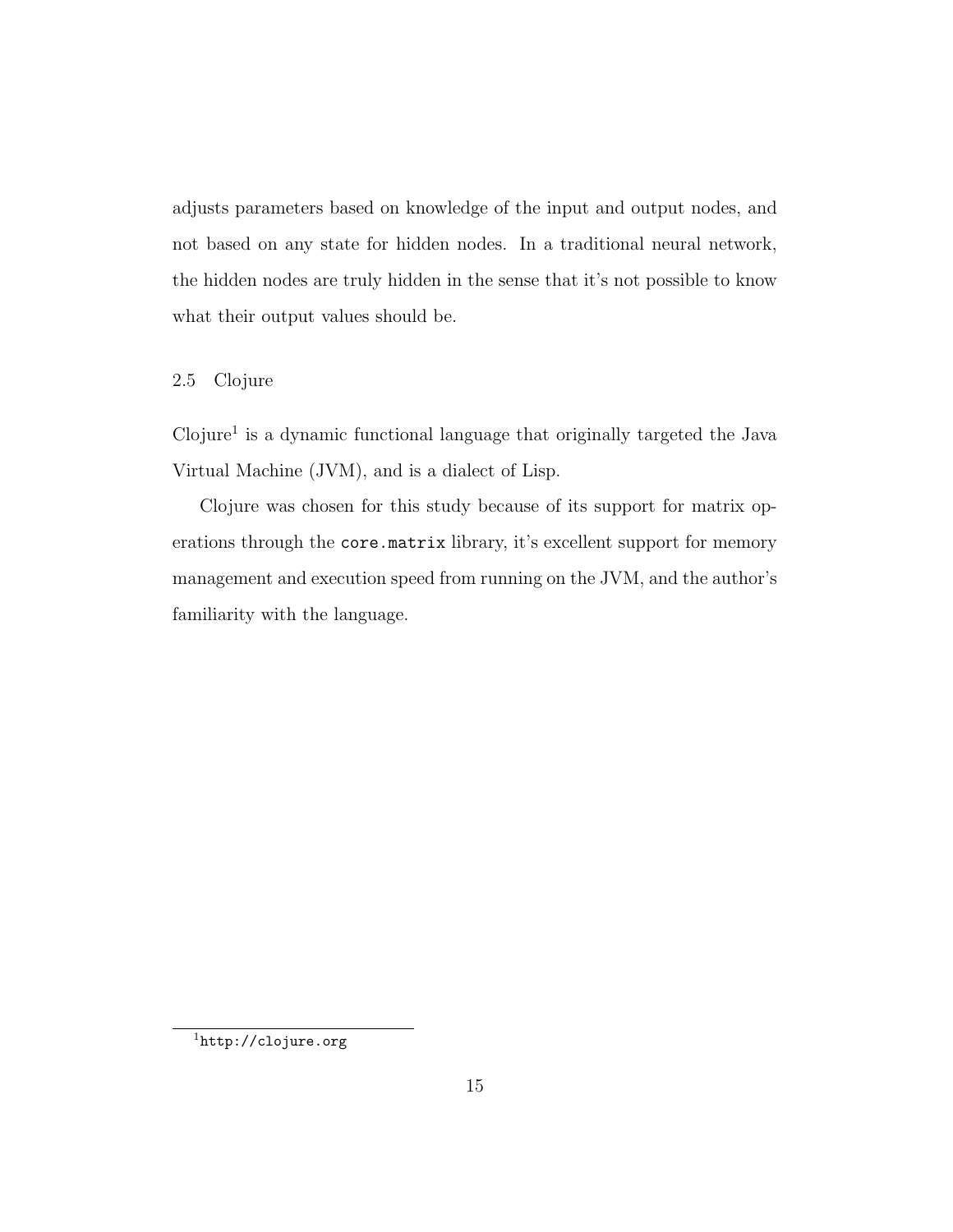#### <span id="page-26-0"></span>Chapter 3

Deep Learning Models

Learning a single layer model is well-documented in the case where we know both the correct outputs of the layer as well as the input to the layer. However, in the case of deeper networks with one or more hidden layers, by its very definition the input to and output from the hidden layers are unknown. In 1958, Selfridge defined a deep network with multiple layers of feature detectors, called a "Pandemonium"[\[28\]](#page-62-5). The Pandemonium had tightly defined layers of feature detectors, which allowed the model to extract progressively more complicated patterns out of the data. Selfridge described a very specific model, but a learning algorithm for a generalized version of these multiple layers of feature detectors was sought for decades after its introduction. Hinton [\[12\]](#page-61-2) outlines five methods that could be used to learn multilayer networks, including backpropagation and using a generative model, which are both used in this study.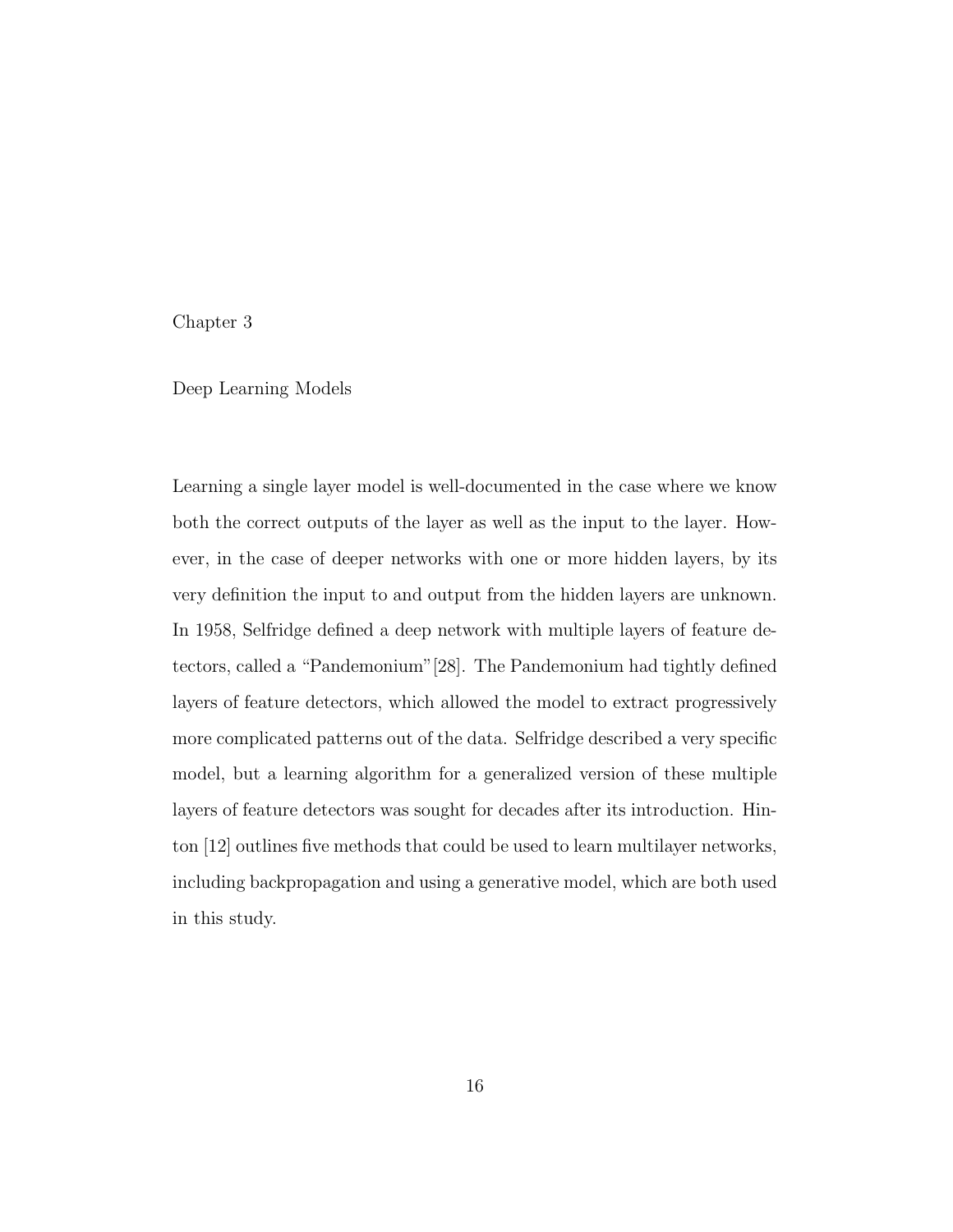#### <span id="page-27-0"></span>3.1 Restricted Boltzmann Machines

Restricting the connections between nodes in a Boltzmann machine to only those between a hidden and a visible node gives rise to the Restricted Boltzmann machine (RBM). [Figure 3.1](#page-27-2) shows a simplistic rendering of an RBM with six visible nodes and four hidden nodes.



Figure 3.1: Restricted Boltzmann Machine

<span id="page-27-2"></span>RBMs can themselves be used as classification, regression, or generative models: appending either a single regression label or a class softmax label to the visible units allows for supervised learning, and a trained model can generate representative samples of the data distribution given a clamped visible label unit. The most important use of the RBM for the purposes of this study is as a building block of a DBN, trained in an unsupervised manner.

#### <span id="page-27-1"></span>3.1.1 Training a Restricted Boltzmann Machine

Training an RBM follows the same principles regardless of its intended use. The energy of a particular state of stochastic binary visible  $(i)$  and hidden  $(j)$  units is: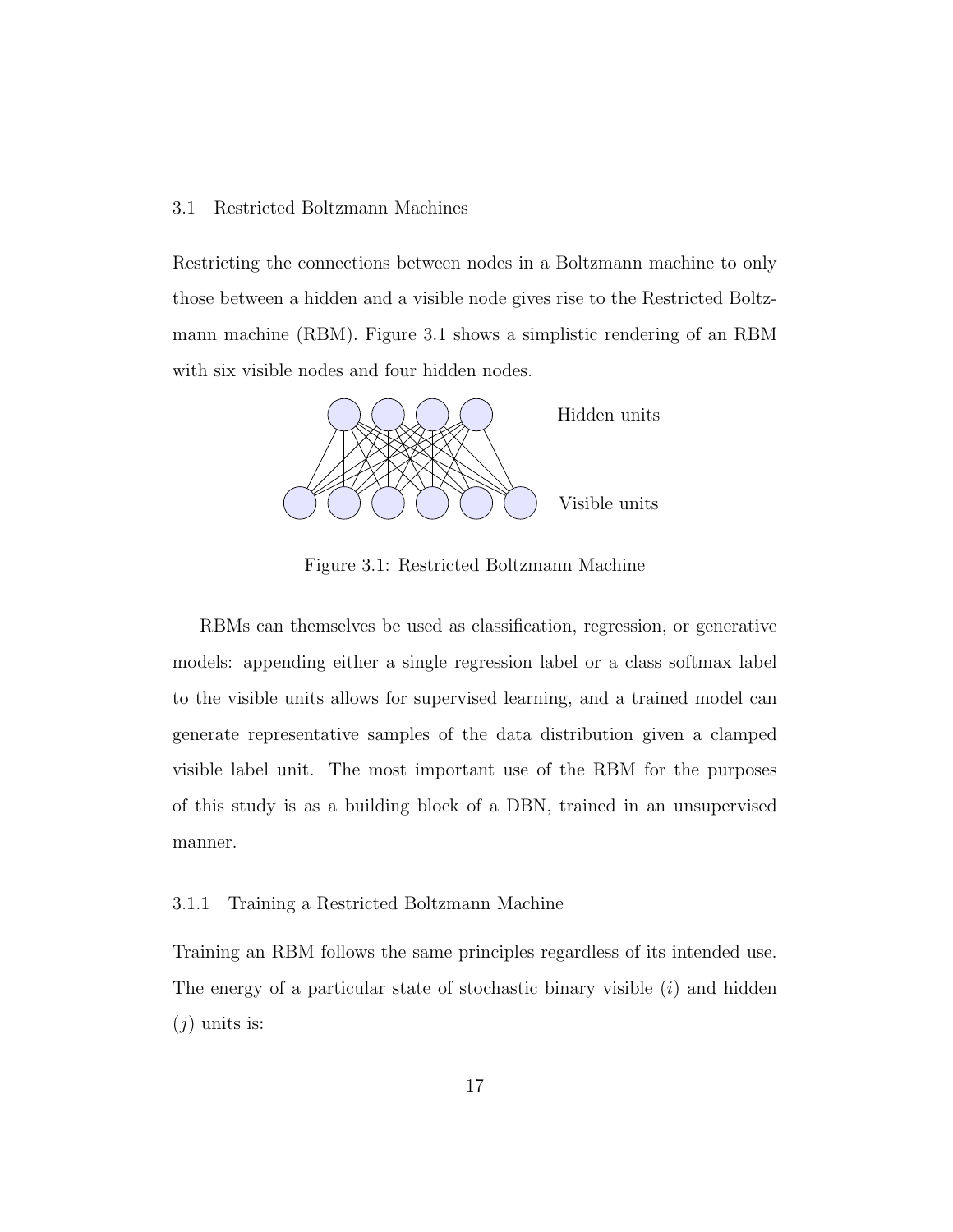$$
E(v, h | \theta) = -\sum_{i=1}^{vis} \sum_{j=1}^{hid} w_{ij} v_i h_j - \sum_{i=1}^{vis} a_i v_i - \sum_{j=1}^{hid} b_j j_j,
$$

where  $\theta$  is the model parameters: a and b are the visible and hidden unit biases, respectively, and w is the weight matrix connecting the two layers.

The connection restriction inherent in an RBM greatly simplifies the Gibbs sampling used in both learning and model generation. Since the hidden and visible nodes factorize completely, Gibbs sampling for the entire hidden or visible layers can be done in parallel.

To find the gradient of the log-likelihood for training, we can first look at the derivative of the log-likelihood of a single training sample  $(v)$  with respect to the weight  $w_{ij}$ :

$$
\frac{\partial \ln \mathcal{L}(\theta \mid v)}{\partial w_{ij}} = -\sum_{h} p(h \mid v) \frac{\partial E(v, h)}{\partial w_{ij}} + \sum_{v, h} p(v, h) \frac{\partial E(v, h)}{\partial w_{ij}}
$$

$$
= p(H_i = 1 \mid v)v_j - \sum_{v} p(v)p(H_i = 1 \mid v)v_j.
$$

Averaged over the training set, we find the often-seen rule:

$$
\sum_{v \in S} \frac{\partial \ln \mathcal{L}(\theta \mid v)}{\partial w_{ij}} \propto \langle v_i h_j \rangle_{data} - \langle v_i h_j \rangle_{model}
$$

Unfortunately, finding this exactly is intractable, so samples can be obtained using Gibbs sampling. Sampling takes less time, but reaching a suitable stationary distribution is often still undesirable due to the need to reach the stationary distribution of the Markov chain. A breakthrough in speeding up this learning process was outlined by Hinton and termed "Contrastive Divergence".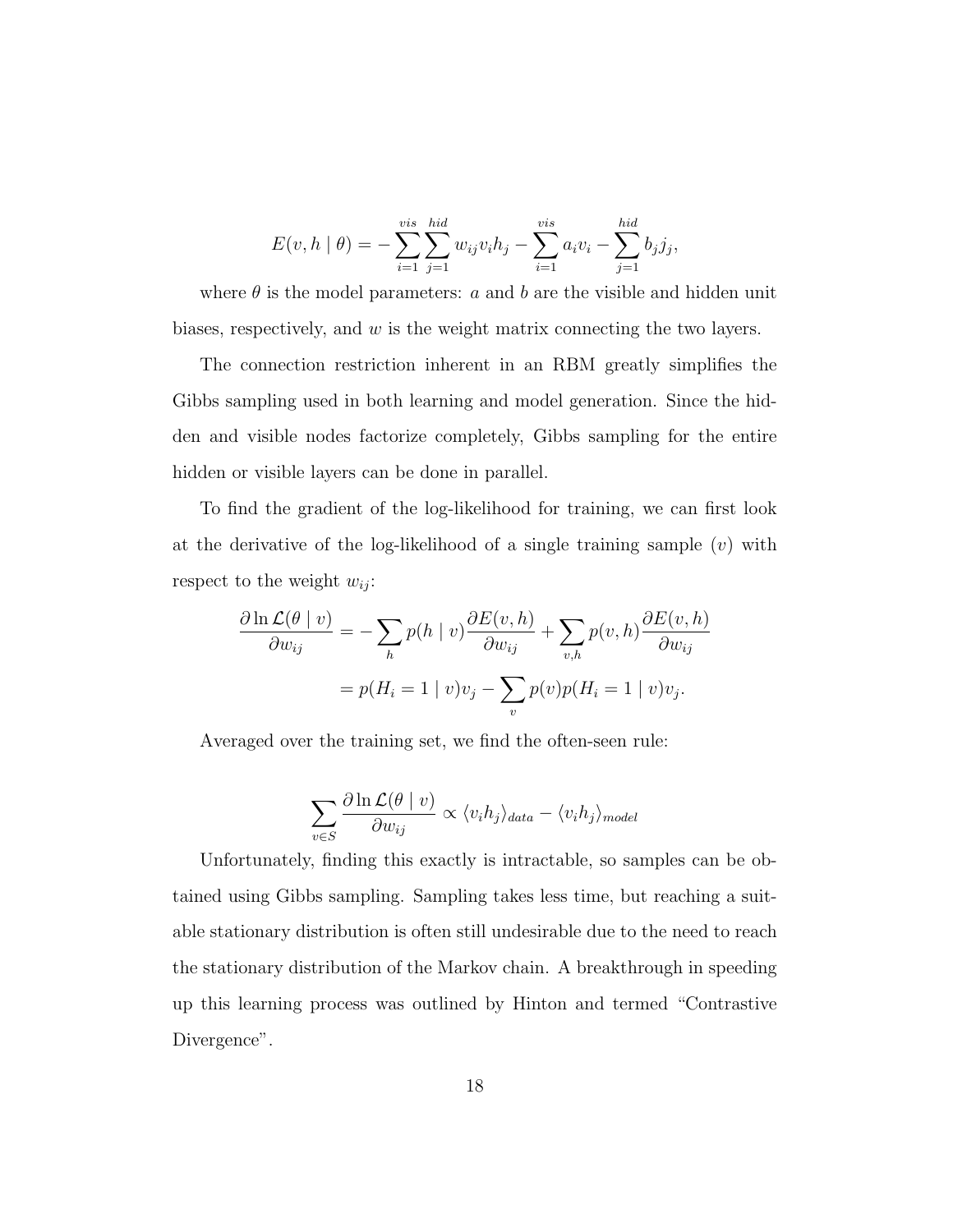#### <span id="page-29-0"></span>3.1.2 Contrastive Divergence

Calculating the log-likelihood gradient of a Restricted Boltzmann Machine directly is typically not done directly due to the partition function, so approximations are used instead. Hinton introduced contrastive divergence (CD) [\[8\]](#page-61-1) as a method to get approximate samples without a large number of Gibbs sampling steps.

Hinton found that maximizing the log-likelihood over the data distribution is equivalent to minimizing the Kullback-Leibler divergence between the data distribution and the equilibrium distribution of the model after Gibbs sampling.

The general idea behind CD is that even just a few steps of the Markov chain will provide a direction for the gradient in the state space for the Markov chain, and provide the training algorithm with the appropriate correction to the gradient. Running the chain for an infinite number of steps would provide us with the exact correction for the model parameters, but this is obviously intractable as well.

Typically CD is run for one full step of Gibbs sampling: the visible units are initialized with a sample from the training data  $(v_0)$ ,  $h_0$  is sampled from  $p(h | v_0)$ , and  $v_1$  is sampled from  $p(v | h_1)$ . Then, the log-likelihood for  $v_0$  is approximated by [\[18\]](#page-61-9):

$$
CD_k(\theta, v_0) = \sum_h p(h \mid v_k) \frac{\partial E(v_k, h)}{\partial \theta} - \sum_h p(h \mid v_0) \frac{\partial E(v_0, h)}{\partial \theta}
$$

Even with this approximation and the variance that it introduces to the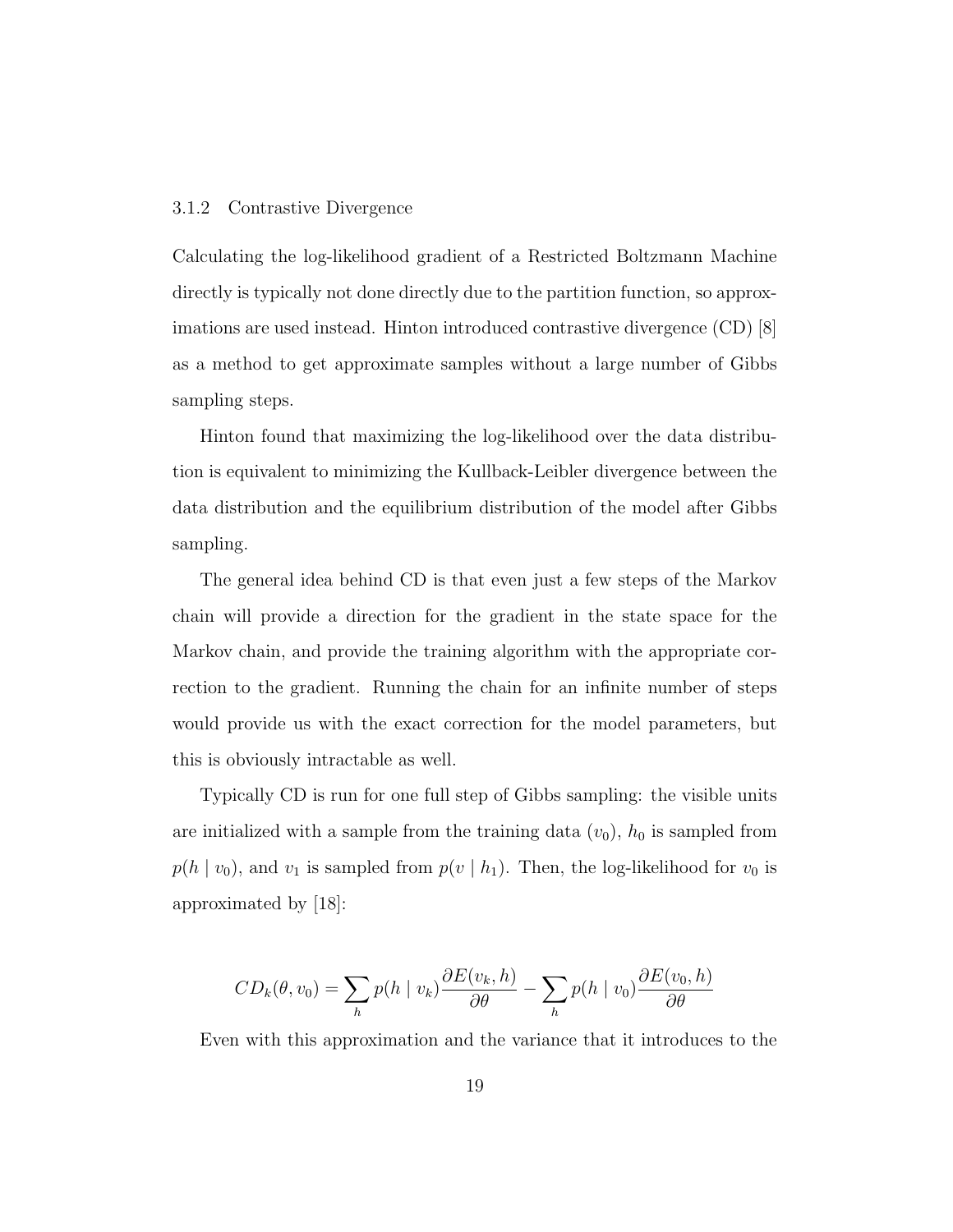learning process, empirical results show that this is an effective and efficient learning algorithm.

#### <span id="page-30-0"></span>3.2 Deep Belief Networks

A Deep Belief Network (DBN, as seen in [Figure 3.2\)](#page-30-2) is a generative learning model, aimed at learning the structure of the input dataset and one or more layers of features detectors. A DBN is a mixture of directed and undirected graphical models — the top layer of the network is an undirected RBM, and the lower layers are directed in a "downward" fashion.



Figure 3.2: Deep Belief Network

#### <span id="page-30-2"></span><span id="page-30-1"></span>3.2.1 Greedy By-Layer Pre-Training

Hinton, Osindero, and Teh [\[1\]](#page-60-0) introduced a fast algorithm for training Deep Belief Networks that relied on a particular graph structure, as well as intro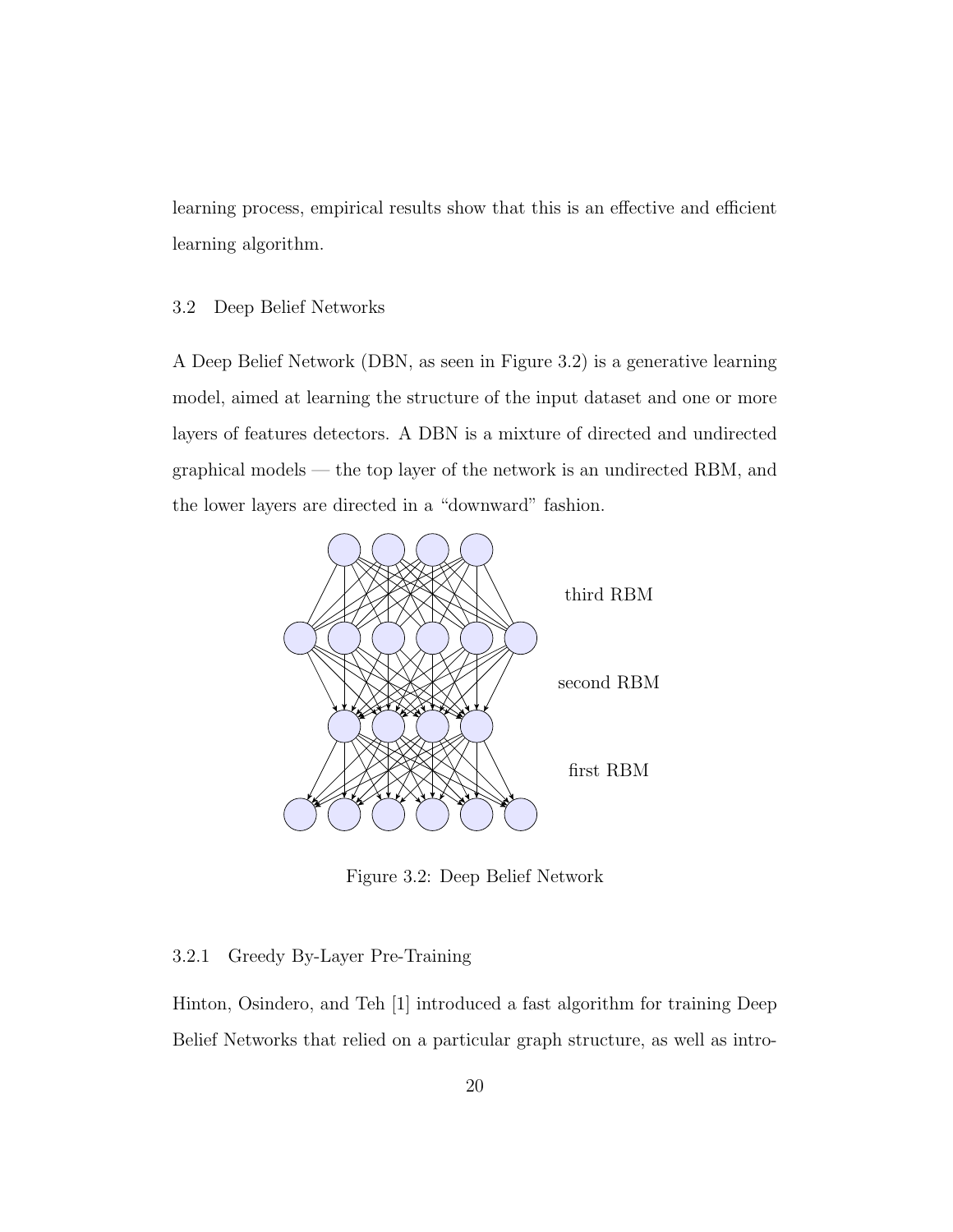ducing a way to think about priors to eliminate the "explaining away" effect. Explaining away is the anti-correlation of previously uncorrelated variables due to the observation of other variables. A simple example is seen in [\[1\]](#page-60-0): two possible (and uncorrelated) explanations for a house jumping are either an earthquake or a truck hitting the house. Both have very small chances of happening, but if one cause does occur, the odds that both are happening are incredibly small, so one cause occurring tends to "explain away" the evidence for the other cause node.

As a result of explaining away, calculating the posterior in any densely connected network is intractable, and except for a few special cases, approximation is the alternative. Gibbs sampling can be used to get an approximate posterior sample, but this is lengthy process. To work around these limitations, "complementary" priors are introduced [\[1\]](#page-60-0). Complementary priors are added as an extra hidden layer with correlations opposite of the next layer. The result is a posterior that factorizes exactly, and gives rise to a tractable method for calculating the posterior.

Given complementary priors, the template for building a greedy by-layer training algorithm starts to take shape. One can construct an infinite logistic belief net using tied weights as outlined in Figure [3.3](#page-32-0) to generate complementary priors for each hidden layer.

With this model in mind, it's possible to compute the derivative of the log probability of the data. The learning rule for a single layer is then:

$$
\frac{\partial \log p(v^0)}{\partial w_{ij}^{00}} = \langle h_j^0 \left( v_i^0 - v_i^1 \right) \rangle
$$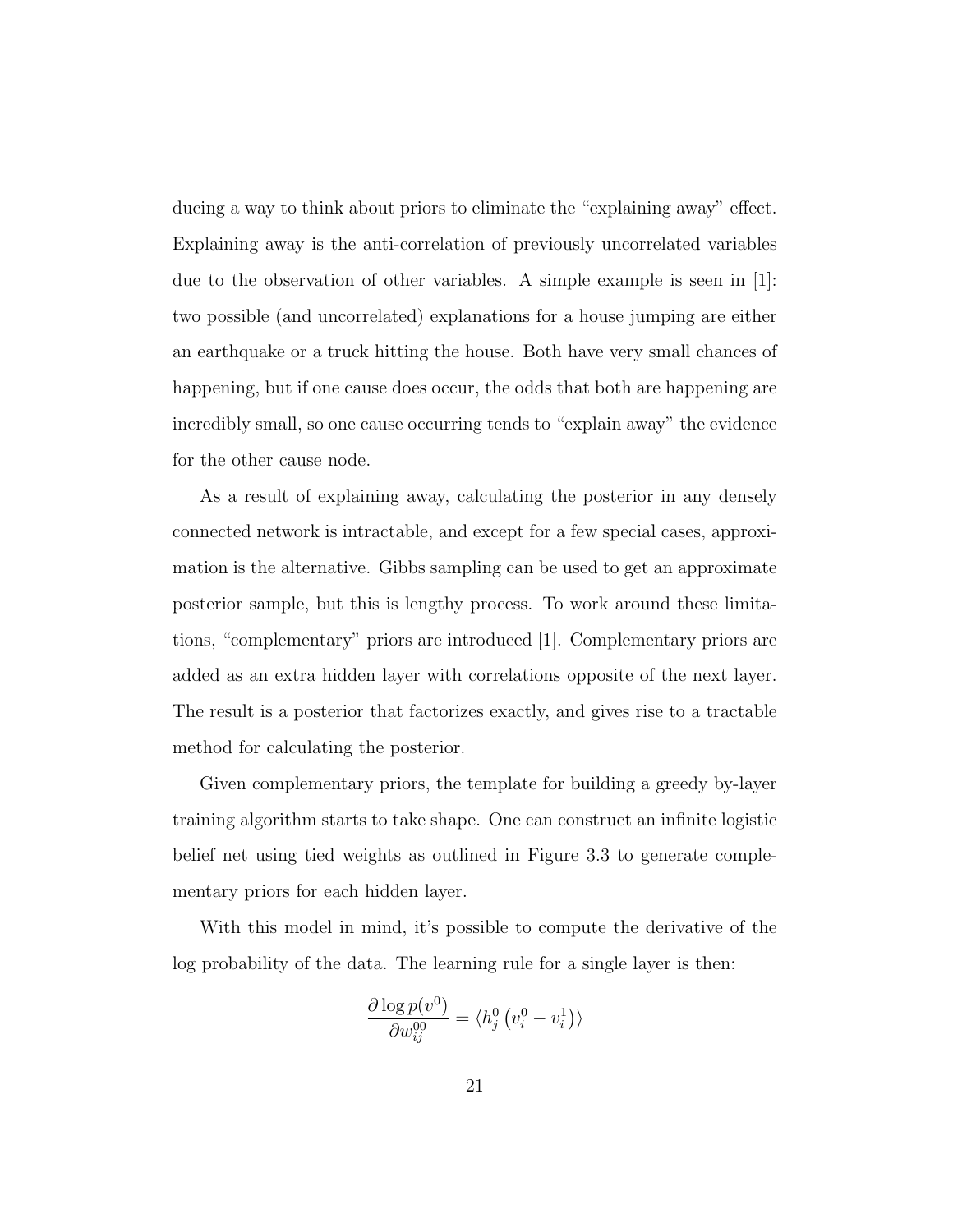

<span id="page-32-0"></span>represent the generative model. The upward arrows are not part of the model. Figure 3.3: An infinite logistic belief net with tied weights [\[1\]](#page-60-0) distribution at each hidden layer of the net when a data vector is clamped The downward arrows represent the generative model, the tied weights are W actually part of the model, but represent the inference of samples from the and  $W^T$ , and hidden and visible layers alternate. The upward arrows are not

the posterior distribution after a data vector is clamped on  $V_0$ .  $\frac{1}{\sqrt{2}}$ *i j* , from a unit *j* in layer *H*<sup>0</sup> to unit *i* in layer posterior distribution after a data vector is clamped on  $V_0$ .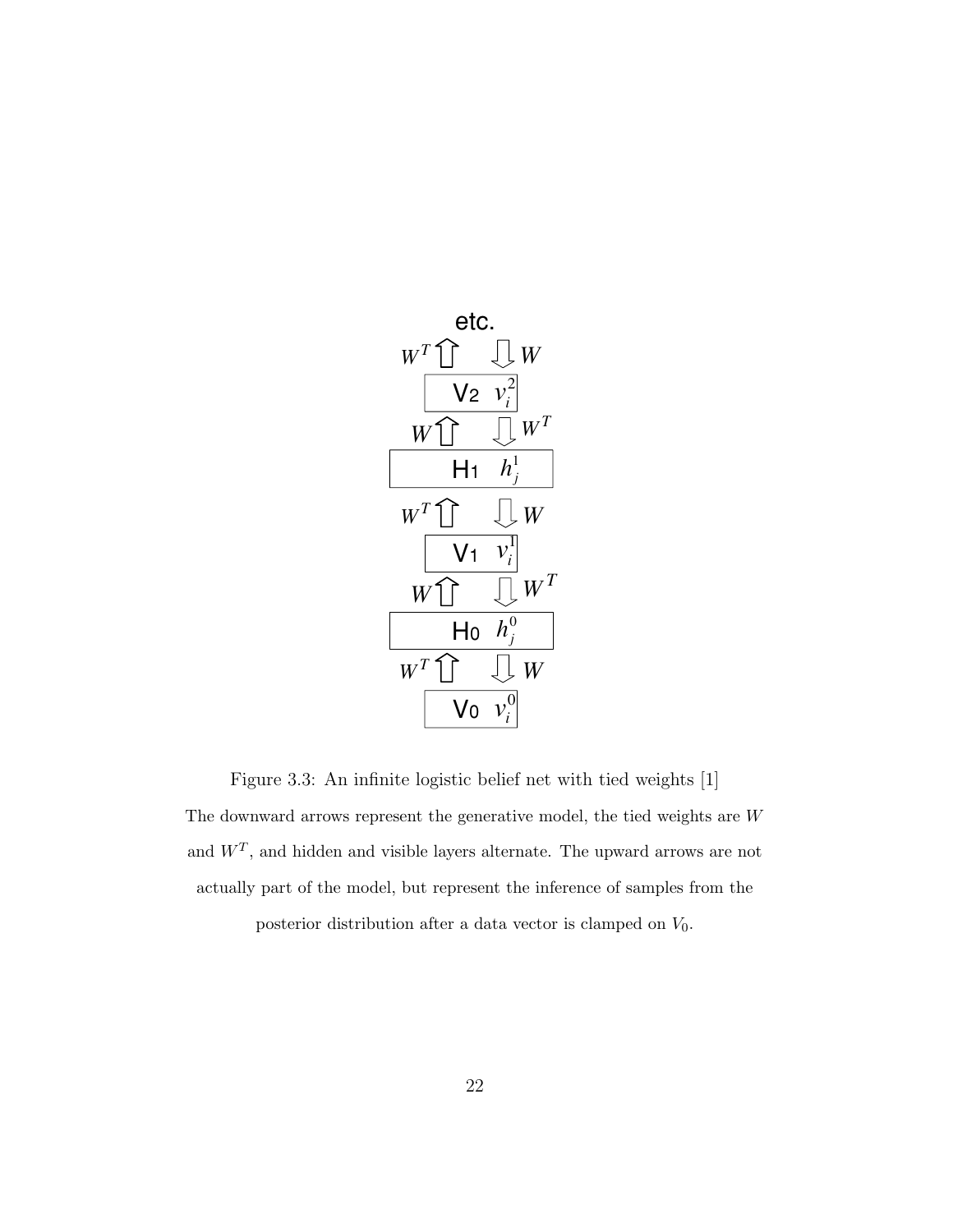Looking at all the layers in the infinite net, the vast majority of the terms cancel out, and we're left with the difference between the starting state of the visible units clamped to a particular data vector, and the resting state of the Markov chain after repeated Gibbs sampling:

$$
\frac{\partial \log p(v^0)}{\partial w_{ij}} = \langle v_i^0 h_j^0 \rangle - \langle v_i^\infty h_j^\infty \rangle
$$

This is equivalent to training an RBM, where sampling alternating levels in the infinite logistic belief net is exactly like alternating Gibbs sampling in the RBM. In the case of the RBM, sampling until reaching the stationary distribution is equivalent to traversing the infinite net. Contrastive divergence allows us to approximate this for a single layer, and make training time tractable.

An initial goal for a DBN is to propagate a different representation of the data to each stacked RBM. In theory, this will allow each successive RBM to learn more abstract features in the dataset. In the DBN [Figure 3.2](#page-30-2) when training the first layer of weights, we assume that the higher layers are used to form a complimentary prior. This assumption reduces this task to training a single RBM, and then provides a non-linear transformation to pass data to the next layer. To continue training the remaining layers, the first weight matrix is fixed and the dataset is propagated through the first RBM. This modified dataset is used as training data for the next RBM, and the same assumptions are made for the remaining layers above the second RBM. This process continues until the top-layer RBM has been trained. In reality, the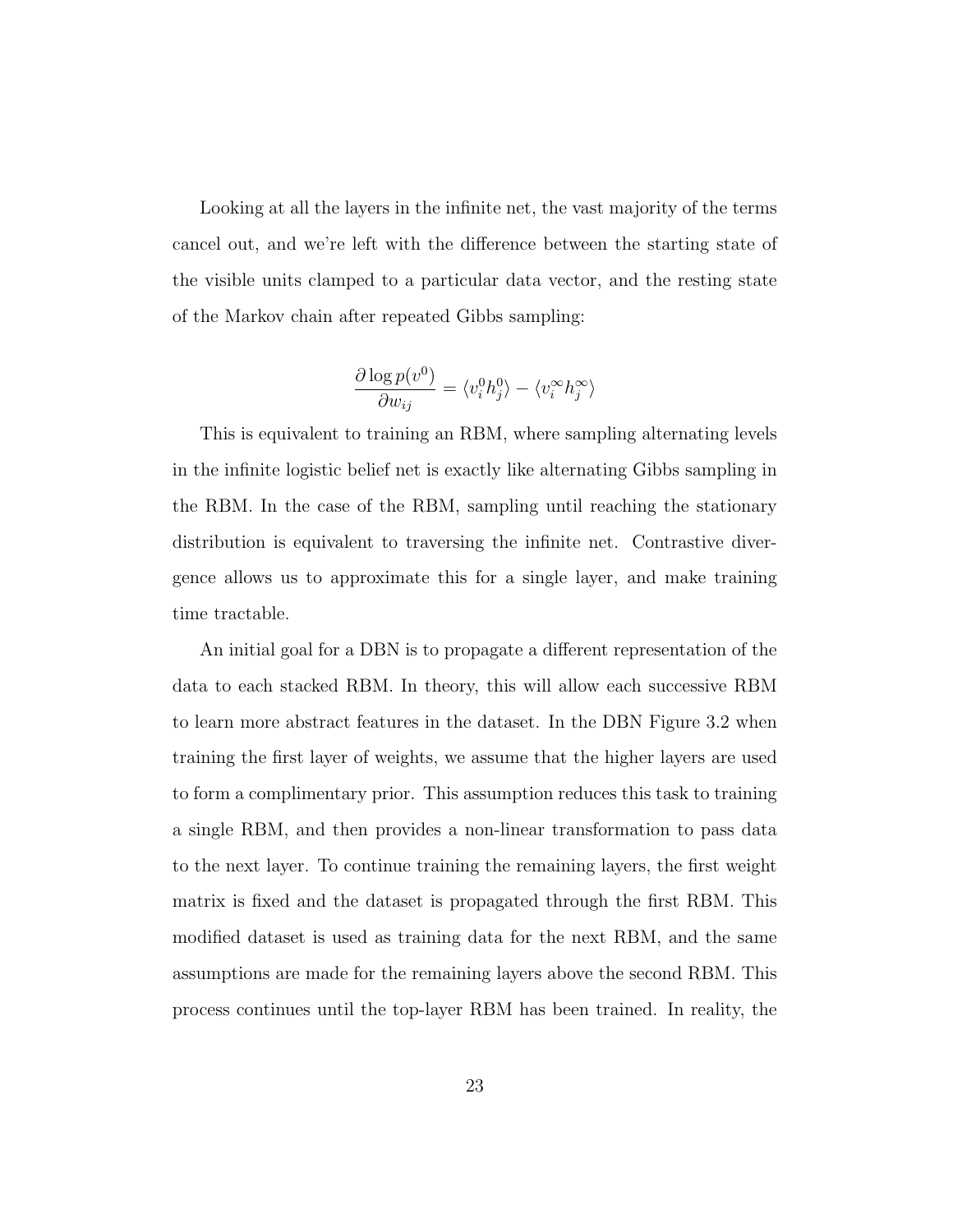weights between the layers are not tied, and the number of units in each layer are not alternating as in the figure. However, if these assumptions are made and the weight matrices are modified through this training process, it has been shown that the generative model will improve. The details of this proof can be found in Hinton, Osindero, and Teh [\[1\]](#page-60-0).

Unfortunately, this guarantee does not hold with the approximate learning method of contrastive divergence. Empirically, contrastive divergence still works quite well, and is used in this study.

#### <span id="page-34-0"></span>3.3 Deep Neural Networks

The benefits of pre-training a deep neural network (DNN) have been covered extensively [\[33\]](#page-63-0), [\[34\]](#page-63-1), and the models we've discussed so far can be modified slightly to build a traditional feedforward neural network.

Given a DBN that has been trained on a particular dataset, we can add an additional linear or logistic regression layer to the top of the model, train it based on the output of the dataset propagated to the top layer of the DBN, and then use traditional backpropagation designed for neural networks, including regularizing the parameter weights. In testing, this method gave the best results on the test dataset.

#### <span id="page-34-1"></span>3.4 Training a Better Restricted Boltzmann Machine

Hinton released some guidance [\[10\]](#page-61-5) for training RBMs, based on several years of practice in his machine learning group at the University of Toronto. The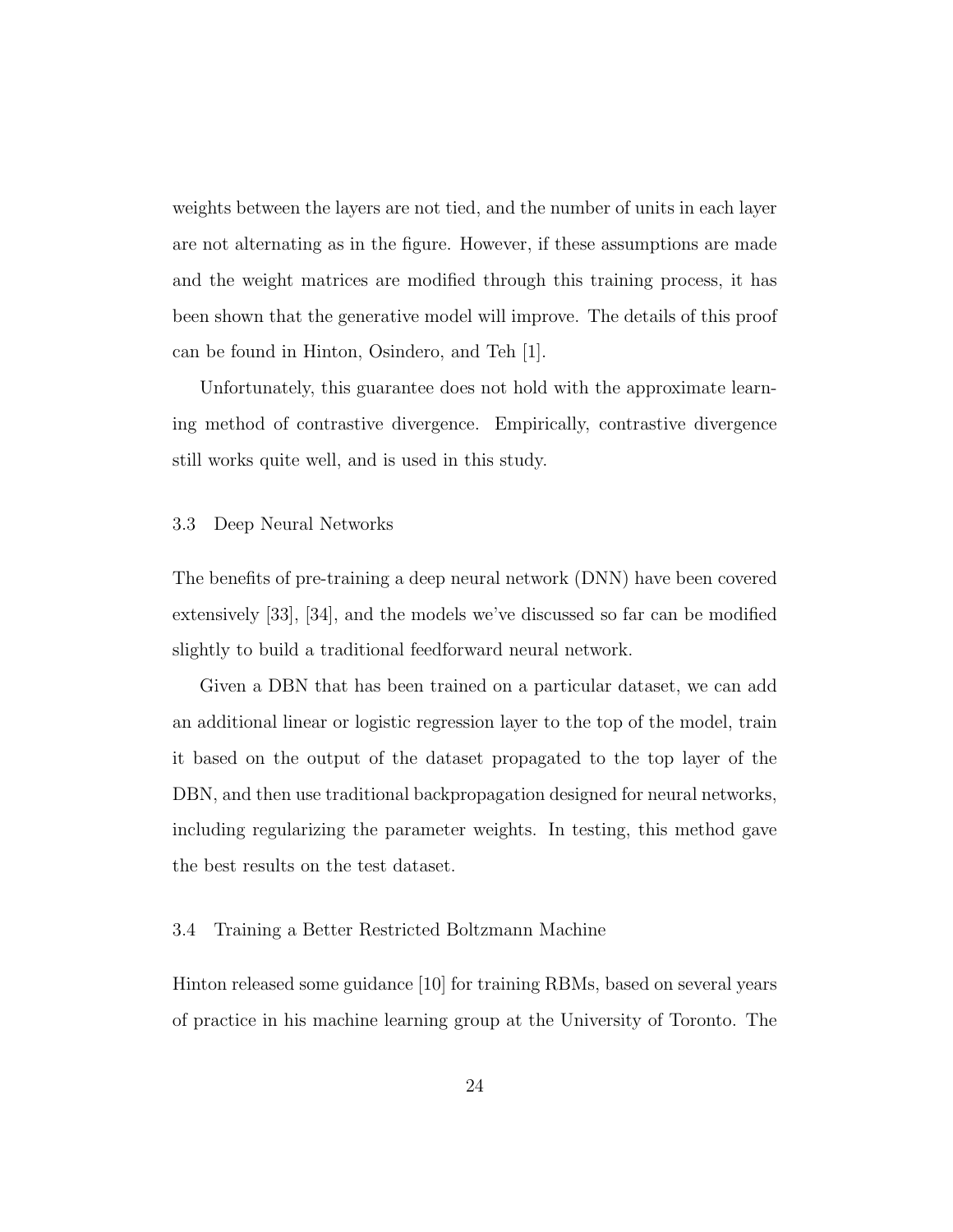technical report discusses a number of optimizations and heuristics for improving the training process for RBMs, and several techniques were used in this thesis.

## <span id="page-35-0"></span>3.4.1 Initialization

Due to the relatively small range for activation function saturation (for the logistic function this is roughly  $[-5, 5]$ ), it's important to avoid starting with initial weights and biases that will be difficult to move away from a saturated state during learning. Based on guidance gathered from [\[10\]](#page-61-5) and other work cited in this thesis, the following default parameters were chosen for the RBM:

<span id="page-35-2"></span>

| Element           | Default Values                     |
|-------------------|------------------------------------|
| Weights           | Gaussian, $\mu = 0, \sigma = 0.01$ |
| Visual bias       |                                    |
| Hidden bias       | -4                                 |
| <b>Velocities</b> |                                    |

Table 3.1: Default RBM element values

### <span id="page-35-1"></span>3.4.2 Momentum

Using momentum when updating parameters is a useful tool to avoid local minima during training. In a model using momentum, the gradient for each update effects the current velocity of a parameter instead of the parameter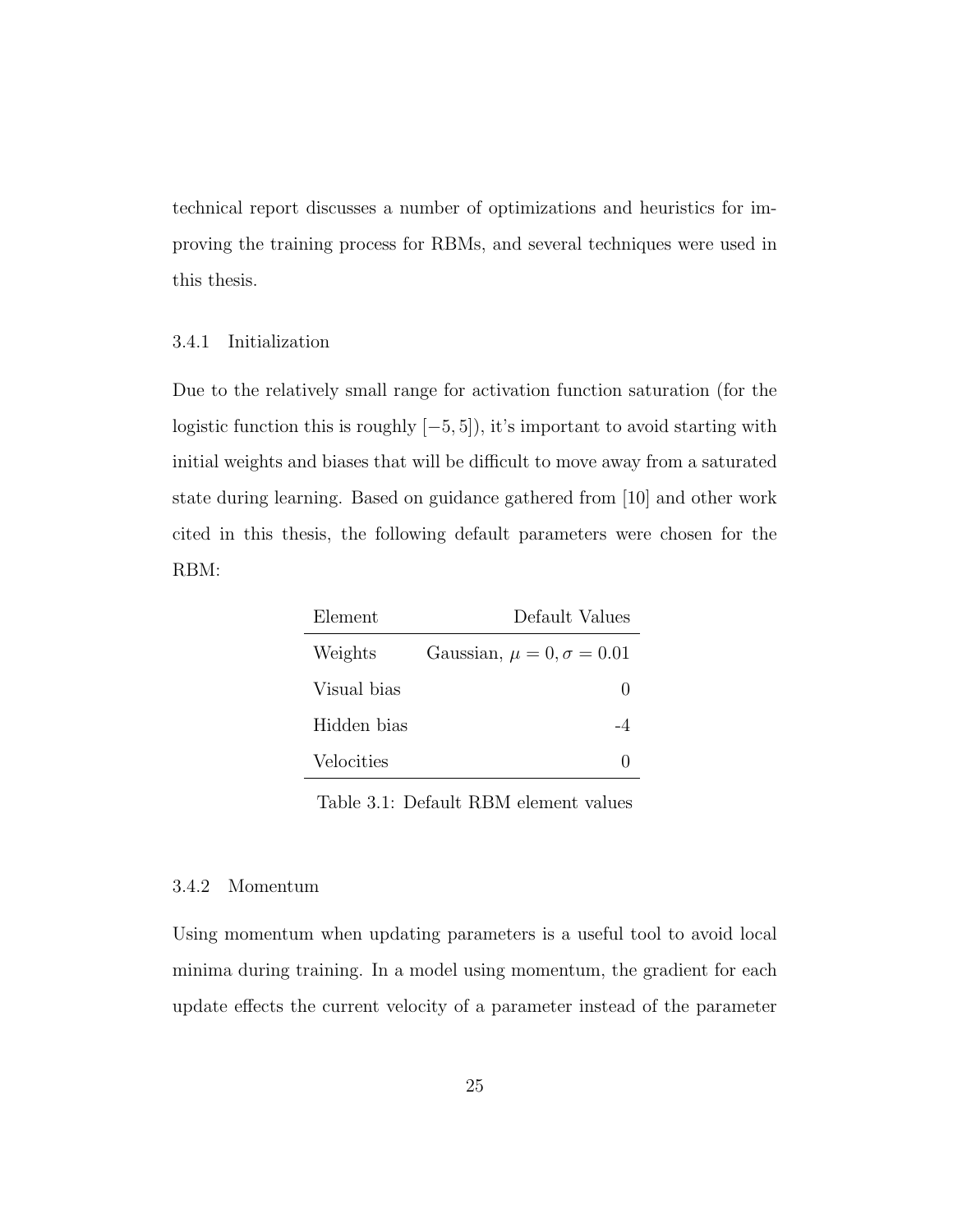itself. The momentum also decays over time to prevent excessive and counterproductive parameter updates, at a rate determined by a hyper-parameter  $\alpha$ . The momentum is calculated as follows:

$$
\Delta \theta_i(t) = v_i(t) = \alpha v_i(t-1) - \eta \frac{dE}{d\theta_i}(t)
$$

#### <span id="page-36-0"></span>3.4.3 Monitoring the Energy Gap for an Early Stop

Ideally, the number of epochs to train for a model is eliminated as a hyperparameter by having some measure to determine when model performance stops improving and starts to degrade. In an RBM, one of the more reliable indicators is the free energy gap between a set of observations in the training data and a validation set. An increase in the gap means that the model is likely starting to overfit, and it's time to stop training.

#### <span id="page-36-1"></span>3.5 Training a Better Neural Network

There are a few optimizations to the backpropagation algorithm covered in Nielsen [\[15\]](#page-61-6) that are used for fine-tuning the DNN. A better error/loss function is used to improve learning at the saturation extremes of activation functions, and weight decay is used to prevent weights from growing too large.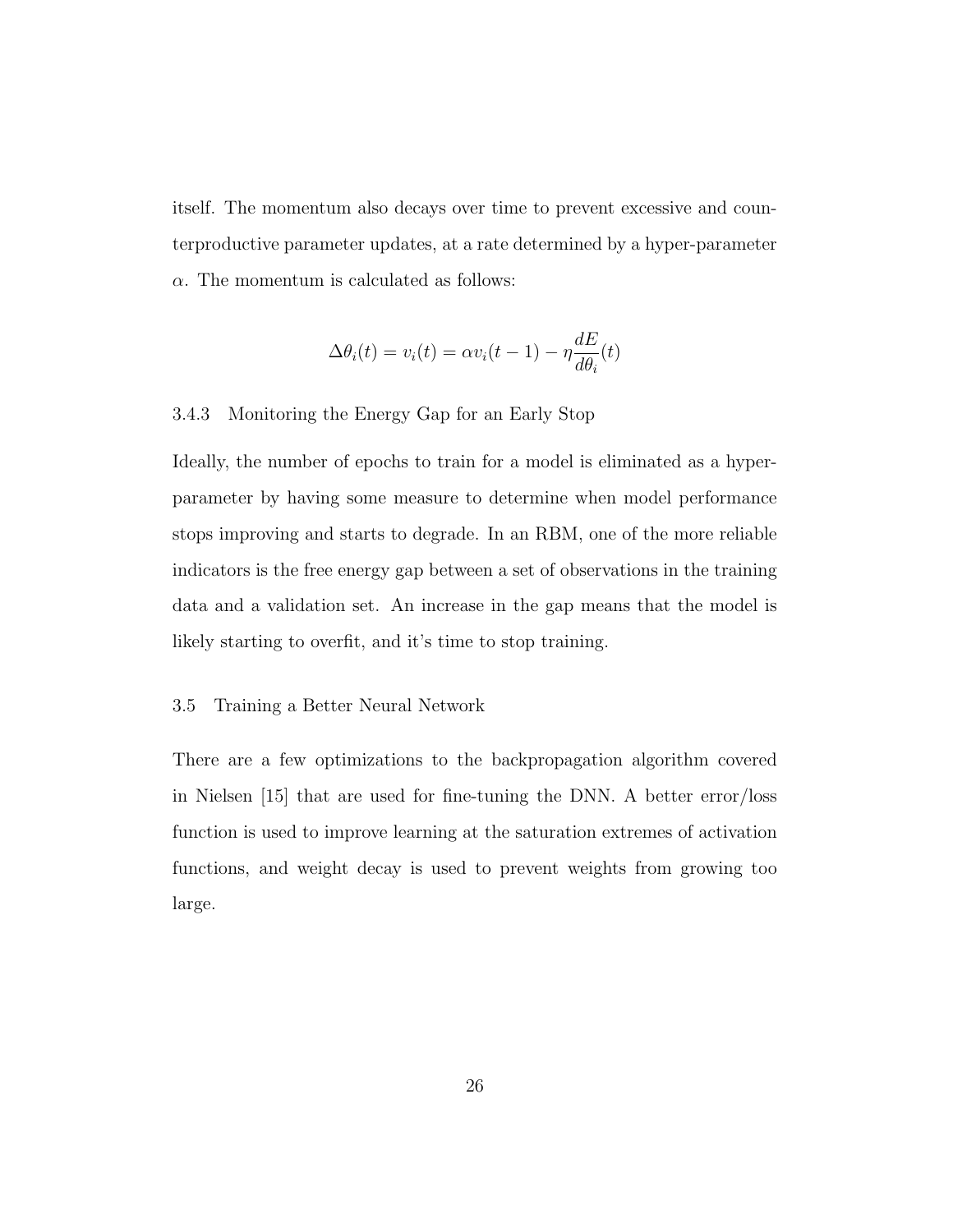#### <span id="page-37-0"></span>3.5.1 Cross-Entropy Error

The quadratic error function discussed in [section 2.4.3](#page-23-3) works well in most cases as a cost function, but there are certain edge cases where it performs quite poorly. If the output for a node is very wrong, then the rate at which the output is corrected is quite slow [\[15\]](#page-61-6). This effectively prolongs the learning process, and may result in stopping learning in a local minima instead of closer to the global minimum. The solution to this problem is a cost function that does not have this attribute.

The cross-entropy error provides a smoother learning rate curve over various node output values:

$$
C = -\frac{1}{n} \sum_{x} \sum_{j} (y_j \ln a_j + (1 - y_j) \ln (1 - a_j)),
$$

where x is summing over the input data,  $j$  is summing over the output nodes, y is the target output value, and a is the network's output.

#### <span id="page-37-1"></span>3.5.2 L2 Regularization

L2 regularization or weight decay is used to continually shrink weights to ensure that they don't grow too large, and also to serve as a crude scarcity method to decrease noise and isolate learned feature detectors. An additional term is added to the cross entropy cost function to account for weights that have grown large:

$$
C = -\frac{1}{n} \sum_{xj} (y_j \ln a_j + (1 - y_j) \ln (1 - a_j)) + \frac{\lambda}{2n} \sum_{w} w^2
$$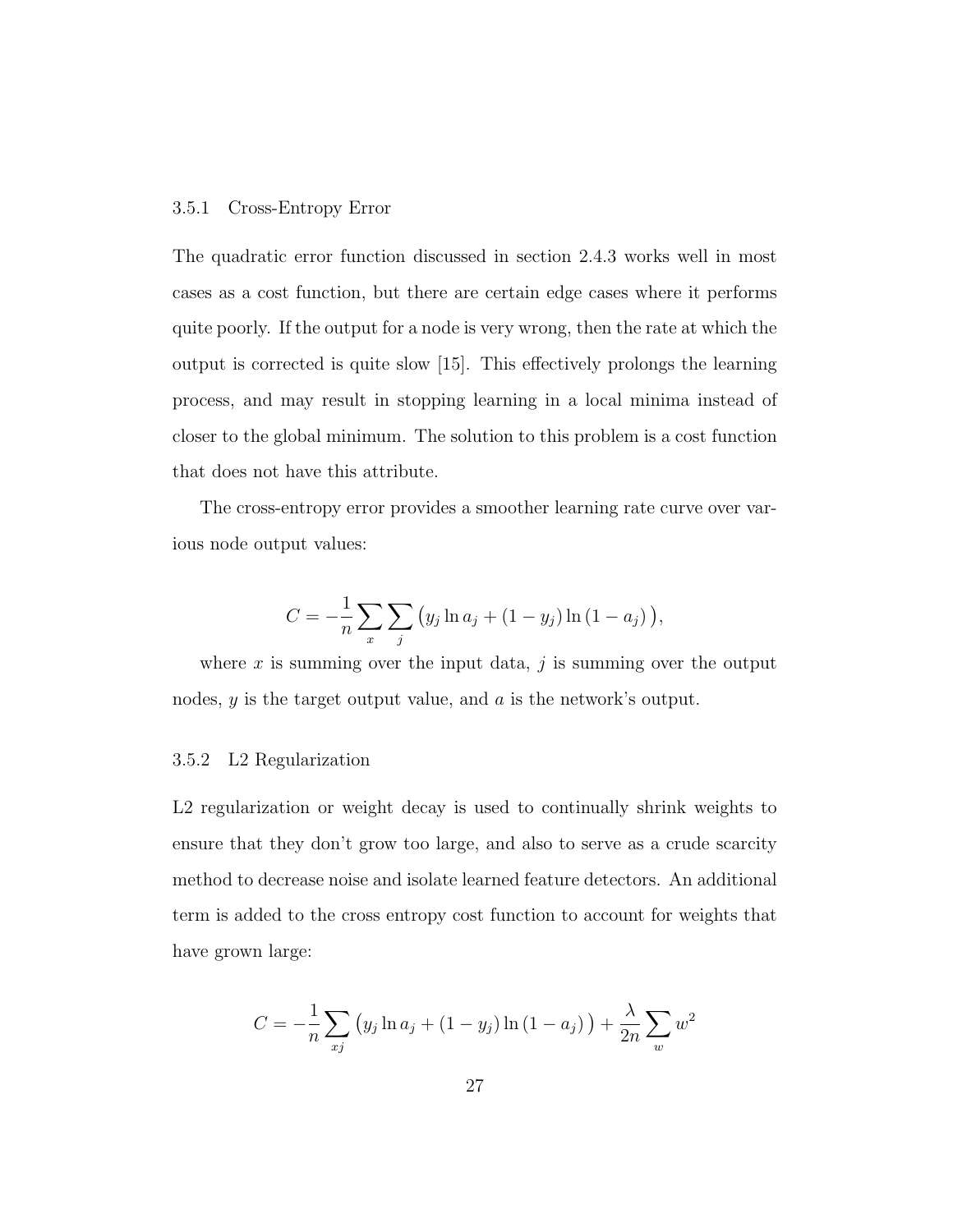$\lambda$  is the regularization parameter, and is used to control just how quickly the weights decay. The number of data points  $n$  is used to ensure that the rate of weight decay is independent of the current batch size. Changing the size of  $\lambda$  can shift the priority of the minimization function from the original cost function (better modeling the distribution of the dataset) to ensuring that the weights stay small. As is implied by the name of this type of regularization, the modified cost function does not take into account the biases.

## <span id="page-38-0"></span>3.6 Related Work

#### <span id="page-38-1"></span>3.6.1 Deep Boltzmann Machines

Salakhutdinov and Hinton [\[35\]](#page-63-2) introduced an efficient learning algorithm for a Deep Boltzmann Machine(DBM): a model that is very similar to a DBN but is fully undirected. This requires some modifications to the learning and generative process seen in DBNs, but the result is a model that seems to perform better than a DBN.

#### <span id="page-38-2"></span>3.6.2 Deep Autoencoders

Hinton and Salakhutdinov [\[9\]](#page-61-0) also described a method for pre-training deep autoencoders, a method akin to principal components analysis, that "encodes" the data into a small number of features, and then proceeds to "decode" the features into the original data. [Figure 3.4](#page-39-0) is the figure from the original paper, and diagrams the initial pre-training using RBMs at each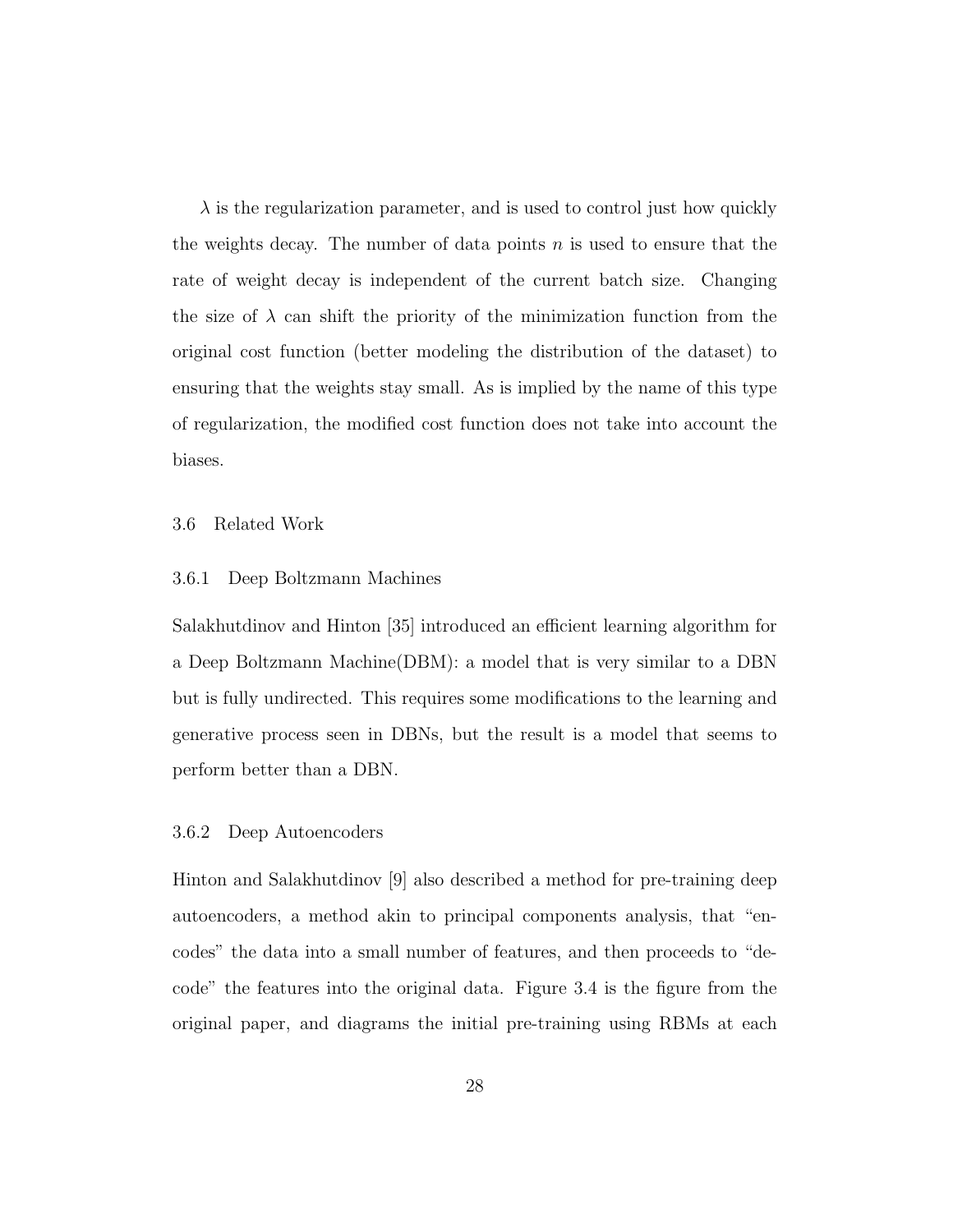

<span id="page-39-0"></span>Figure 3.4: Pre-training and fine-tuning a deep autoencoder  $[9]$ Figure 3.4: Pre-training and fine-tuning a deep autoencoder [\[9\]](#page-61-0)

layer, unrolling the RBMs to create the deep autoencoder, and fine tuning Random samples of curves from using standard backpropagation.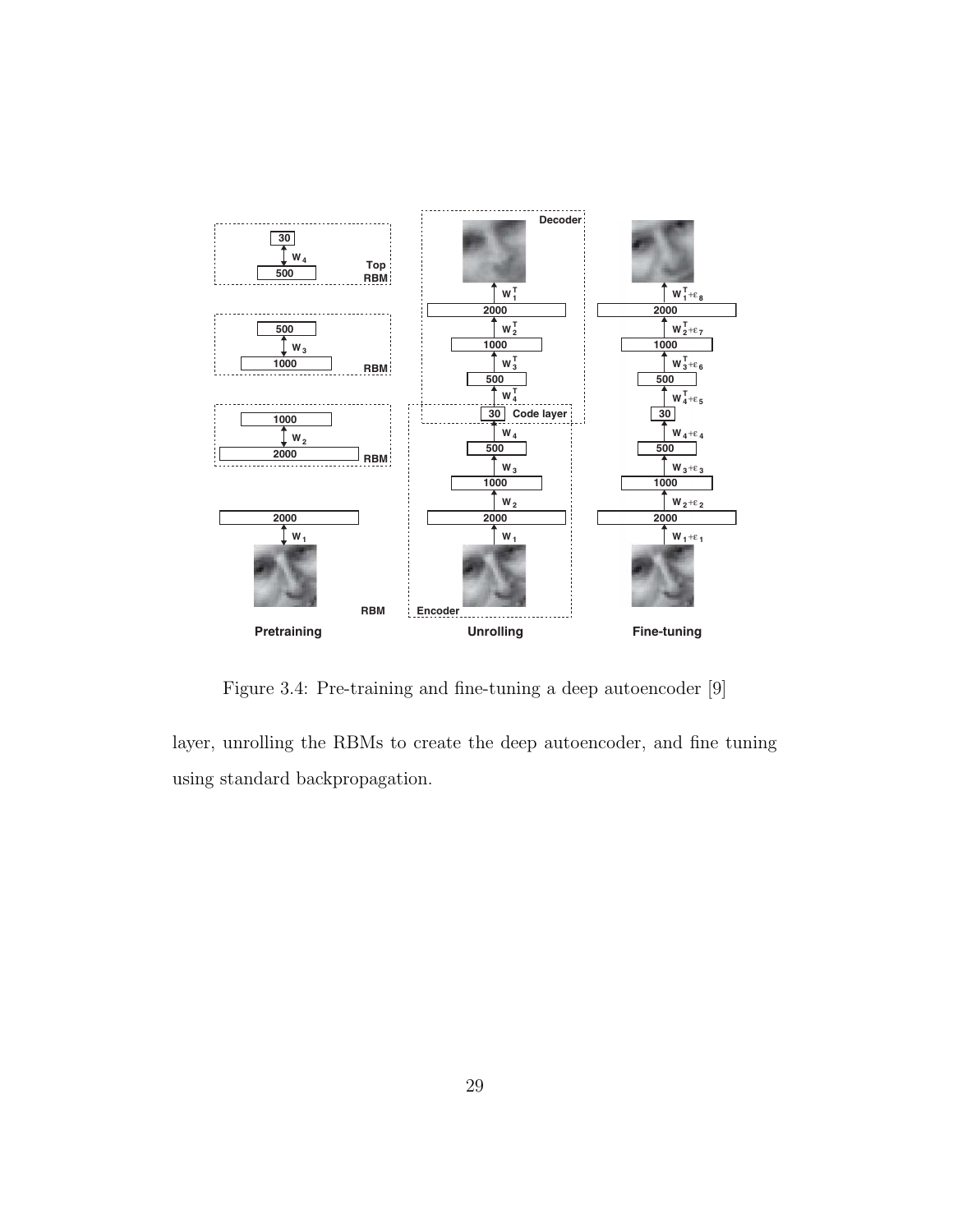## <span id="page-40-0"></span>Chapter 4

Implementation

## <span id="page-40-1"></span>4.1 deebn

The library that contains the functionality described in this thesis is named deebn, after Geoffery Hinton's recommendation to differentiate a Deep Belief Network from a dynamic Bayes net. His recommendation was to call a Deep Belief Network a "DeeBN" and a dynamic Bayes net a "DyBN"[\[17\]](#page-61-8). The library is the core result from this study, and has been released to the public in its first iteration. It is available for direct download<sup>[1](#page-40-2)</sup> as a Java ARchive (JAR), or as a dependency to be used by the dependency management tools Leiningen<sup>[2](#page-40-3)</sup>, Gradle<sup>[3](#page-40-4)</sup>, or Maven<sup>[4](#page-40-5)</sup>.

<span id="page-40-5"></span><span id="page-40-4"></span><span id="page-40-3"></span><span id="page-40-2"></span><sup>1</sup><https://clojars.org/deebn> <sup>2</sup><http://leiningen.org/> <sup>3</sup><http://www.gradle.org/> <sup>4</sup><https://maven.apache.org/>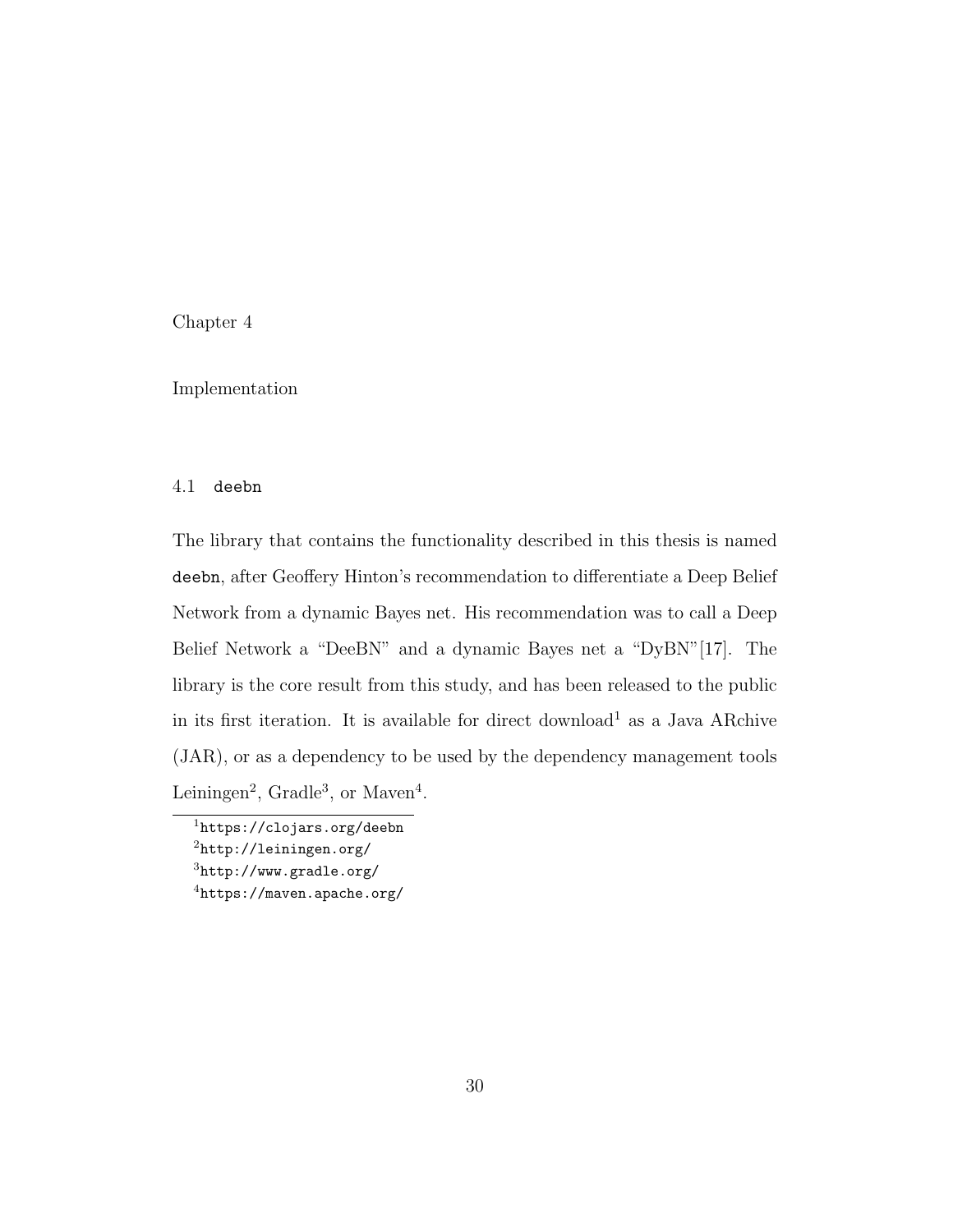#### <span id="page-41-0"></span>4.2 An Abundance of Matrix Operations

Due to the pervasive usage of weight matrices and node vectors in the RBM, DBN, and DNN models, the vast majority of calculations performed by the library are at the vector or matrix level of application. This ranges from scalar products of two vectors to an outer product of two matrices. As a result of the size of some operands, and the sheer number of operations needed for each iteration of the various algorithms, matrix operations occupy the lion's share of computation time. This necessitates the use of a spaceand computation-efficient matrix operations library.

## <span id="page-41-1"></span>4.2.1 core.matrix

The core.matrix library aims to provide a comprehensive matrix and array operations Application Programming Interface (API) as well as a naïve implementation in pure Clojure of said interface. It provides methods for arithmetic on n-dimensional arrays and matrices, calculating various statistics about a matrix or array, and manipulation of matrices and arrays. The included NDArray implementation of the API is sufficient but not performant, and the library allows for different underlying implementations of the core.matrix API.

### <span id="page-41-2"></span>4.2.2 vectorz-clj

The vectorz-clj library is a thin wrapper around the vectorz Java library, which aims to implement fast and accurate matrix operations in pure Java.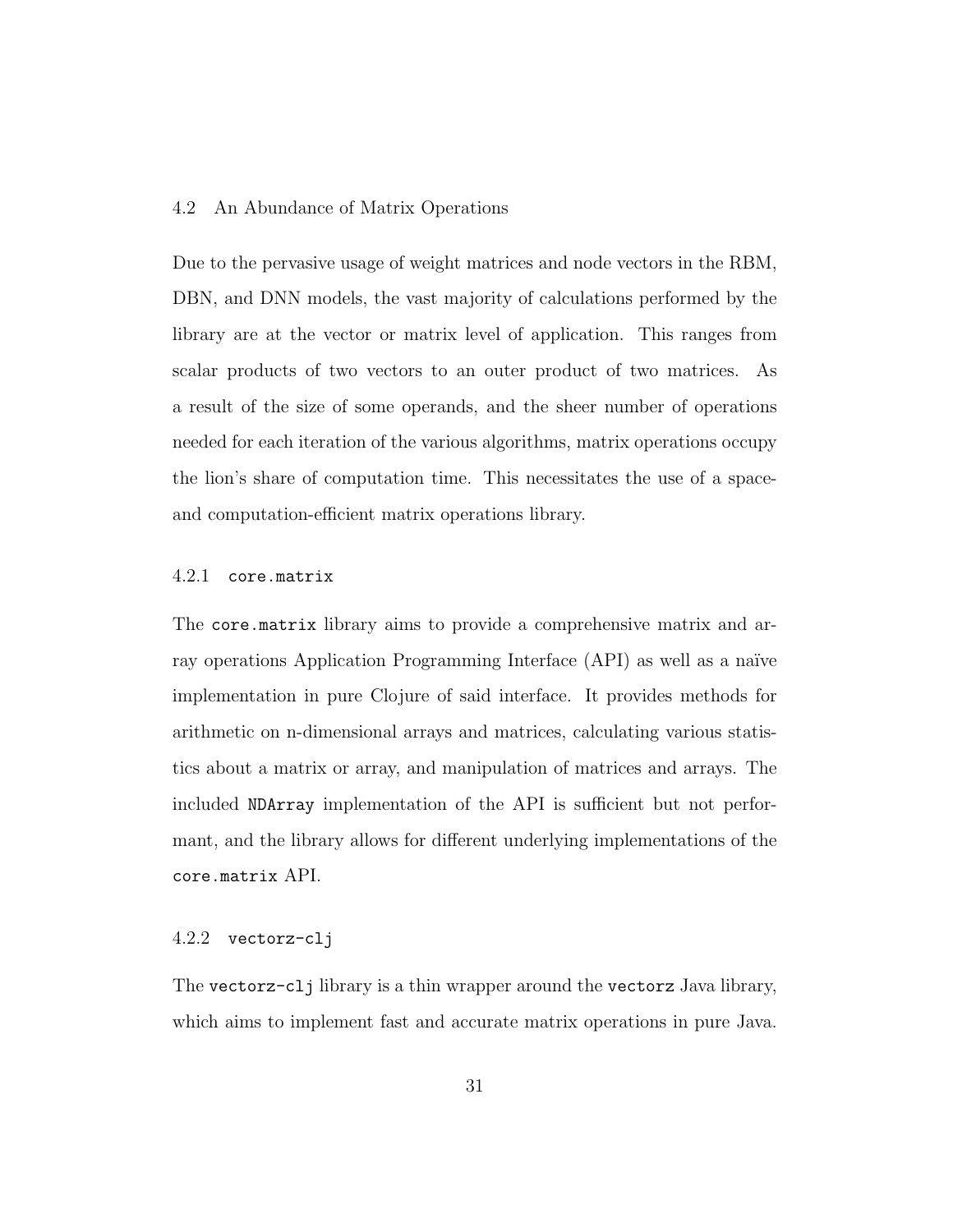vectorz-clj implements the interfaces defined in core.matrix using spaceand computation-efficient implementations defined in the vectorz library, resulting in high-level, declarative matrix operations with desirable memory and CPU usage.

#### <span id="page-42-0"></span>4.2.3 Clojure Records

Clojure offers a record type that acts much like a map (or dictionary in other languages), but also allows for type-based dispatch implemented in Clojure protocols. This allows for generic functions like train and test that can be implemented specifically for different record types. Based on their varying structure and intended use, there are a number of records defined for use in deebn. The type-based dispatch is also more efficient than using reflection or arbitrary dispatch based on a map value.

### <span id="page-42-1"></span>4.3 Restricted Boltzmann Machines

There are two types of RBM used in deebn: a model designed only for unsupervised training and later part of a DBN, and a model that can be used itself for classification. Even though a single RBM used for classification is sub-optimal, it is available for use.

#### <span id="page-42-2"></span>4.3.1 Creating a Restricted Boltzmann Machine

deebn defines two RBM record types: RBM (used for composing a DBN) and CRBM (used in isolation for classification). Both contain fields for the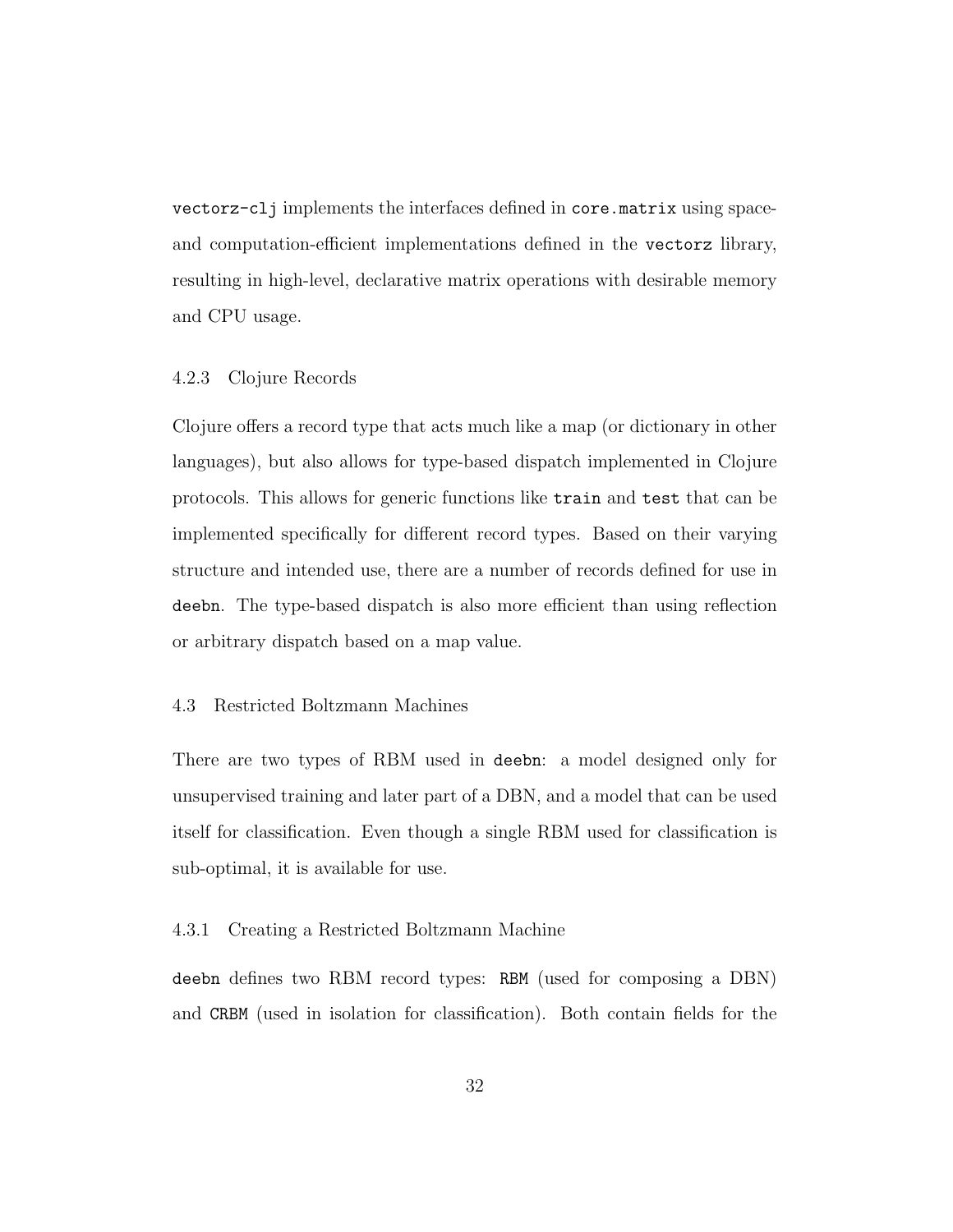weights, visual and hidden biases, and velocities for each of those fields. The CRBM record also contains the number of classes in the particular dataset it's modeling.

#### <span id="page-43-0"></span>4.3.2 Learning a Restricted Boltzmann Machine

Both the CRBM and RBM records share the same training algorithm — the only difference is that the data vector supplied to the model is concatenated with a softmax representing the label.

The RBM training code was some of the first code written for deebn, and it established the trend of nested functions to iterate over different stages of the process. This reflects the looping behavior of the training algorithm: train a batch inside an epoch.

In order to monitor overfitting, a validation set that is roughly 1% the size of the training set is selected and withheld from training, and 1% of the training set (with no overlap of the validation set) is selected to compare with the validation set. The resulting 99% of the dataset is used for training in batch sizes determined by the user (or subject to the default if not specified).

Each epoch trains the RBM a batch at a time, calculating a single step of contrastive divergence for the entire batch in a handful of matrix operations. This may seem at first to give worse results (as it averages over a batch), but instead reduces variance in the resulting parameter updates.

There are a number of hyperparameters that the user is responsible for providing, but default values are available, as seen in [Table 4.1.](#page-44-2)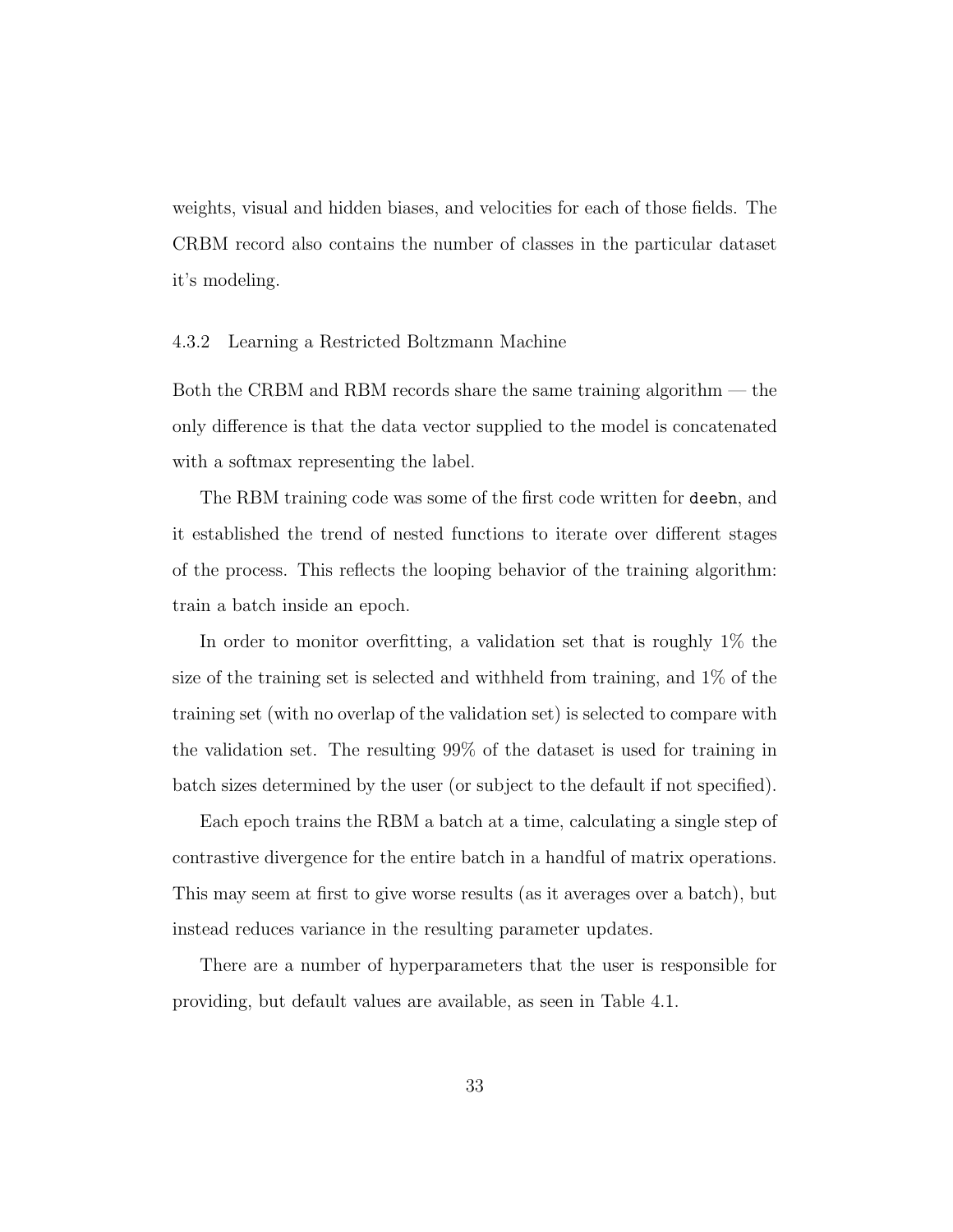| Hyperparameter   | Effect                                        | Default |
|------------------|-----------------------------------------------|---------|
| learning rate    | rate at which changes are applied             | 0.1     |
| initial momentum | momentum for initial epochs                   | 0.5     |
| momentum         | momentum for remainder of epochs              | 0.9     |
| momentum delay   | epochs before real momentum takes effect      | 3       |
| batch size       | number of observations per training batch     | 10      |
| epochs           | max iterations to train over the training set | 100     |
| gap delay        | number of epochs to train before checking for | 10      |
|                  | early stop                                    |         |
| gap stop delay   | number of subsequent energy gap increases     | 2       |
|                  | before early stop                             |         |

<span id="page-44-2"></span>Table 4.1: Default RBM hyperparameters

### <span id="page-44-0"></span>4.4 Deep Belief Networks

Deep Belief Networks are composed of multiple RBMs, and their Clojure record structure reflects that. There are two types of DBN — a purely unsupervised version (DBN) that's used to initialize a Deep Neural Network, and a classification DBN (CDBN) that can be used as a classification model on its own.

#### <span id="page-44-1"></span>4.4.1 Creating a Deep Belief Network

Each record type contains the RBMs that make up the layers of the network, as well as a vector reflecting the size of the layers, and in the case of the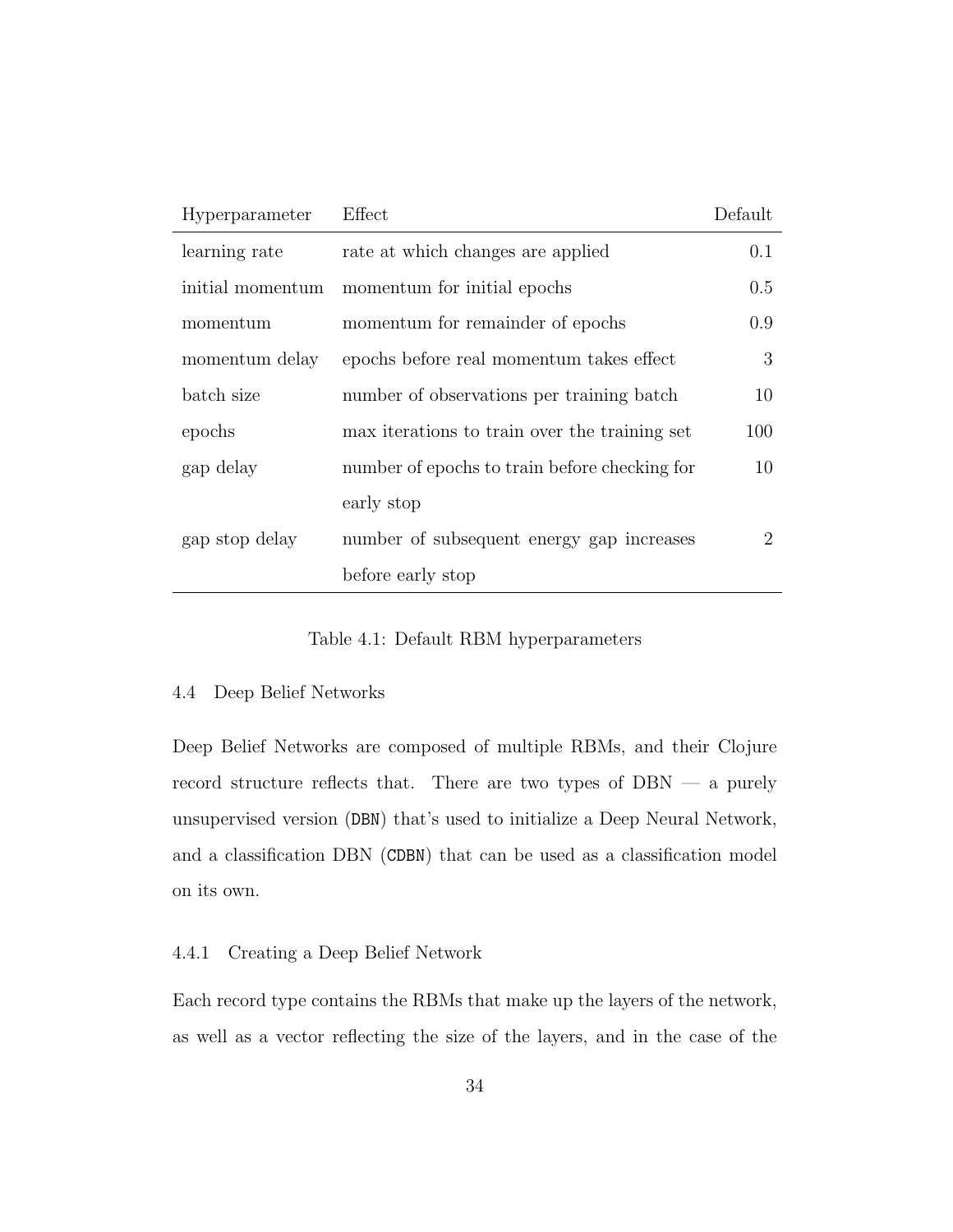classification DBN, the number of classes in the representative dataset. The DBN record reflects a model that is nothing more than stacked RBMs, but the CDBN record contains the top-level associative memory that is actually a CRBM record. This allows for training the top layer to generate class labels corresponding to the input data vector, and to classify unknown data vectors.

#### <span id="page-45-0"></span>4.4.2 Learning a Deep Belief Network

Training a DBN is greatly simplified by the fact that it's composed of RBMs that are trained in an unsupervised manner. RBM training time dominates the overall DBN training time, but makes for simple code.

CDBNs require the observation labels to be available during training of the top layer, so a training session involves first training the bottom layer, propagating the dataset through the learned RBM, and then using that new transformed dataset as the training data for the next RBM. This continues until the dataset has been propagated through the penultimate trained RBM, where the labels are concatenated with the transformed dataset and used to train the top-layer associative memory.

Much like the RBM model, there are hyperparameters to set for the DBN, and reasonable default values are provided as outlined in [Table 4.2.](#page-46-2)

#### <span id="page-45-1"></span>4.5 Deep Neural Networks

Deep neural networks take advantage of all the pre-training completed for a DBN and add a logistic regression layer to the top of the model.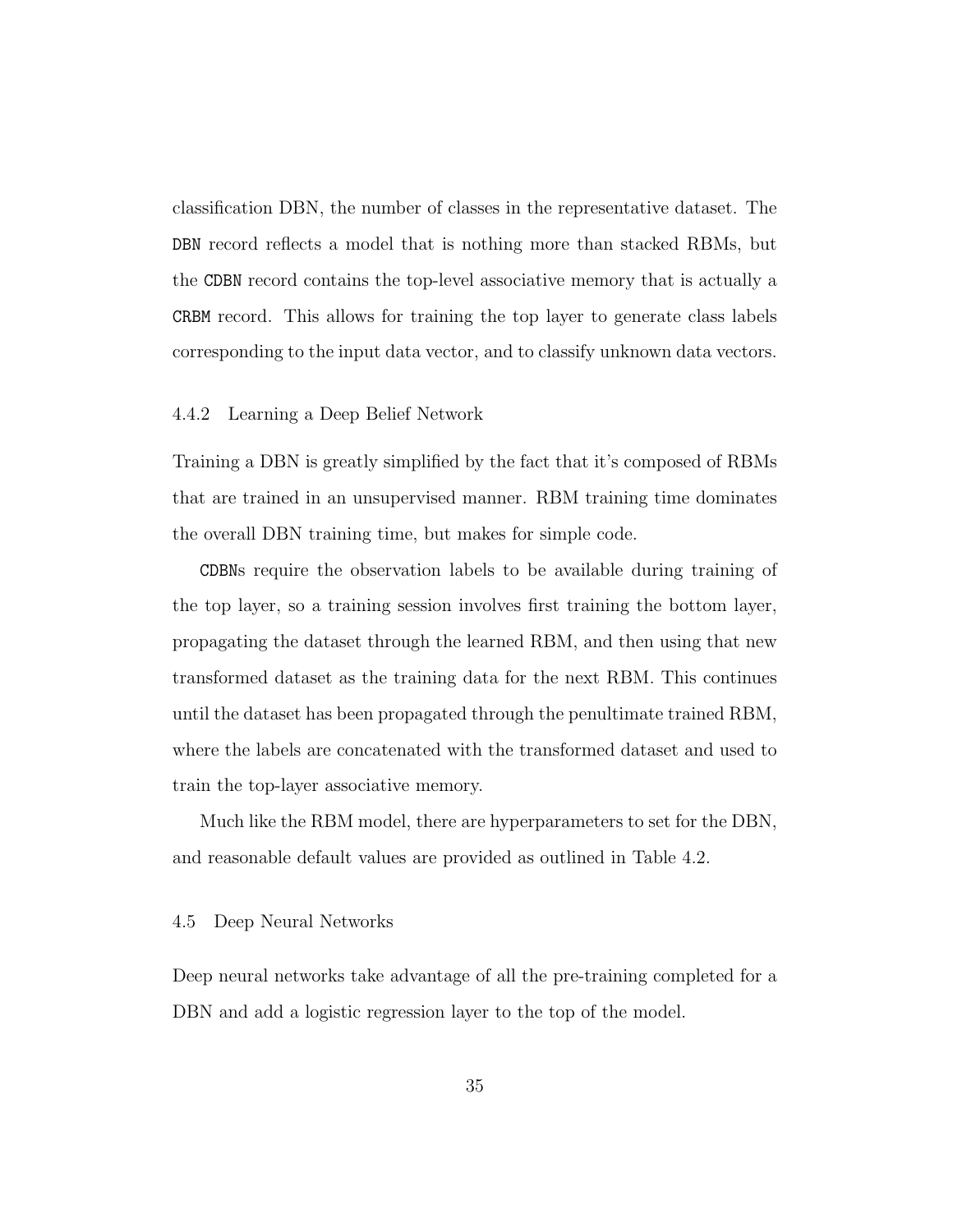| Hyperparameter Effect |                                              | Default |
|-----------------------|----------------------------------------------|---------|
| mean field            | use the expected value instead of a sample   | true    |
|                       | when propagating to the next layer           |         |
| query final?          | return the state of the final layer's hidden | false   |
|                       | units after training the DBN                 |         |

<span id="page-46-2"></span>Table 4.2: Default DBN hyperparameters

## <span id="page-46-0"></span>4.5.1 Creating a Deep Neural Network

Since the DNN model uses the pre-trained weights and hidden biases from a DBN, it's a simple matter to extract the relevant components from a trained DBN and add the missing components to create a DNN ready to train.

The DNN constructor function takes a DBN and the number of classes in the target dataset as its arguments. These form the weights and biases for each layer in the new DNN, and a final top layer with an n-output softmax is added, where n is the number of classes in the target dataset.

#### <span id="page-46-1"></span>4.5.2 Learning a Deep Neural Network

The top layer of weights is pre-trained with the backpropagation algorithm, since it is initialized with random weights. This allows the backpropagation algorithm to start with weights that are close to ideal for the entire network, and not use outputs that are effectively random.

The learning algorithm for a DNN is less space-efficient than that of the RBM, as the output of each the units in each layer needs to be retained for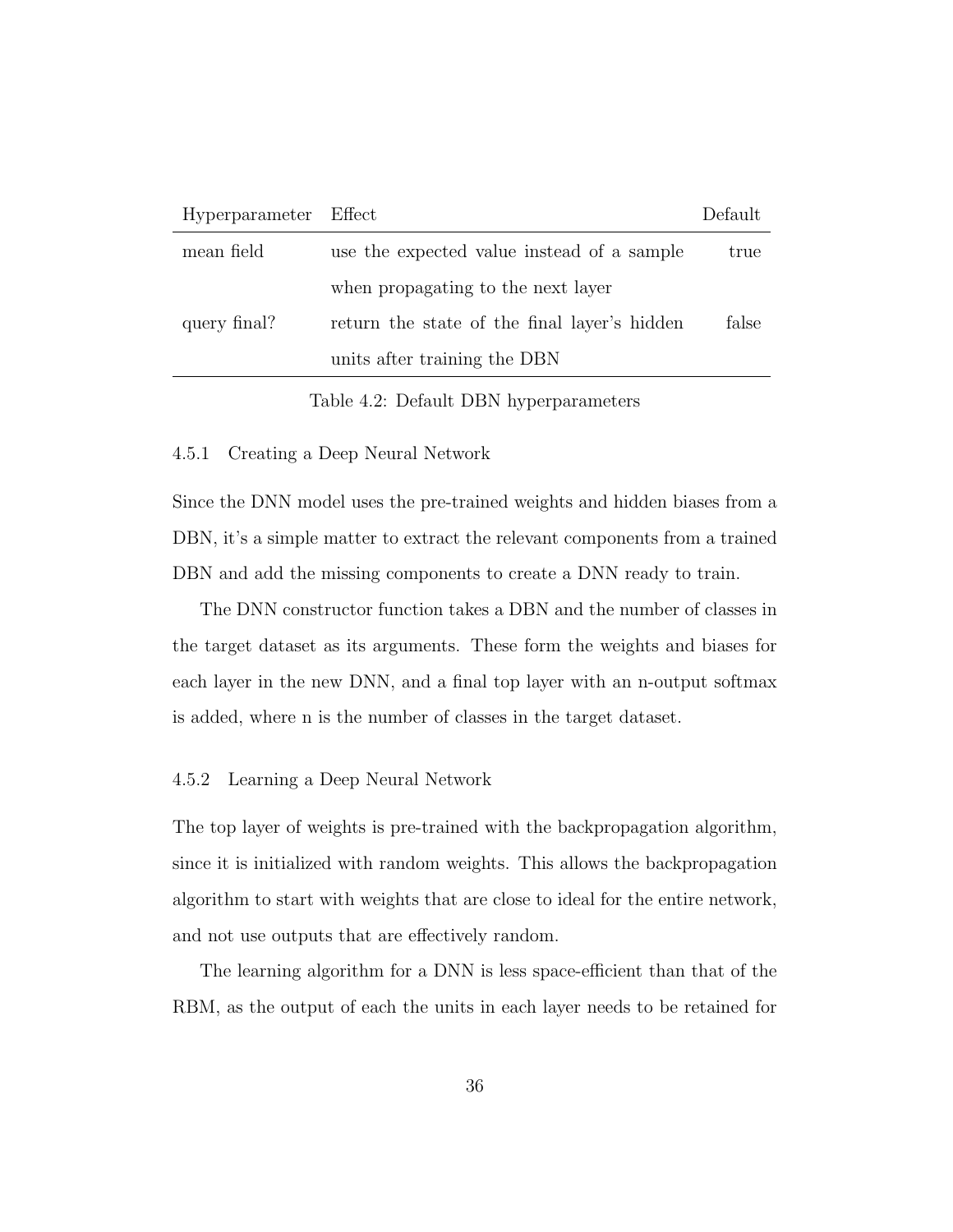the backpropagation algorithm as outlined in Section [2.4.4.](#page-24-0) The memory usage isn't as much of an issue with smaller batch sizes, but this growth is only linear with an increase in batch size.

In its current iteration, there is no early stopping implemented for the backpropagation training, but is instead specified as a number of epochs by the user, along with other hyperparameters as outlined in [Table 4.3.](#page-47-1)

| Hyperparameter | Effect                                        | Default |
|----------------|-----------------------------------------------|---------|
| learning rate  | rate at which changes are applied             | 0.5     |
| batch size     | number of observations per training batch     | 100     |
| epochs         | max iterations to train over the training set | 100     |
| lambda         | L <sub>2</sub> regularization constant        | ( ) 1   |
|                |                                               |         |

<span id="page-47-1"></span>Table 4.3: Default DNN hyperparameters

#### <span id="page-47-0"></span>4.6 Using the Library

The deebn.core namespace enumerates all of the possible uses of the library, and outlines a few patterns of usage:

- 1. a model is built using the appropriate constructor
- 2. a dataset in the proper shape (sometimes with or without labels, or with the label in softmax form) is loaded
- 3. the model is trained using the train-model protocol method and any parameters passed to subsequent training functions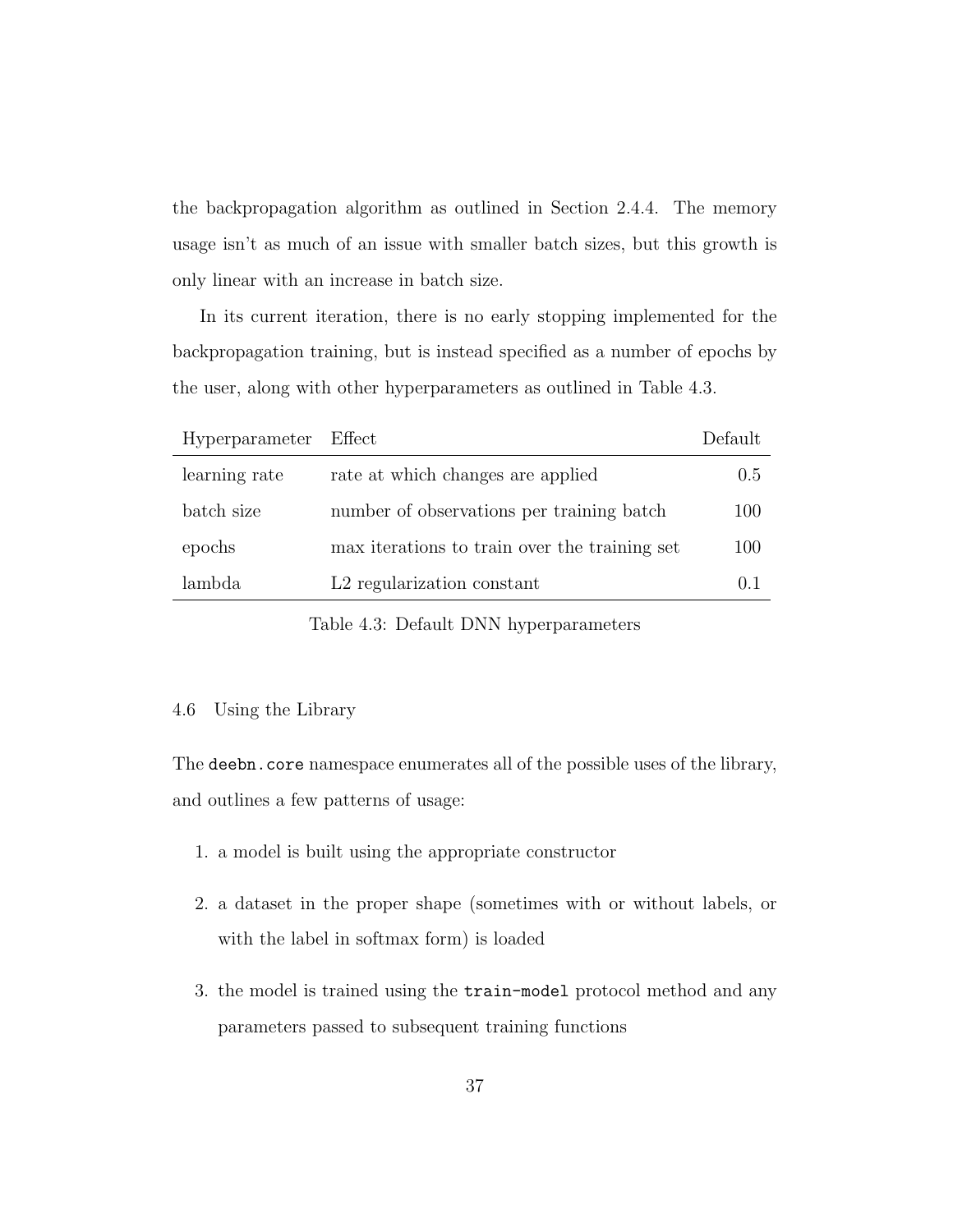4. the model is used, either to test against a test dataset, or to classify a new observation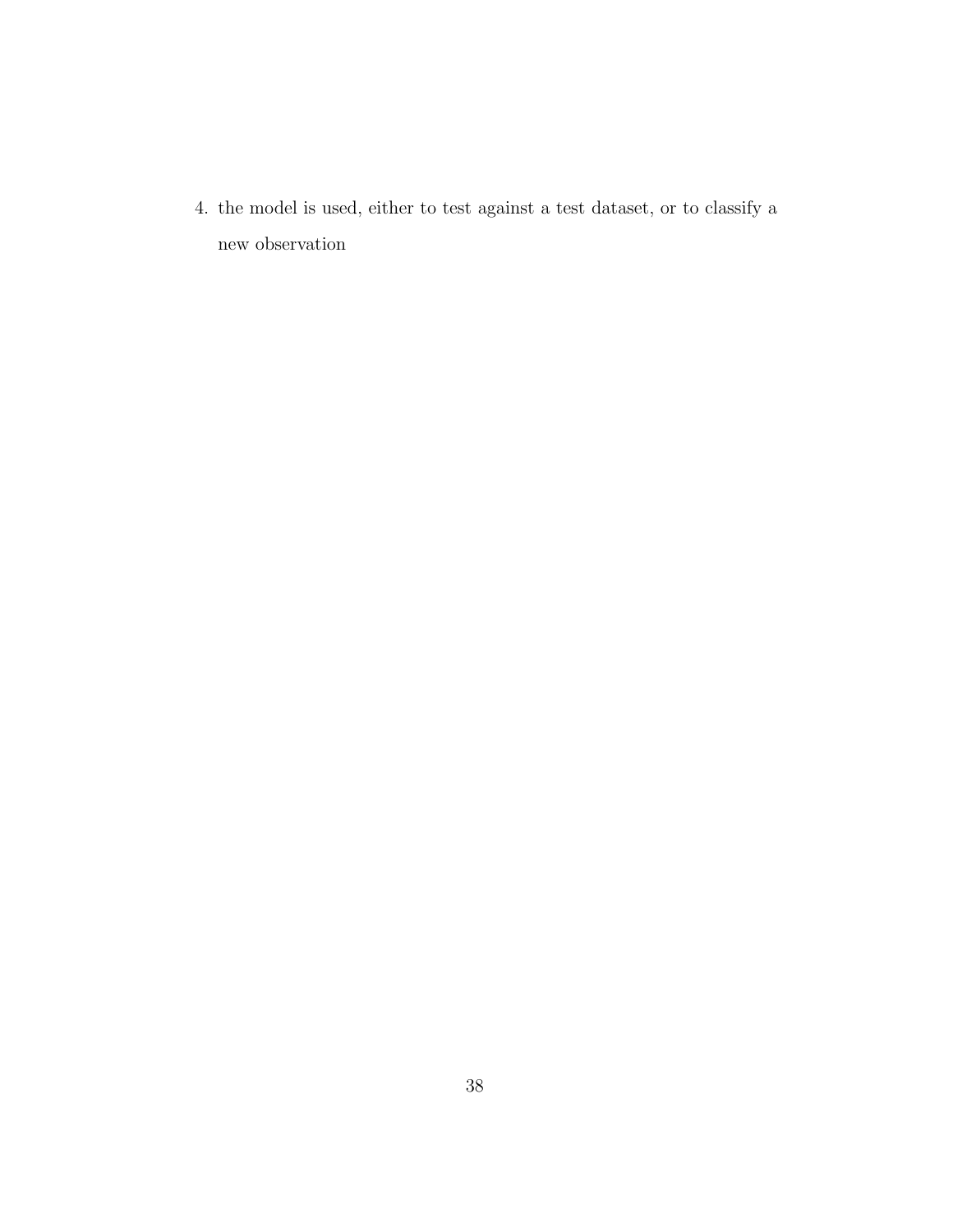#### <span id="page-49-0"></span>Chapter 5

## Performance

## <span id="page-49-1"></span>5.1 Preliminary Performance on MNIST Dataset

As a test to ensure the library was performing as expected, the MNIST dataset was used to build predictive DBN and DNN models. After a series of runs to find somewhat reasonable default hyperparameter values, a number of runs were conducted to determine rough performance characteristics, using the classification error rates. The runs are summarized in [Table 5.1.](#page-51-0) Unless specified, the models are pre-trained Deep Neural Networks using default parameters. More robust comparative results can be found in [section 5.2.](#page-50-0)

Fine-tuning a pre-trained DBN shows significant improvements, and overfitting can be seen in the instances where fine-tuning was allowed to go for too many epochs. Of interest is the case of a very lightly trained network (only 3 iterations of pre-training per network level and 10 epochs of fine-tuning) that resulted in a fairly competitive error rate. This shows the dramatic decrease in error rate in just the first few iterations. For this data set, we expect to see roughly a 90% classification error rate from a random class assignment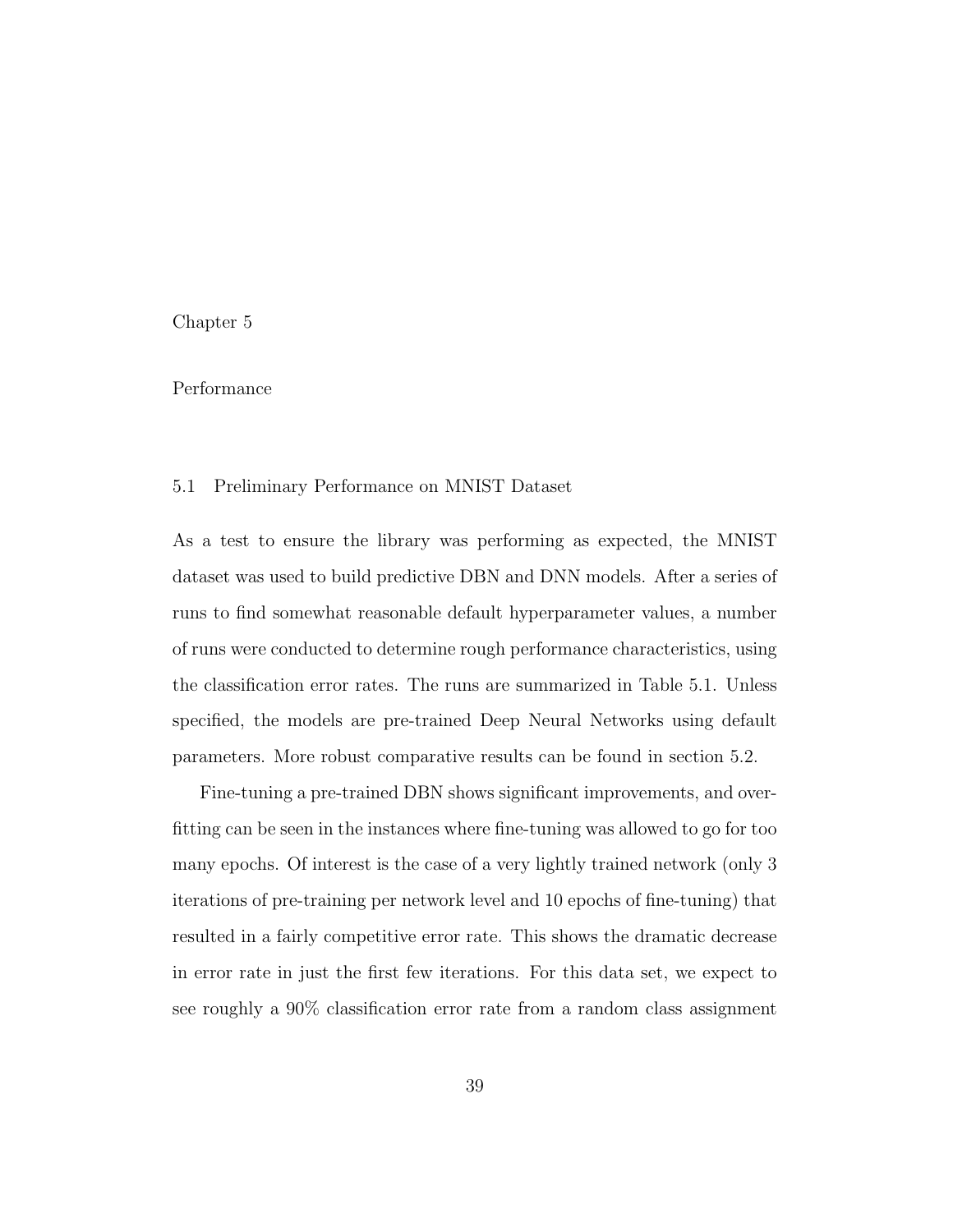model.

## <span id="page-50-0"></span>5.2 Cross-Validated Results

k-fold cross validation was performed on deebn's DNN model as well as other machine learning models, and a 95% confidence interval of the classification error rate was calculated. Comparative models used were k-Nearest Neighbors, from the class R library[\[37\]](#page-63-3) and a Support Vector Machine from the e1071 R library[\[38\]](#page-63-4). These comparisons used the R rminer library[\[39\]](#page-64-1) for 10-fold cross validation. There was no statistical difference between the performance of the e1071 Support Vector Machine implementation in R and deebn. The results are summarized in [Table 5.2.](#page-51-1)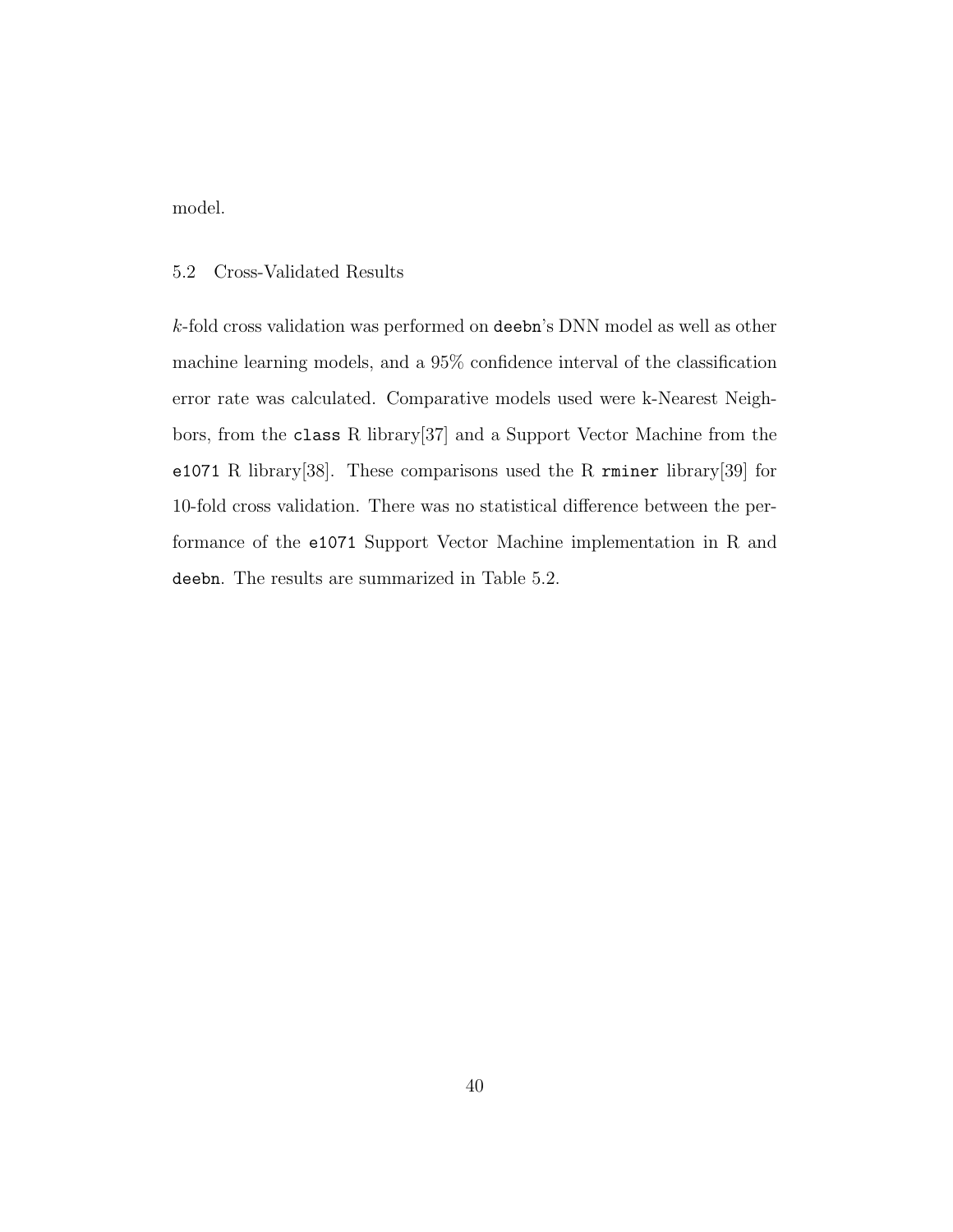| Network Shape                                                         | Pre-train  | Fine-tune      | Parameters                 | Error $%$ |
|-----------------------------------------------------------------------|------------|----------------|----------------------------|-----------|
| $784 \rightarrow 500 \rightarrow 500 \rightarrow 2000$ DBN            | 19, 11, 24 | $\overline{0}$ |                            | 4.53      |
| $784 \rightarrow 500 \rightarrow 500 \rightarrow 2000 \rightarrow 10$ | 11,20,45   | 10             |                            | 3.07      |
| $784 \rightarrow 500 \rightarrow 500 \rightarrow 2000 \rightarrow 10$ | 11,20,45   | 100            |                            | 2.07      |
| $784 \rightarrow 500 \rightarrow 500 \rightarrow 2000 \rightarrow 10$ | 11,20,45   | 110            |                            | 2.06      |
| $784 \rightarrow 500 \rightarrow 500 \rightarrow 2000 \rightarrow 10$ | 11,20,45   | 150            |                            | 2.05      |
| $784 \rightarrow 500 \rightarrow 500 \rightarrow 2000 \rightarrow 10$ | 11,20,45   | 200            |                            | 2.00      |
| $784 \rightarrow 500 \rightarrow 500 \rightarrow 2000 \rightarrow 10$ | 11,20,45   | 300            |                            | 2.05      |
| $784 \rightarrow 500 \rightarrow 500 \rightarrow 250 \rightarrow 10$  | 3,3,3      | 10             | $\eta$ : 1 $\lambda$ : 0.1 | 3.15      |
| $784 \rightarrow 500 \rightarrow 500 \rightarrow 250 \rightarrow 10$  | 48, 44, 83 | 10             |                            | 3.65      |
| $784 \rightarrow 500 \rightarrow 500 \rightarrow 250 \rightarrow 10$  | 48, 44, 83 | 100            |                            | 2.58      |
| $784 \rightarrow 500 \rightarrow 500 \rightarrow 250 \rightarrow 10$  | 16,10,19   | 50             |                            | 2.31      |
| $784 \rightarrow 500 \rightarrow 500 \rightarrow 250 \rightarrow 10$  | 16, 10, 19 | 150            |                            | 2.23      |
| $784 \rightarrow 500 \rightarrow 500 \rightarrow 250 \rightarrow 10$  | 16,10,19   | 300            |                            | 2.12      |

Table 5.1: Preliminary Results on MNIST dataset

Unless specified, training uses the default parameters outlined in

<span id="page-51-1"></span><span id="page-51-0"></span>sections [4.3.2,](#page-43-0) [4.4.2,](#page-45-0) and [4.5.2.](#page-46-1)

| Model                                                                             | Mean Class. Error Conf. Interval |                              |
|-----------------------------------------------------------------------------------|----------------------------------|------------------------------|
| k-Nearest Neighbors                                                               |                                  | $4.92\%$ $4.57\%$ - 5.26\%   |
| Support Vector Machine                                                            |                                  | $2.37\%$ $2.13\%$ - $2.61\%$ |
| $784 \rightarrow 500 \rightarrow 500 \rightarrow 250 \rightarrow 10$ , 200 epochs |                                  | $2.14\%$ $2.00\%$ - $2.23\%$ |

Table 5.2: 10-Fold Cross-Validated Results on MNIST dataset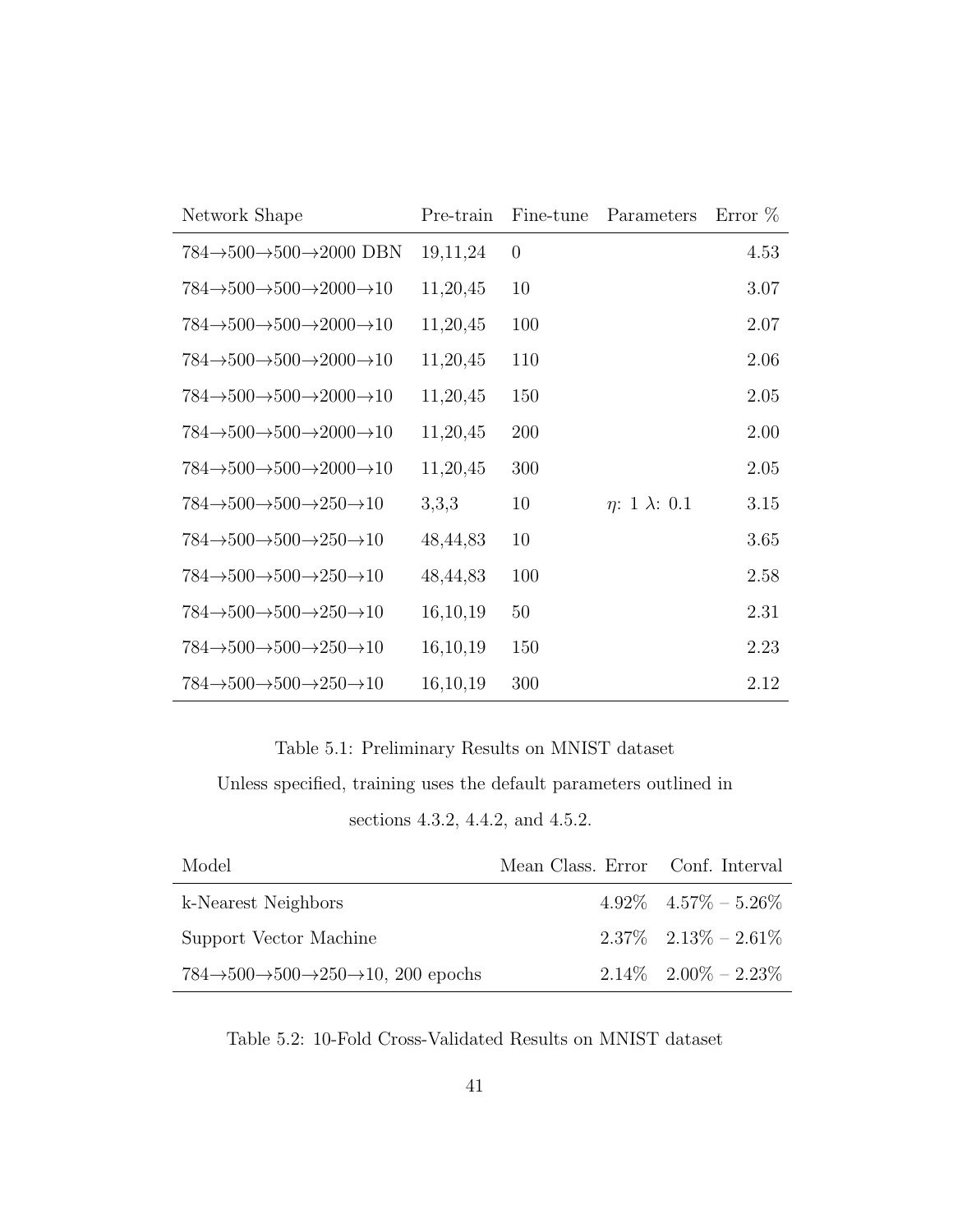#### <span id="page-52-0"></span>Chapter 6

## Conclusion

## <span id="page-52-1"></span>6.1 Future Work

The deebn library is usable in its current state, and could be integrated into a machine learning pipeline in a number of different application settings. What follows are a few things that would either increase its target audience, or increase the usability or functionality of the library.

#### <span id="page-52-2"></span>6.1.1 Java Interoperability

Clojure and the deebn library run on the Java Virtual Machine, but using the library in its current form from Java is either sub-optimal or in some cases, impossible. There is no concrete way to measure just how many Java developers there are in the industry, but most attempts put it somewhere in the top 3[\[40\]](#page-64-2). Clojure has facilities to make this a fairly straightforward process, and doing so would enable any Java developer to integrate deebn into their machine learning pipeline.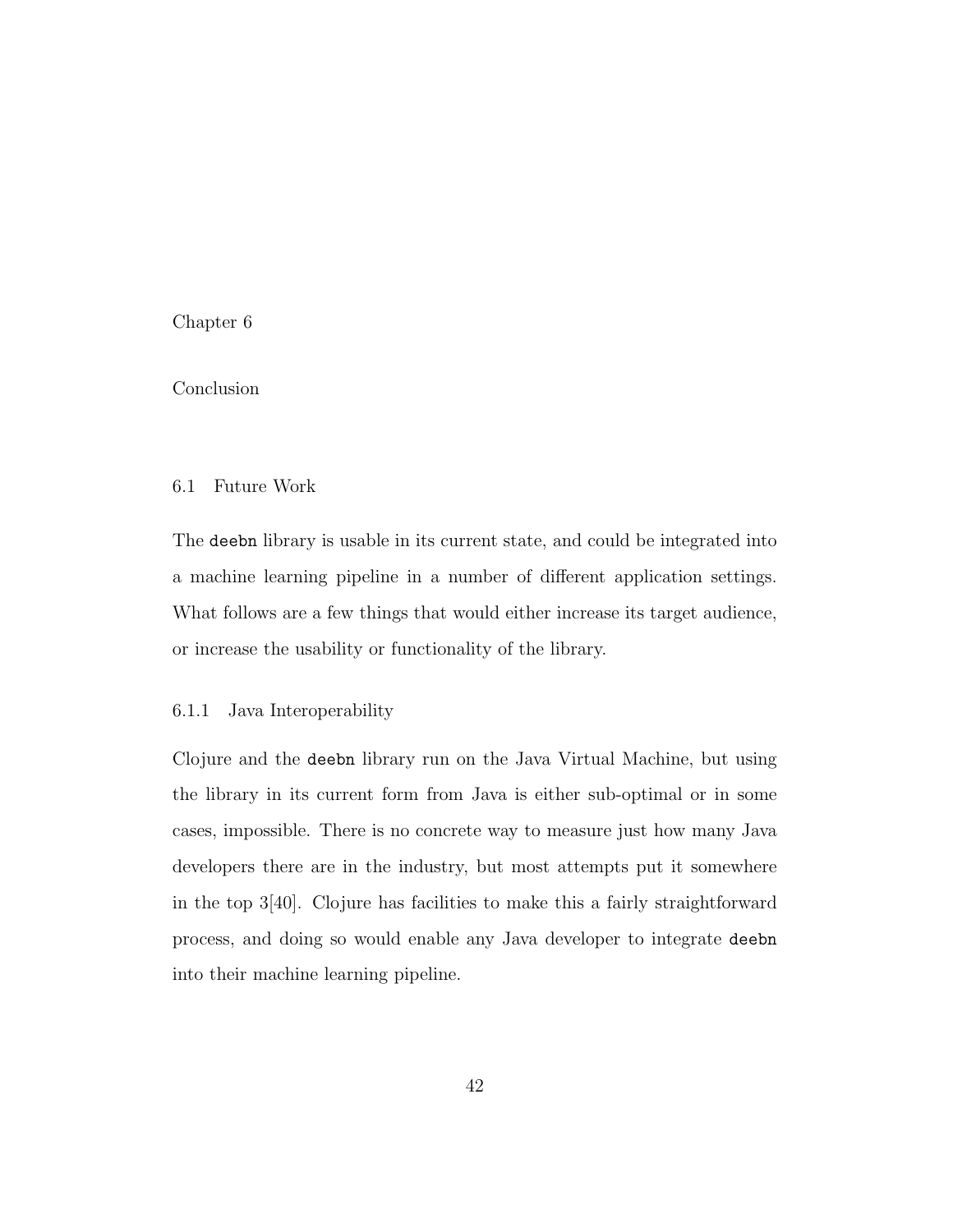#### <span id="page-53-0"></span>6.1.2 Visualization

While not strictly a requirement for machine learning or classification, the ability to visualize various aspects of the model during its learning process is valuable in determining optimal hyperparameters for learning. There are multiple examples in [\[31\]](#page-63-5) and [\[10\]](#page-61-5) that illustrate the utility of visualizing parts of the model to gain insight into what the model "sees" at various stages of learning.

Motivation and methods behind using model visualizations to debug and optimize a model are outlined in Yosinski and Lipson [\[41\]](#page-64-3). The paper outlines four methods to troubleshoot training progress for an RBM, as well as a timeline for expected measurement progress throughout training.

#### <span id="page-53-1"></span>6.1.3 Using Different Matrix Libraries

In its current implementation, deebn exclusively uses the vectorz backing library for matrix operations. There are already a handful of libraries that implement the core core matrix API, including clatrix<sup>[1](#page-53-2)</sup>, which takes ad-vantage of the BLAS<sup>[2](#page-53-3)</sup> (Basic Linear Algebra Subroutines) library. Instead of solely using the vectorz library, it would be a viable default selection that the user could override for either a custom backing implementation, or one more suitable to their use case. The core.matrix API is general enough that this need could be filled by a library that took advantage of the GPU, or even distributed computing over a cluster.

<span id="page-53-3"></span><span id="page-53-2"></span><sup>1</sup><https://github.com/tel/clatrix>

 $^{2}$ <http://www.netlib.org/blas/>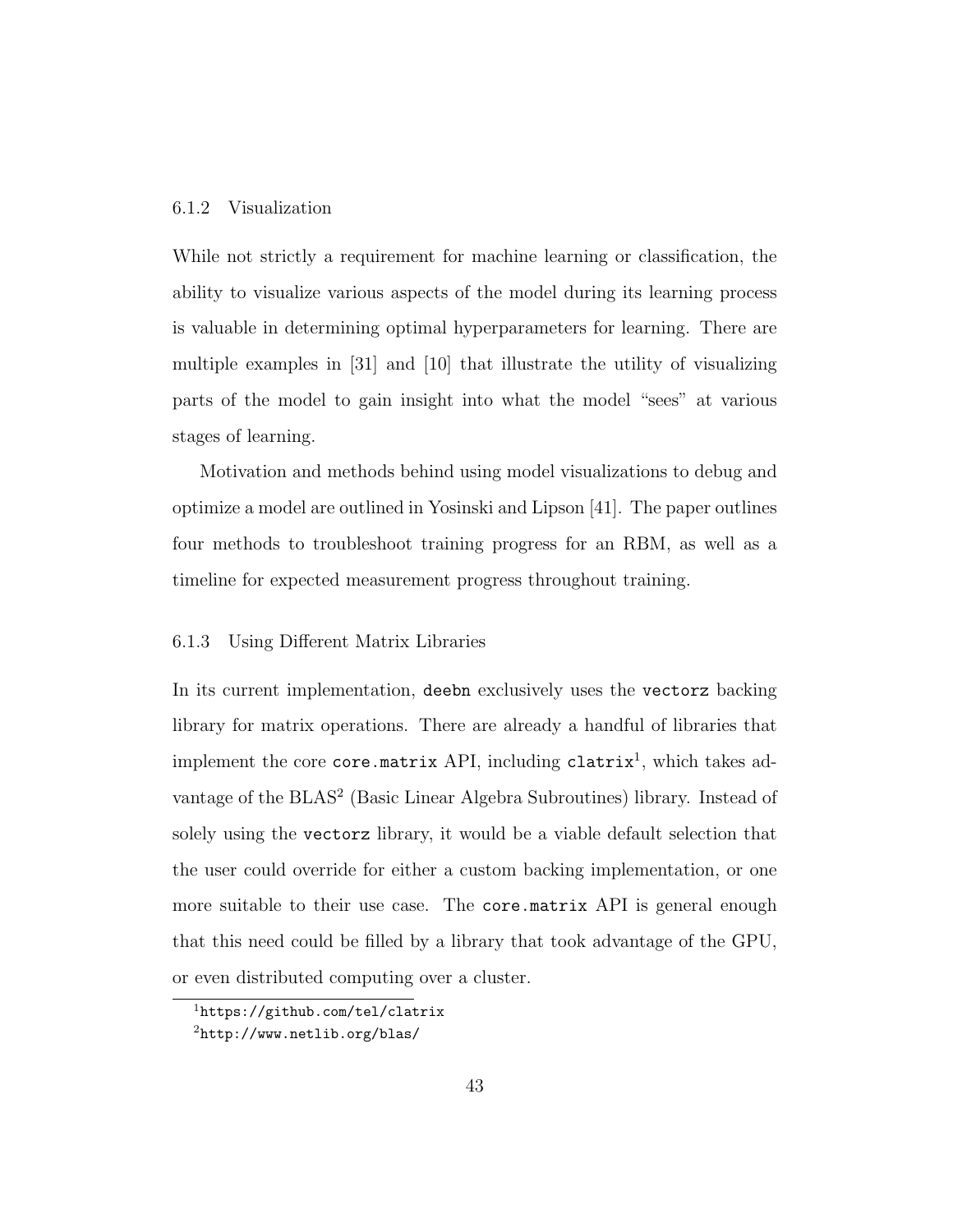#### <span id="page-54-0"></span>6.1.4 Persistent Contrastive Divergence

Persistent Contrastive Divergence (PCD)[\[42\]](#page-64-0) provides another method to approximate the gradient (by getting approximate samples) for learning in a Restricted Boltzmann Machine. Instead of starting with a fresh Markov chain each time an approximate sample from the model is needed, PCD initializes the Markov chain at the state that it ended in for the previous batch iteration. This is very close to the model distribution, even with the small parameter updates.

This method has been experimentally proven to provide better results, and should increase the accuracy of the resulting models (see Figure  $6.1$ ). took only a little bit more time per training point,

<span id="page-54-1"></span>

 $\mathbf{E}^{\prime}$  as a validation set, as we for the set of the set of the set of the set of the set of the set of the set of the set of the set of the set of the set of the set of the set of the set of the set of the set of t Figure 6.1: Exact log likelihood with 25 hidden units on MNIST dataset  $[42]$  $p$ atches, and artificial data sets. For each artificial data sets. For each artificial data sets. For each algorithm,  $p$  $CD-1$  and  $CD-10$  refer to 1- and 10-step contrastive divergence, and MF CD refers to mean field contrastive divergence.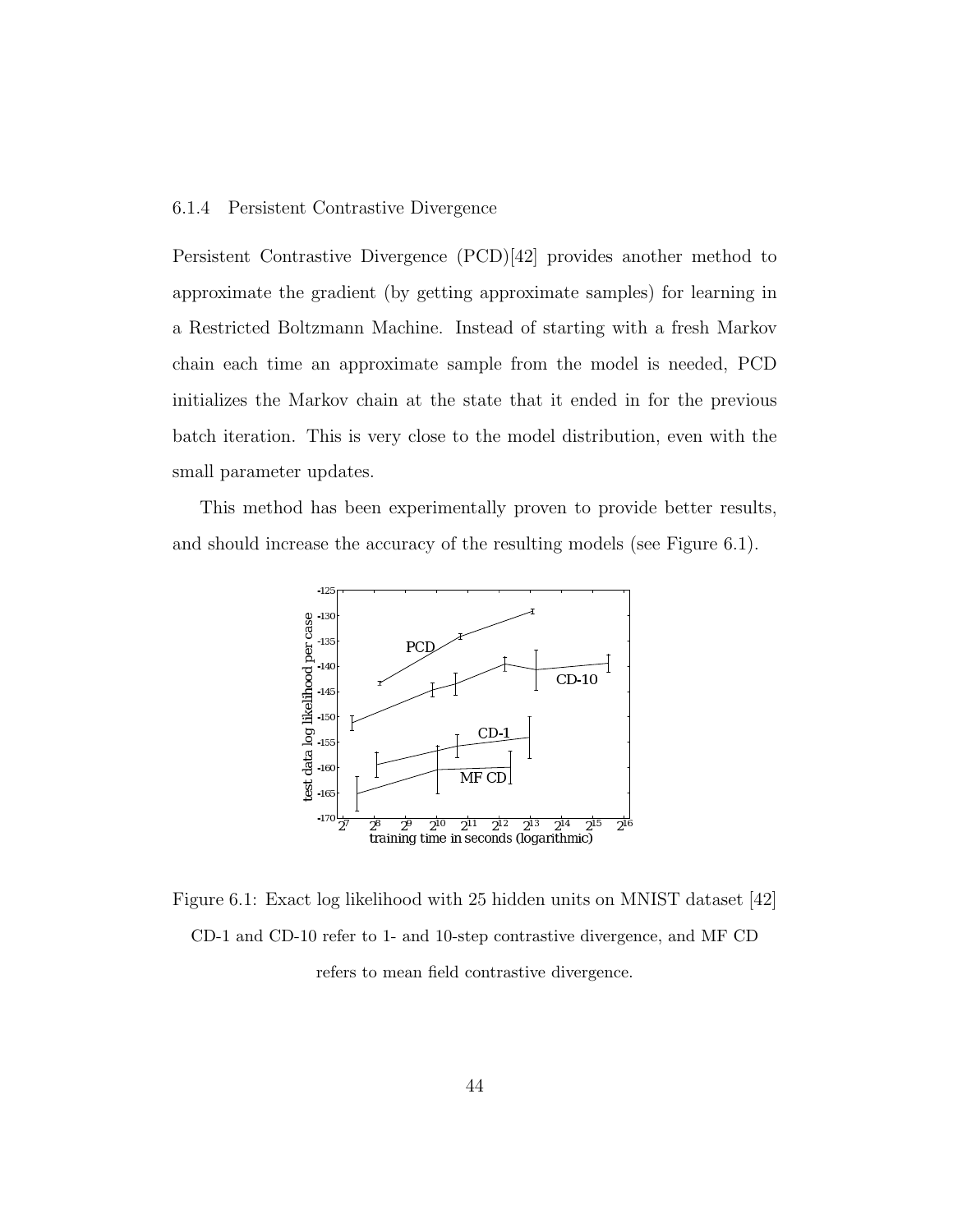## <span id="page-55-0"></span>6.1.5 Mutation and Performance

deebn is currently implemented using immutable data structures provided by core.matrix. This results in code that is easy to read and simple to reason about. Unfortunately, a high price is paid in memory consumption and computation time with so many interim objects created during parameter updated phases. A first pass attempt of moving to the mutating operations that core.matrix provides should not only reduce memory overhead but also speed up overall computation during run time.

#### <span id="page-55-1"></span>6.2 A Stepping Stone

As is the case with most advances in any field, the Deep Belief Network as Geoffrey Hinton described is no longer state-of-the-art when it comes to deep learning models. It has since been surpassed, and even experimentally found to be suboptimal compared to other alternatives[\[43\]](#page-64-4). Conceding this fact, it has sparked a recent renaissance of deep learning, and has pushed the envelope of learning methods.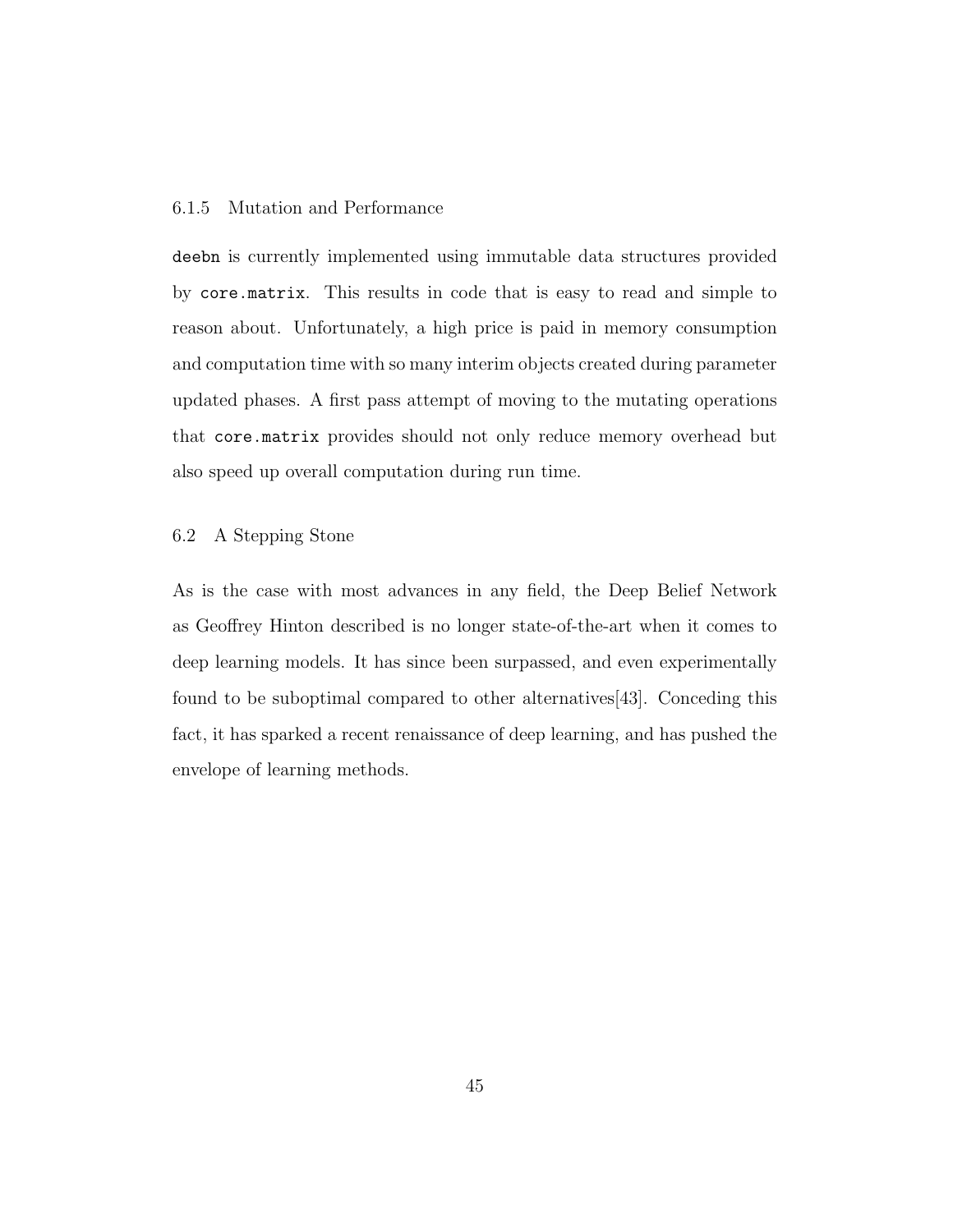<span id="page-56-0"></span>Appendix A

Algorithms

This appendix outlines the algorithms used in the deebn library, starting from learning a Deep Belief Network and working down to a single parameter update for a Restricted Boltzmann Machine.

<span id="page-56-1"></span>A.1 Deep Belief Network Learning

<span id="page-56-2"></span>

| <b>Algorithm 1:</b> Deep Belief Network learning                      |
|-----------------------------------------------------------------------|
| Data:                                                                 |
| $D:$ training dataset                                                 |
| R: vector of RBMs comprising the DBN                                  |
| mean-field?: boolean indicating whether to use the mean-field value   |
| when propagating values to the next RBM                               |
| query-final?: boolean indicating whether to query the hidden layer of |
| the final RBM (used in preparation for building a DNN)                |
| data $\leftarrow D$ ;                                                 |

foreach rbm in R do  $rbm \leftarrow \text{TrainRBM(rbm, data)};$ if not last RBM or (last RBM and query-final?) then  $\mathsf{data} \leftarrow \mathsf{Propagate}(\mathsf{rbm},\, \mathsf{data},\, \mathsf{mean}\text{-field}?)$ ;

Algorithm [1](#page-56-2) outlines the basic procedure for training an unsupervised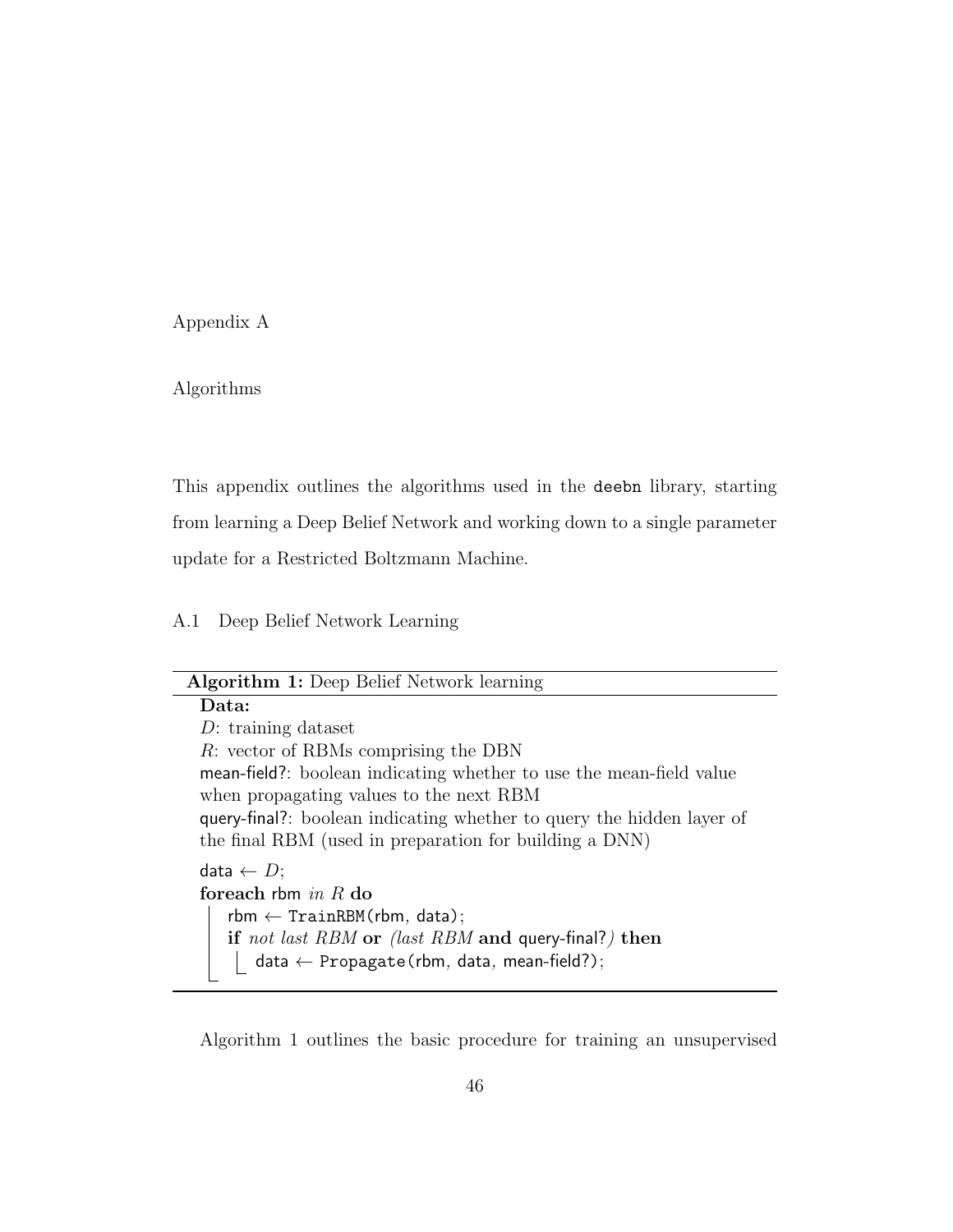DBN. The procedure for training a classification DBN is identical to that of [algorithm 1,](#page-56-2) but the label softmax is concatenated to the dataset when training the final RBM.

#### <span id="page-57-0"></span>A.2 Restricted Boltzmann Machine Learning

A single RBM training epoch consists of updating the parameters of the model for many batches over the training data. At the end of the epoch, based on hyperparameters, the free energy of a validation hold-out set is compared to a consistent sample from the training dataset for early stopping. Algorithm [2](#page-58-0) outlines the high-level RBM training over a number of epochs.

RBM step updates as seen in Algorithm [3](#page-59-0) consist of one or more steps of contrastive divergence, followed by updating the weights, biases and momentums of the model.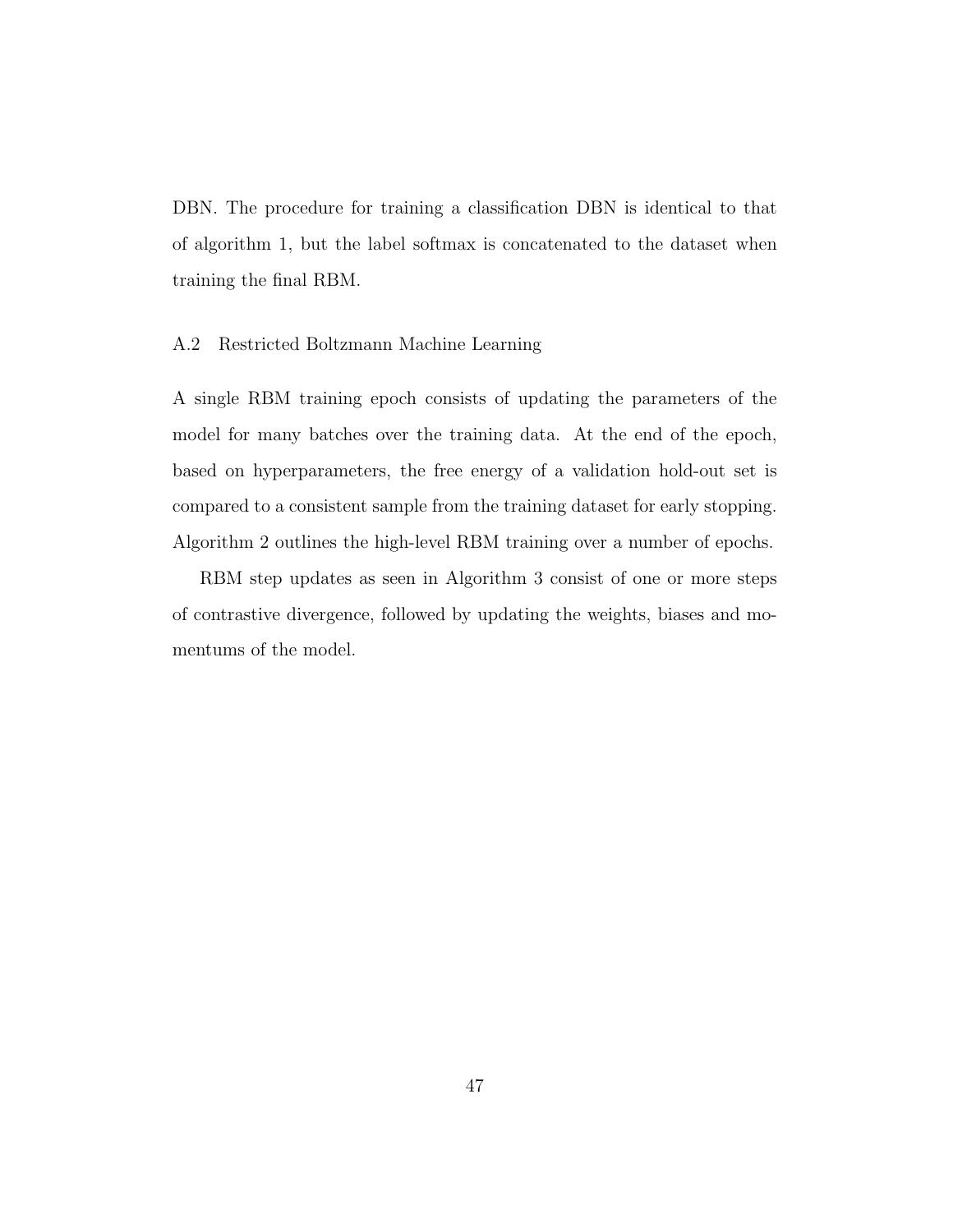## Algorithm 2: Restricted Boltzmann Machine epoch training

## <span id="page-58-0"></span>Data:

D: training dataset rbm: RBM to train  $\eta$ : learning rate initial-momentum: starting momentum momentum-delay: number of epochs to use initial momentum momentum: running momentum after transitioning from initial-momentum batch-size: number of data vectors to use for each training batch epochs: maximum number of epochs to train gap-delay: number of epochs to train before checking for early stopping gap-stop-delay: number of consecutive energy gap increases to trigger early stopping select overfitting validation and sample sets;  $current-momentum \leftarrow initial-momentum;$ gap-count  $\leftarrow 0$ ; for  $i$  in epochs do if  $i \geq$  momentum-delay then current-momentum ← momentum; foreach batch do | rbm  $\leftarrow$  RBMUpdate(batch, rbm,  $\eta$ , current-momentum); check free energy gap; if  $(i \geq$  gap-delay) and *consecutive gap longer than* gap-stop-delay then stop training;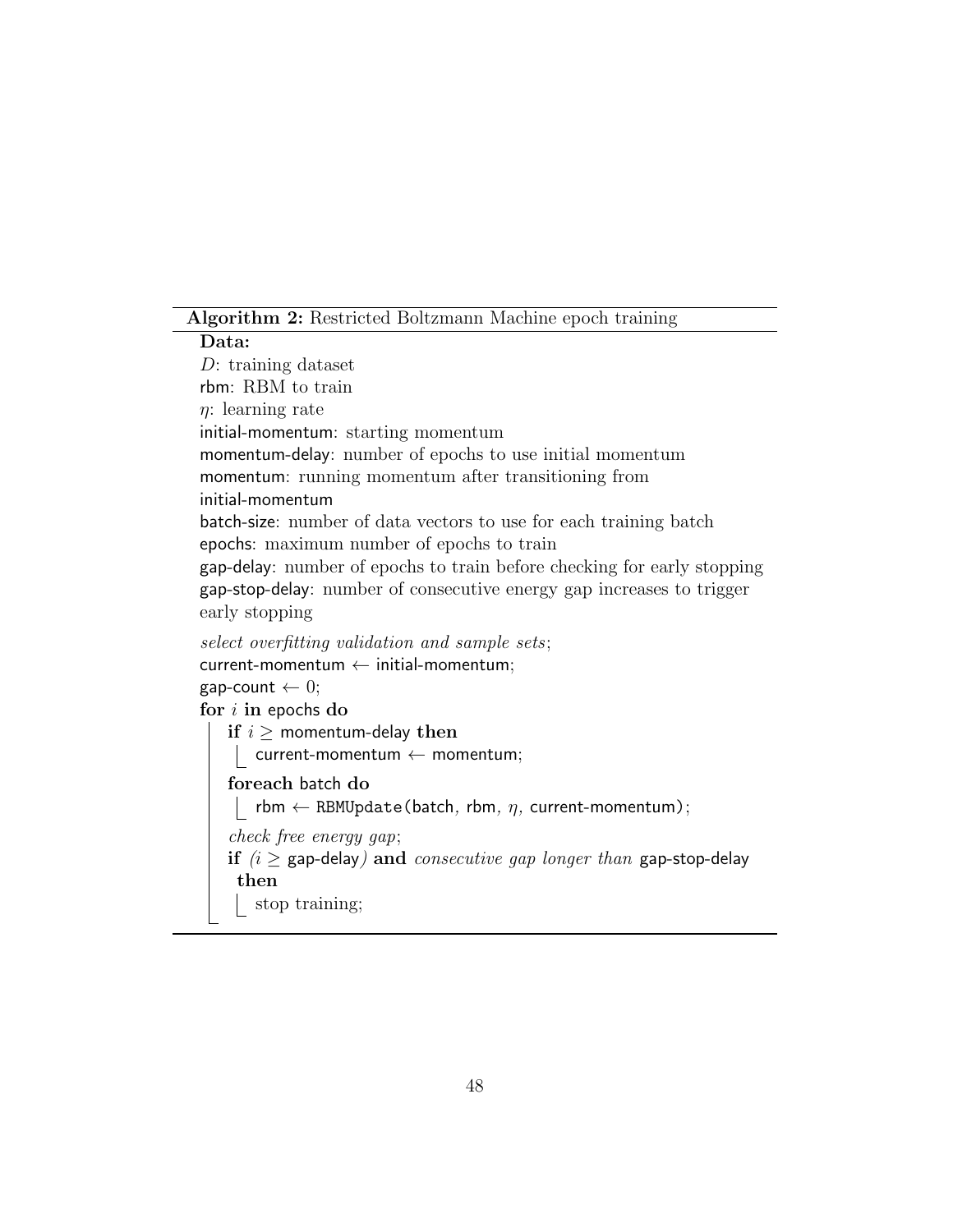## Algorithm 3: Single batch parameter update for RBM

```
Data: D: training dataset
rbm: RBM to train
\eta: learning rate
initial-momentum: starting momentum
momentum-delay: number of epochs to use initial momentum
momentum: running momentum after transitioning from
initial-momentum
batch-size: number of data vectors to use for each training batch
epochs: maximum number of epochs to train
gap-delay: number of epochs to train before checking for early stopping
gap-stop-delay: number of consecutive energy gap increases to trigger
early stopping
// Start CD-1
calculate p(h_0) from batch;
sample h_0;
calculate p(v) from h_0;
sample v;
calculate p(h_1) using v;
// Find gradients for this batch
\nabla w \leftarrow h_0batch' – p(h_1)v';
\nabla v bias \leftarrow \text{batch} - v;\nabla h bias \leftarrow h - p(h_1);// Adjust current velocities
w-vel \leftarrow (w-vel * current-momentum) + (\eta * \nabla w);
vbias-vel ← (vbias-vel * current-momentum) + (\eta * \nabla v bias);
hbias-vel ← (hbias-vel * current-momentum) + (\eta * \nabla h bias);w \leftarrow w + w-vel;
vbias \leftarrow vbias + vbias - vel;hbias \leftarrow hbias + \text{hbias-vel};// Velocities are retained for next batch
```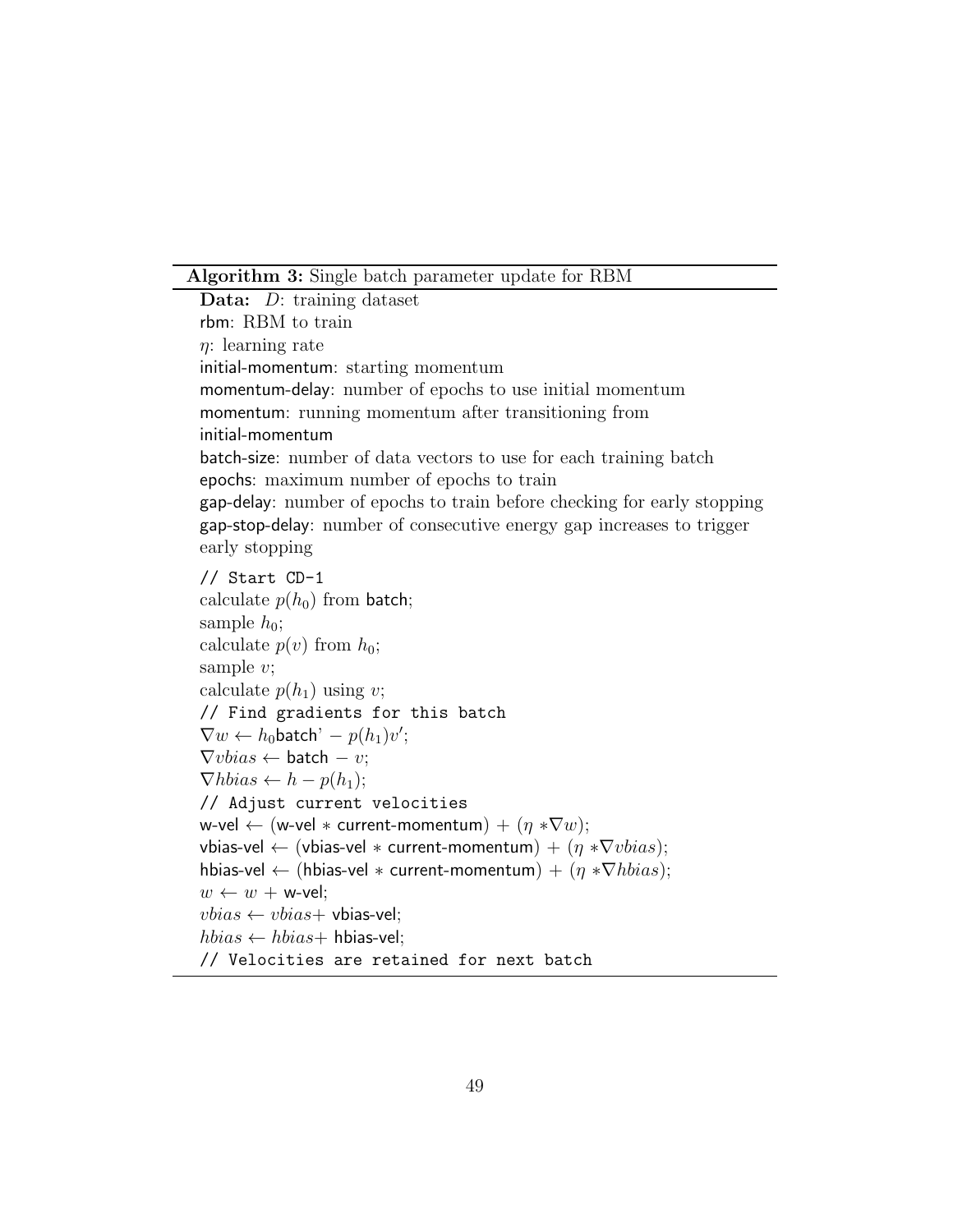#### Bibliography

- <span id="page-60-0"></span>[1] G. E. Hinton, S. Osindero, and Y.-W. Teh, "A fast learning algorithm for deep belief nets," Neural computation, vol. 18, no. 7, pp. 1527–1554, 2006.
- <span id="page-60-1"></span>[2] D. H. Ackley, G. E. Hinton, and T. J. Sejnowski, "A learning algorithm for boltzmann machines\*," Cognitive Science, vol. 9, no. 1, pp. 147– 169, Jan. 1, 1985.
- [3] G. E. Hinton and T. Sejnowski, "Learning and relearning in boltzmann machines," in *Parallel distributed processing: Explorations in the* microstructure of cognition, vol. 1, MIT Press, 1986, pp. 282–317.
- [4] G. E. Hinton, "Deterministic boltzmann learning performs steepest descent in weight-space," *Neural computation*, vol. 1, no. 1, pp. 143– 150, 1989.
- <span id="page-60-2"></span>[5] G. E. Hinton, T. J. Sejnowski, and D. H. Ackley, Boltzmann machines: Constraint satisfaction networks that learn. Carnegie-Mellon University, Department of Computer Science Pittsburgh, PA, 1984.
- <span id="page-60-3"></span>[6] D. E. Rumelhart, G. E. Hinton, and R. J. Williams, "Learning representations by back-propagating errors," Nature, vol. 323, no. 6088, pp. 533–536, 1986.
- <span id="page-60-4"></span>[7] G. E. Hinton, P. Dayan, B. J. Frey, and R. M. Neal, "The "wakesleep" algorithm for unsupervised neural networks," *Science*, vol. 268, no. 5214, pp. 1158–1161, 1995.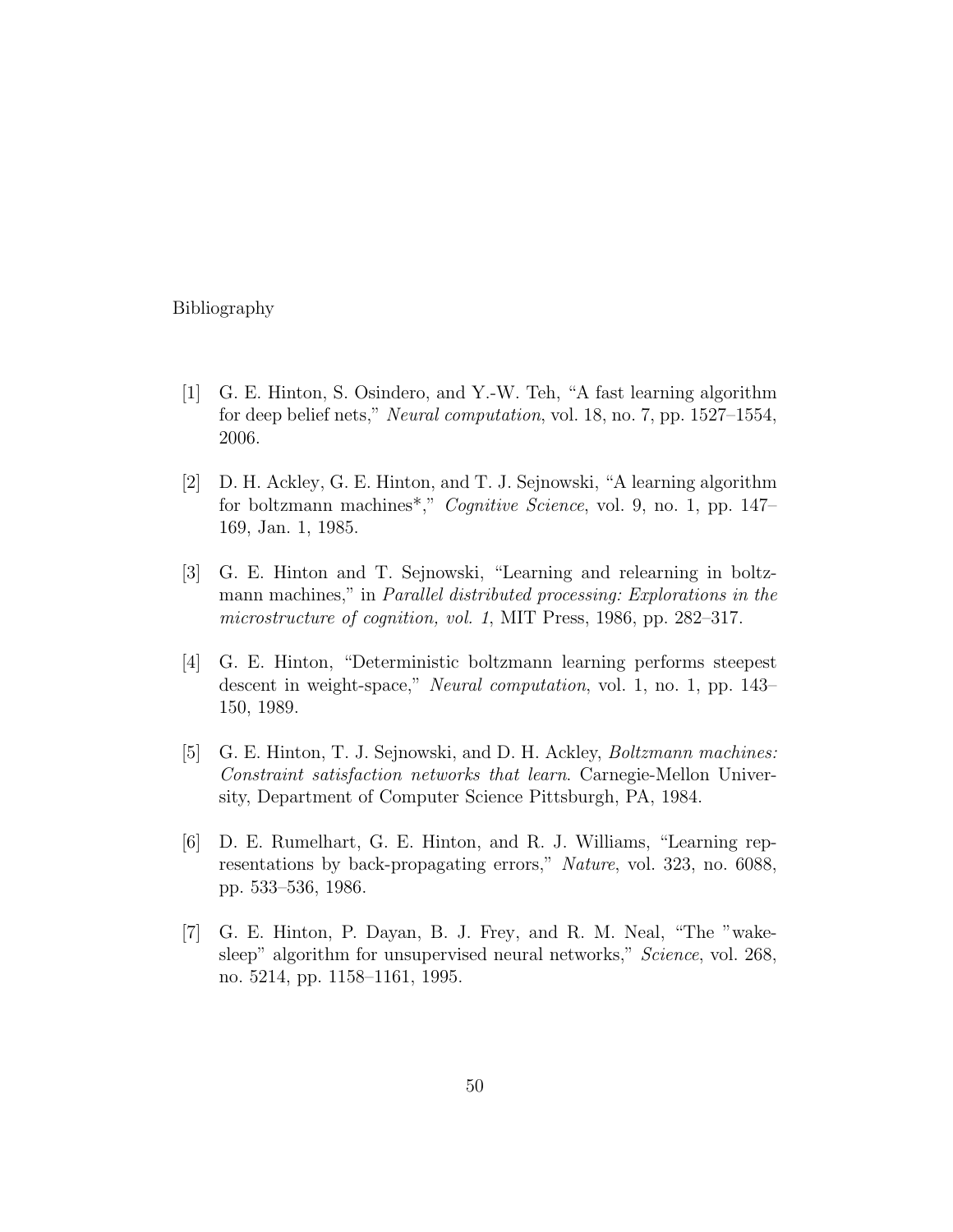- <span id="page-61-1"></span>[8] G. E. Hinton, "Training products of experts by minimizing contrastive divergence," Neural computation, vol. 14, no. 8, pp. 1771–1800, 2002.
- <span id="page-61-0"></span>[9] G. E. Hinton and R. Salakhutdinov, "Reducing the dimensionality of data with neural networks.," Science (New York, N.Y.), vol. 313, no. 5786, pp. 504–507, 2006.
- <span id="page-61-5"></span>[10] G. E. Hinton, "A practical guide to training restricted boltzmann machines," in *Neural Networks: Tricks of the Trade*, Springer, 2012, pp. 599–619.
- [11] G. E. Hinton, "Learning multiple layers of representation," Trends in Cognitive Sciences, vol. 11, no. 10, pp. 428–434, Oct. 2007.
- <span id="page-61-2"></span>[12] ——, "To recognize shapes, first learn to generate images," Progress in brain research, vol. 165, pp. 535–547, 2007.
- <span id="page-61-3"></span>[13] R. M. Bell, Y. Koren, and C. Volinsky, "The bellkor 2008 solution to the netflix prize," Statistics Research Department at  $AT\&T$  Research, 2008.
- <span id="page-61-4"></span>[14] R. M. Bell and Y. Koren, "Scalable collaborative filtering with jointly derived neighborhood interpolation weights," in ICDM 2007. Seventh IEEE International Conference on Data Mining, 2007., IEEE, 2007, pp. 43–52.
- <span id="page-61-6"></span>[15] M. A. Nielsen, Neural networks and deep learning. Determination Press, 2014.
- <span id="page-61-7"></span>[16] T. M. Mitchell, Machine Learning, ser. McGraw-Hill series in computer science. New York: McGraw-Hill, 1997.
- <span id="page-61-8"></span>[17] K. P. Murphy, Machine learning: A probabilistic perspective, ser. Adaptive computation and machine learning series. Cambridge, MA: MIT Press, 2012, 1067 pp.
- <span id="page-61-9"></span>[18] A. Fischer and C. Igel, "Training restricted boltzmann machines: An introduction," Pattern Recognition, vol. 47, no. 1, pp. 25–39, 2014.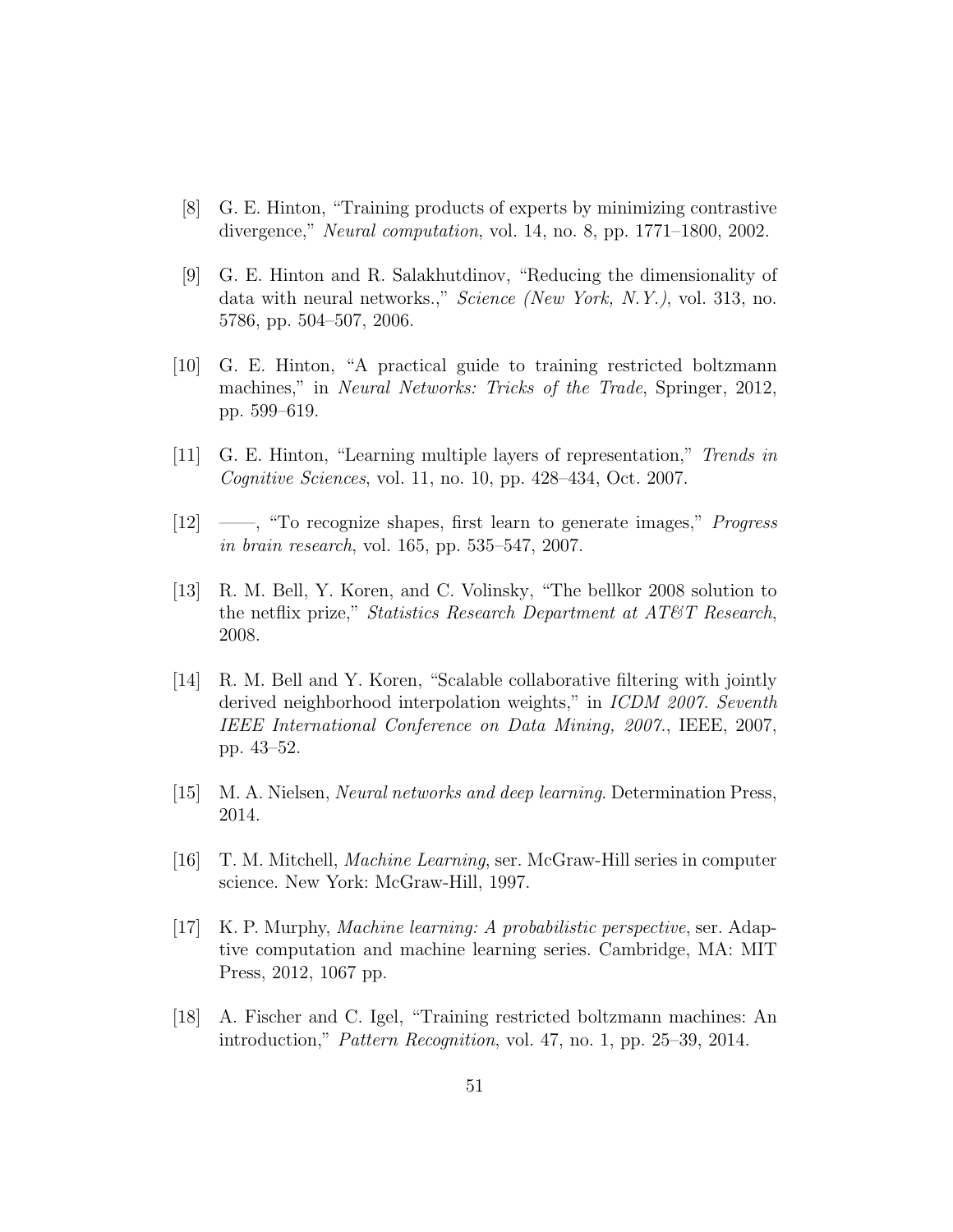- [19] Y. LeCun, S. Chopra, R. Hadsell, M. Ranzato, and F. Huang, "A tutorial on energy-based learning," Predicting structured data, 2006.
- [20] Y.-L. Marc'Aurelio Ranzato Boureau, S. Chopra, and Y. LeCun, "A unified energy-based framework for unsupervised learning," in Proc. Conference on AI and Statistics (AI-Stats), Citeseer, vol. 17, 2007.
- [21] Y. LeCun and F. Huang, "Loss functions for discriminative training of energy-based models," AIStats, 2005.
- [22] Y. Bengio, "Learning deep architectures for AI," Foundations and Trends in Machine Learning, vol. 2, no. 1, pp.  $1-127$ , 2009, Also published as a book. Now Publishers, 2009.
- <span id="page-62-0"></span>[23] W. S. McCulloch and W. Pitts, "A logical calculus of the ideas immanent in nervous activity," The bulletin of mathematical biophysics, vol. 5, no. 4, pp. 115–133, 1943.
- <span id="page-62-1"></span>[24] F. Rosenblatt, "The perceptron: A probabilistic model for information storage and organization in the brain.," *Psychological review*, vol. 65, no. 6, pp. 386–408, 1958.
- <span id="page-62-2"></span>[25] M. Minsky and P. Seymour, *Perceptrons*. MIT Press, 1969.
- <span id="page-62-3"></span>[26] G. Cybenko, "Approximation by superpositions of a sigmoidal function," Mathematics of control, signals and systems, vol. 2, no. 4, pp. 303– 314, 1989.
- <span id="page-62-4"></span>[27] K. Hornik, M. Stinchcombe, and H. White, "Multilayer feedforward networks are universal approximators," *Neural networks*, vol. 2, no. 5, pp. 359–366, 1989.
- <span id="page-62-5"></span>[28] O. G. Selfridge, "Pandemonium: a paradigm for learning," in Mechanisation of Thought Processes: Proceedings of a Symposium Held at the National Physical Laboratory, London: HMSO, Nov. 1958, pp. 513–526.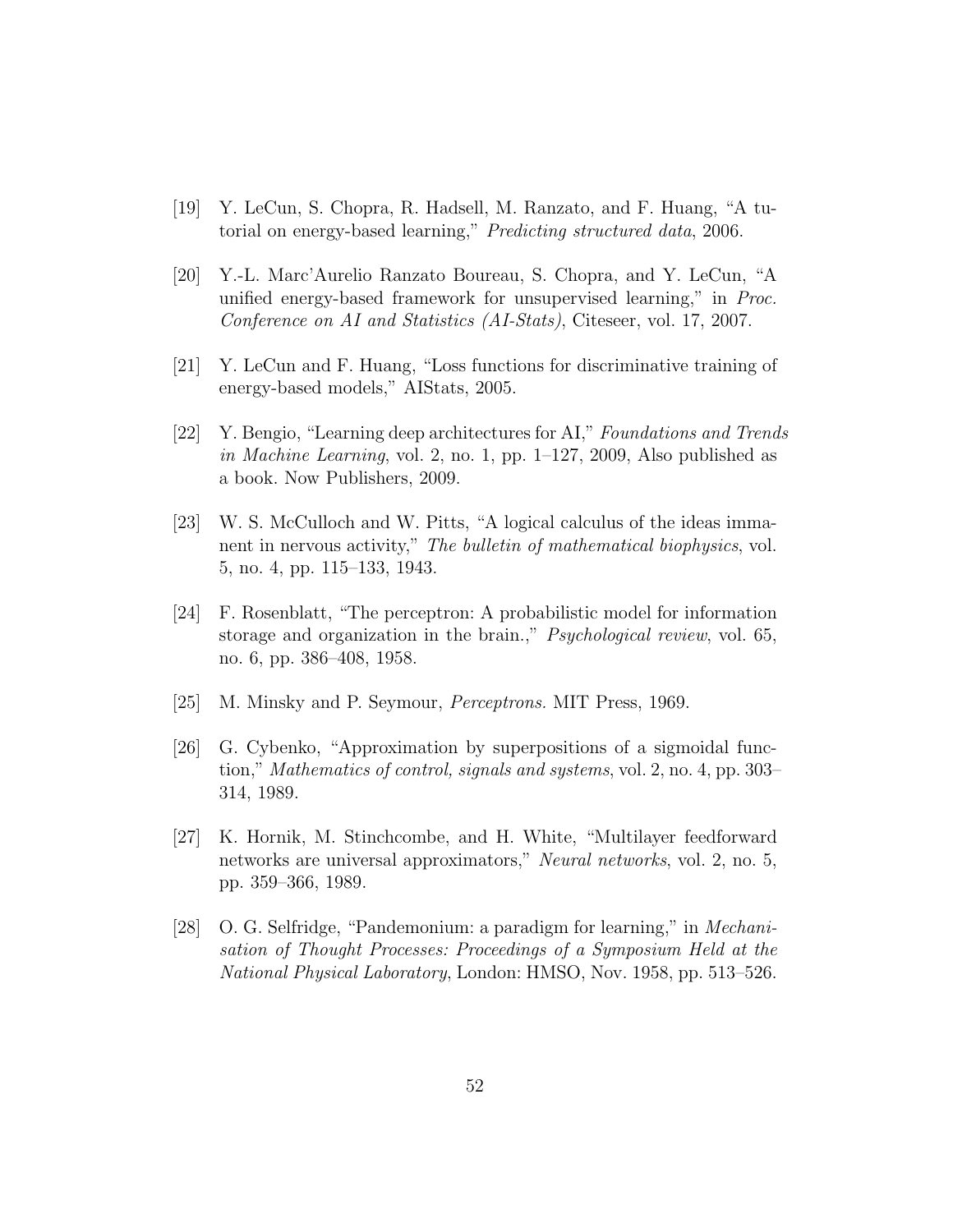- [29] Y. Freund and D. Haussler, "Unsupervised learning of distributions on binary vectors using two layer networks," in Advances in Neural Information Processing Systems, 1992, pp. 912–919.
- [30] P. Smolensky, "Information processing in dynamical systems: Foundations of harmony theory," in Parallel distributed processing: Explorations in the microstructure of cognition, vol. 1, MIT Press, 1986, pp. 194–281.
- <span id="page-63-5"></span>[31] R. Salakhutdinov, "Learning deep generative models," PhD thesis, University of Toronto, 2009.
- [32] Y. Bengio, P. Lamblin, D. Popovici, and H. Larochelle, "Greedy layerwise training of deep networks," Advances in neural information processing systems, vol. 19, p. 153, 2007.
- <span id="page-63-0"></span>[33] D. Erhan, Y. Bengio, A. Courville, P.-A. Manzagol, P. Vincent, and S. Bengio, "Why does unsupervised pre-training help deep learning?" The Journal of Machine Learning Research, vol. 11, pp. 625–660, 2010.
- <span id="page-63-1"></span>[34] X. Glorot and Y. Bengio, "Understanding the difficulty of training deep feedforward neural networks," in International Conference on Artificial Intelligence and Statistics, 2010, pp. 249–256.
- <span id="page-63-2"></span>[35] R. Salakhutdinov and G. E. Hinton, "Deep boltzmann machines," in International Conference on Artificial Intelligence and Statistics, 2009, pp. 448–455.
- [36] C. Emerick, B. Carper, and C. Grand, Clojure programming. O'Reilly Media, Inc., 2012.
- <span id="page-63-3"></span>[37] W. N. Venables and B. D. Ripley, Modern Applied Statistics with S, Fourth. New York: Springer, 2002, ISBN 0-387-95457-0.
- <span id="page-63-4"></span>[38] D. Meyer, E. Dimitriadou, K. Hornik, A. Weingessel, and F. Leisch, E1071: Misc functions of the department of statistics (e1071), tu wien, R package version 1.6-4, 2014. [Online]. Available: [http://CRAN.R](http://CRAN.R-project.org/package=e1071)[project.org/package=e1071](http://CRAN.R-project.org/package=e1071).